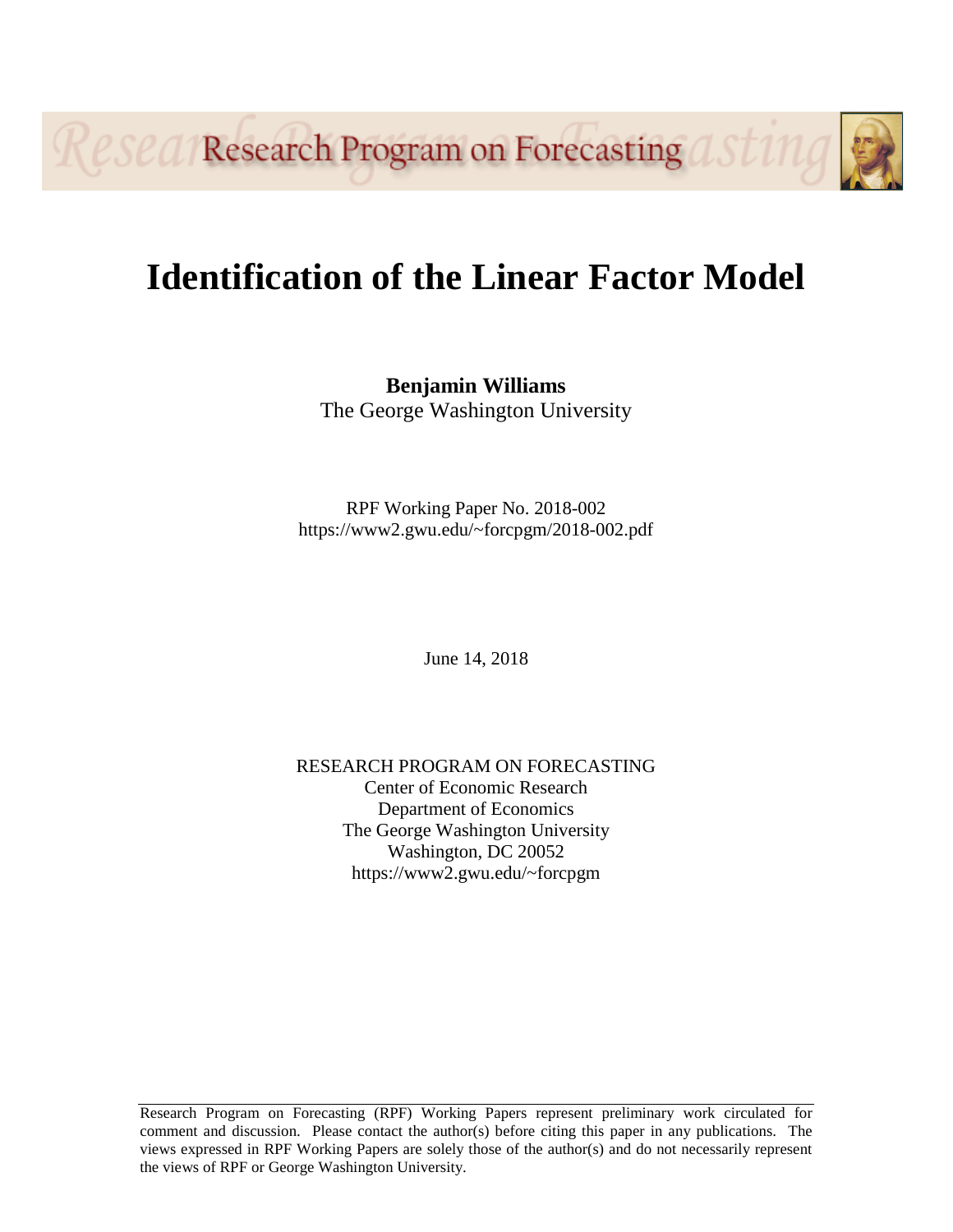## Identification of the Linear Factor Model

Benjamin Williams<sup>∗</sup> George Washington University

June 5, 2018

#### Abstract

This paper provides several new results on identification of the linear factor model. The model allows for correlated latent factors and dependence among the idiosyncratic errors. I also illustrate identification under a dedicated measurement structure and other reduced rank restrictions. I use these results to study identification in a model with both observed covariates and latent factors. The analysis emphasizes the different roles played by restrictions on the error covariance matrix, restrictions on the factor loadings and the factor covariance matrix, and restrictions on the coefficients on covariates. The identification results are simple, intuitive, and directly applicable to many settings.

Keywords: Latent variables, factor analysis JEL Codes: C38, C31, C36

<sup>∗</sup>Address: 2115 G St NW, Washington DC 20052. Phone: (202) 994-6685. Email:bdwilliams@gwu.edu. This paper was motivated by work with James Heckman and has benefited greatly from his input. I am enormously thankful for his encouragement and advice. I also thank John Eric Humphries, Azeem Shaikh, and seminar participants at Temple University and the University of Chicago for helpful comments and discussions.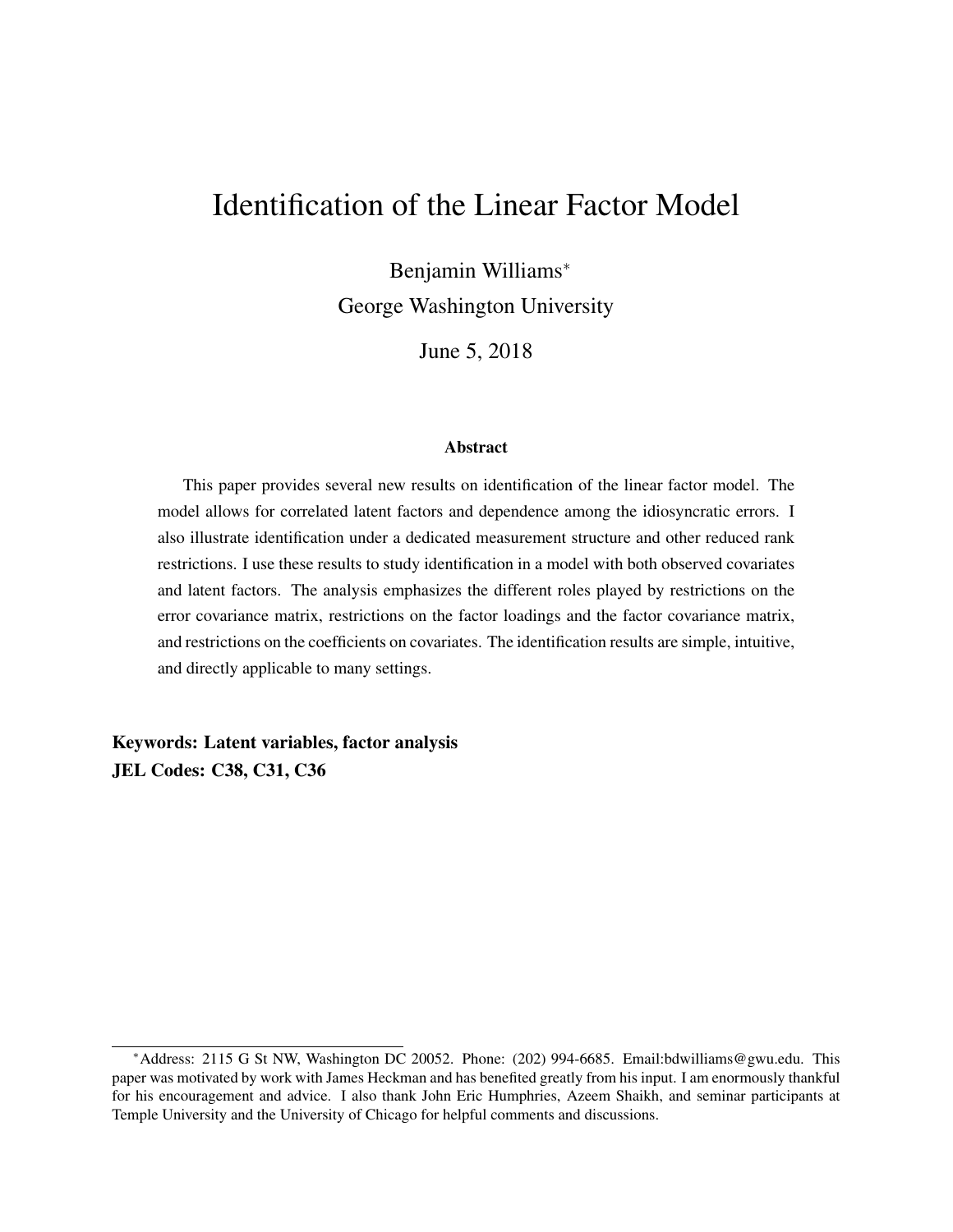### 1 Introduction

In this paper, I develop a new approach to identification of linear factor models. Specifically, I study the model

$$
Y_{ij} = \beta'_j X_i + \alpha'_j \theta_i + \varepsilon_{ij}, \qquad i = 1, \dots, n, \quad j = 1, \dots, J,
$$
 (1)

where  $X_i$  is a vector of observed regressors,  $\theta_i$  is a vector of latent factors, and  $\varepsilon_{ij}$  is an idiosyncratic error. I consider identification based on the first and second moments of  $M_i = (X'_i, Y_{i1}, \dots, Y_{iJ})'$ when the number of observations,  $n$ , is large and the number of dependent variables,  $J$ , is fixed.

Without the  $\beta_j' X_i$  term, this is the standard linear factor model (Lawley and Maxwell, 1971; Spearman, 1904). Initially developed primarily as a joint model of multiple psychological evaluations, factor models have subsequently found many uses in economics. See Aigner et al. (1984) for a thorough review of the early literature on factor models in econometrics. In more recent years, factor models have been used as a way of flexibly but parsimoniously modeling unobserved heterogeneity.<sup>1</sup> The factor model has also been implemented as a generalization of the fixed effects model for panel data (see, e.g., Ahn et al., 2013; Bai, 2009; Moon and Weidner, 2010).

Standard conditions, due to Anderson and Rubin (1956) (henceforth AR), have been established for identification of the factor model (excluding observed covariates) when J is fixed, and these conditions are widely used. However, this well-known identification result relies on the assumption that the idiosyncratic errors are mutually uncorrelated. In many economic applications, this can be hard to justify. This is particularly problematic when  $j$  indexes time, as in a panel data model. However, this problem can also arise in cross-sectional data for various reasons. While large J results allow for idiosyncratic correlations (Bai, 2009; Chamberlain and Rothschild, 1983), few results are available for fixed  $J<sup>2</sup>$ .

Motivated by this problem, in Section 2 I study a factor model without observed covariates and develop an identification strategy that allows for correlation among the idiosyncratic errors. While correlation among the idiosyncratic errors could be modeled by including additional latent factors, in many cases this larger factor structure is not identified.<sup>3</sup> The main idea behind the identification strategy is to translate reduced rank restrictions implied by the factor structure into

<sup>&</sup>lt;sup>1</sup>See, for example, Abbring and Heckman (2007); Cunha et al. (2005); Heckman et al. (2016); Khan et al. (2015).

<sup>&</sup>lt;sup>2</sup>One important exception are the fixed J interactive fixed effects models for panel data (Ahn et al., 2001, 2013; Holtz-Eakin et al., 1988), though these models are not fully identified and rely on exclusion restrictions available only in the panel data context.

<sup>&</sup>lt;sup>3</sup>Consider the simplest example, a model with 4 measurements and 1 factor where all pairs of idiosyncratic errors are uncorrelated except for one. The results in this paper can be used to show that the parameters of such a model are identified, including the nonzero correlation between idiosyncratic errors. However, if we introduce an additional latent factor to explain this idiosyncratic correlation, there are not enough measurements for the resulting two factor model to be identified using standard arguments.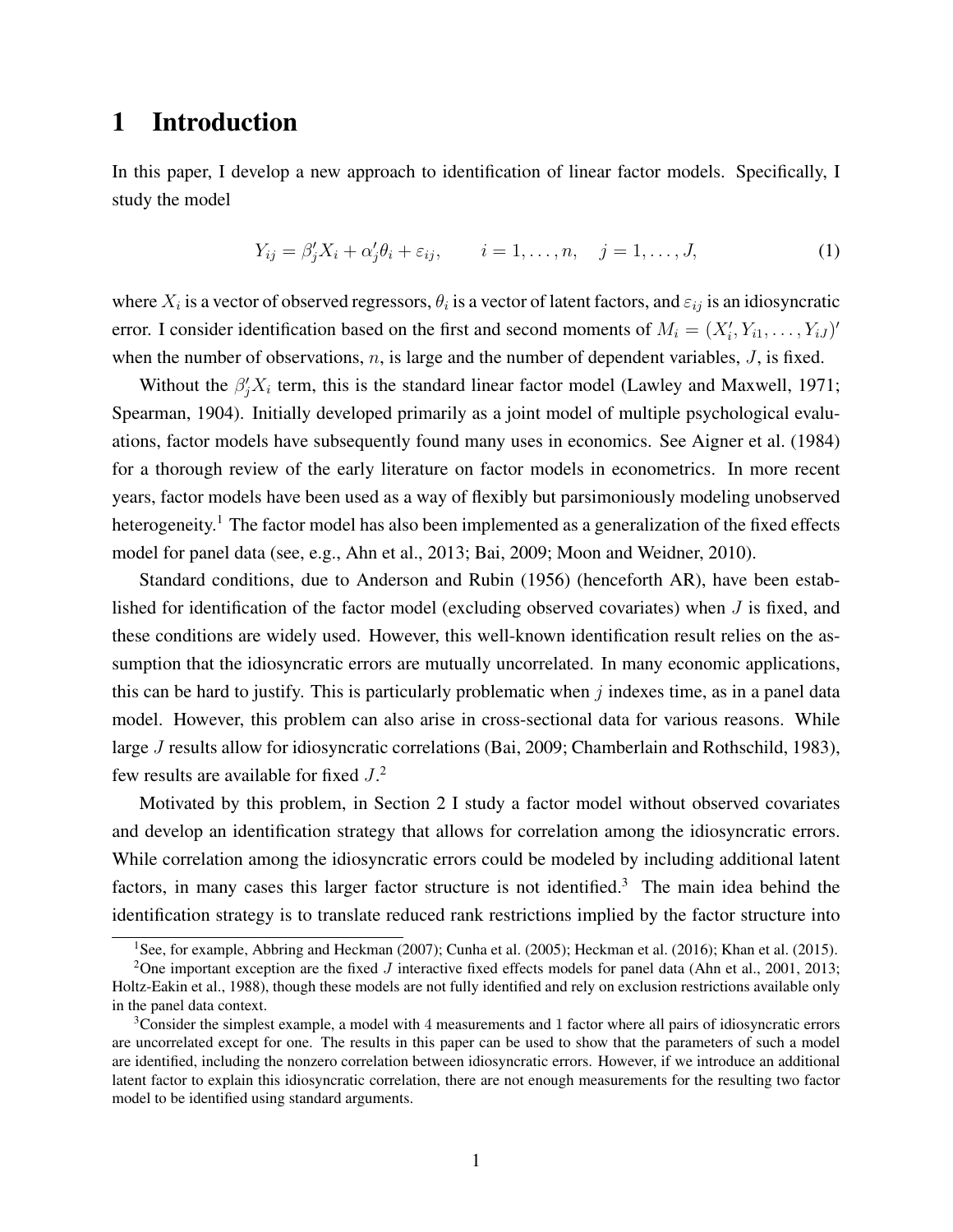determinantal equations that can be used to separate the variance of the factors from the variance of the idiosyncratic errors. I show through several examples how this straightforward approach can be used to derive identifying conditions for factor models with correlation among idiosyncratic errors.

This identification strategy also sheds light on other common aspects of factor models. First, I demonstrate how identification of the full model is possible in cases where the full distribution of  $M_i$  is not observed or identified. This is applicable, for example, in situations involving combination of data from multiple sources where all of the components of  $M_i$  are not observed in any single dataset. See Piatek and Pinger (2016) for an empirical application of this idea. Second, my results demonstrate how correlation among the latent factors affects identification requirements in a factor model.<sup>4</sup> Third, I show explicitly how overidentifying rank restrictions (e.g., a dedicated factor structure as in Conti et al., 2014) can alter the requirements for identification.

Because the factors are unobserved, an inherent problem with identification of factor models is the presence of an observationally equivalent model defined by  $\theta_i^* = G\theta_i$  for an invertible matrix G. Goldberger (1972) cited this as an important factor in explaining why some economists are uncomfortable with the use of factor models. However, in many cases, as Goldberger (1972) noted and many since have demonstrated, normalizations which limit what matrices G produce an observationally equivalent model can be founded in theoretically motivated restrictions within an economic model. When such restrictions are not available, attention can instead be restricted to parameters, or combinations of parameters, that are identified without resolving this indeterminacy (Heckman and Scheinkman, 1987; Heckman et al., 2011; Pudney, 1981). I demonstrate this here by dividing identification into two steps where only the second step requires these normalizations.

I then show in Section 3 that the model of equation (1) can be viewed as a special case of a factor model without observed covariates and I show how this construction allows my results for identification of the factor model to be translated into new insights into identification of the more general model. One important finding relates to correlation between  $X_i$  and  $\theta_i$ . In the interactive fixed effects model, there is typically no restriction on this correlation. This is typically the case in errors-in-variables models as well. In many other uses of the factor model, however, it is assumed that  $X_i$  and  $\theta_i$  are independent. I show that these models can be viewed as different solutions to the problem of observational equivalence between a model with a latent factor  $F_i = (X_i', \theta_i')$  and a model with a latent factor  $GF_i$  for an invertible matrix G. I then demonstrate that identification is possible under a range of alternative restrictions. I apply the results to an example to demonstrate the importance of the identifying conditions.

<sup>&</sup>lt;sup>4</sup>For example, it does not generally increase the required number of measurements.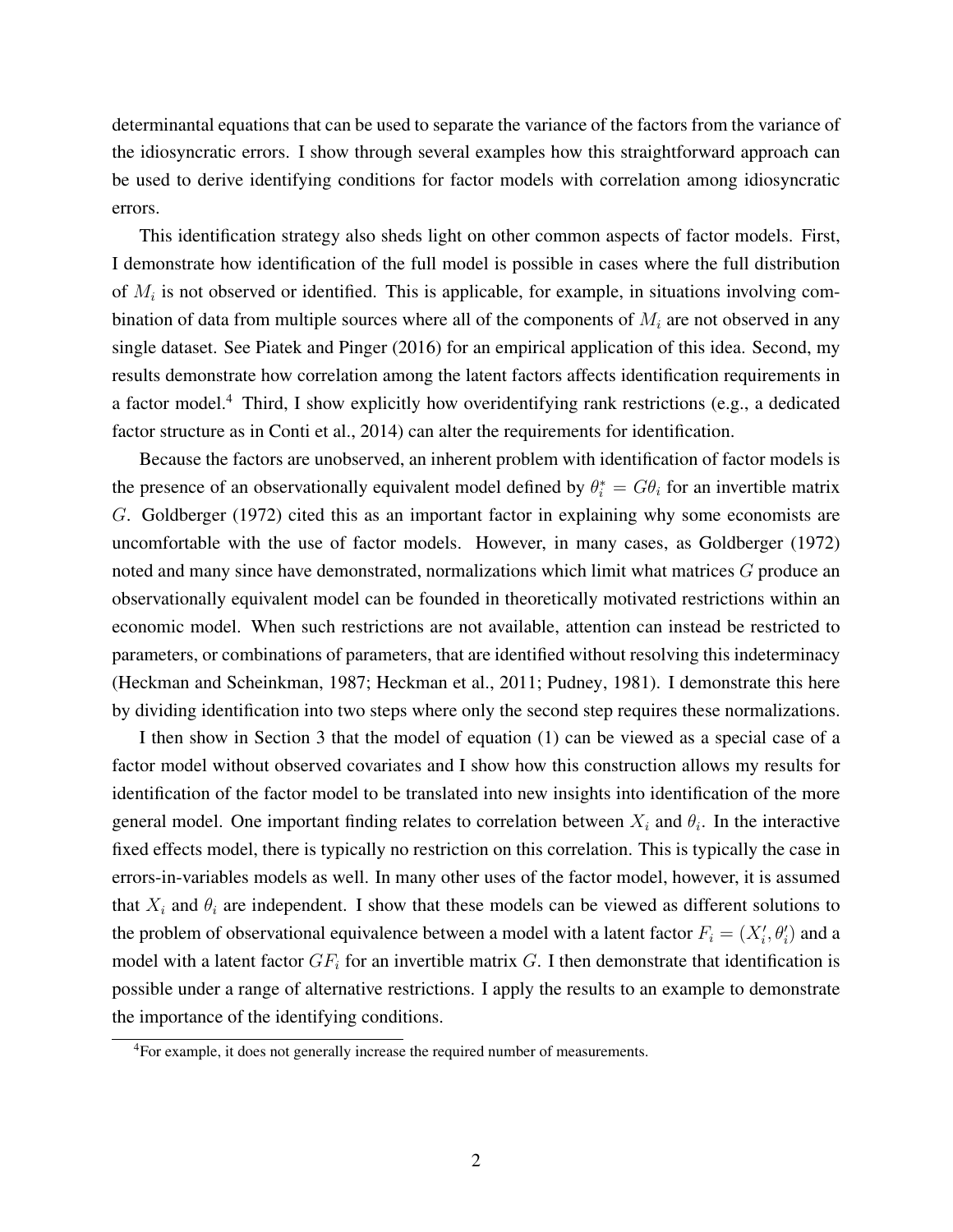#### 1.1 Related Literature

The results in this paper complement and build on an extensive literature on identification of models that take the form of equation (1) for fixed J. Many rules have been developed for specific cases that make it easier to apply the row deletion property of AR discussed below (Bollen, 1989; Dunn, 1973). Some have developed rules that are weaker than this property that apply when the factor loading matrix is restricted (O'Brien, 1994; Reilly, 1995; Reilly and O'Brien, 1996). In this literature, some consideration has been given to nonzero correlation among the idiosyncratic errors. See Bollen and Davis (2009) for a recent discussion of this literature. Similar rules have been developed for special cases in the applied econometrics literature (Carneiro et al., 2003; Cunha et al., 2005, 2010; Piatek and Pinger, 2016). Typically these rules do not allow for observed covariates explicitly or assume that observed covariates are uncorrelated with the latent factors.

Other results in the literature pertain to local identification or generic global identification. Bekker (1989) and Wegge (1996) provide conditions on local identification and statistical tests for determining whether these conditions are satisfied.<sup>5</sup> Shapiro (1985) and Bekker and ten Berge (1997) showed that if the Ledermann (1937) bound is satisfied then the factor model is generically identified in the sense that the set of parameter values for which the model is not identified has measure zero.<sup>6</sup> While the parameter values where identification fails are thus rare, standard inference also fails in neighborhoods around these values (Briggs and MacCallum, 2003; Cox, 2017; Ximenez, 2006). Thus full identification analysis is required to understand the finite sample ´ distribution of estimators and test statistics.

Identification conditions relying on higher order moments have also been developed by Bonhomme and Robin (2009) and Ben-Moshe (2016), among others. These results extend the wellknown identification argument for the errors-in-variables model of Reiersol (1950). The factor model has also been extended to semi- and nonparametric versions. Cunha et al. (2010), using results from the measurement error model of Hu and Schennach (2008), prove nonparametric identification of a nonseparable model. Freyberger (2017) studies nonparametric identification of a panel data model with interactive fixed effects and fixed J. These results require independent idiosyncratic errors.

#### 1.2 Some matrix notation

The transpose of a matrix Q is denoted Q'. For two matrices,  $Q_1$  and  $Q_2$ ,  $Q_1 \otimes Q_2$  denotes the Kronecker product. The  $s \times s$  identity matrix is denoted  $I_s$ . In addition, I use the following

<sup>5</sup>Local identification of the parameters follows if the parameters are identified in a neighborhood of the true parameter values. This is in contrast with global identification of the parameters.

<sup>&</sup>lt;sup>6</sup>The Ledermann bound is equivalent to the inequality  $m+k \leq (m-k)^2$  and ensures that the number of unrestricted parameters is no greater than  $m(m + 1)/2$ .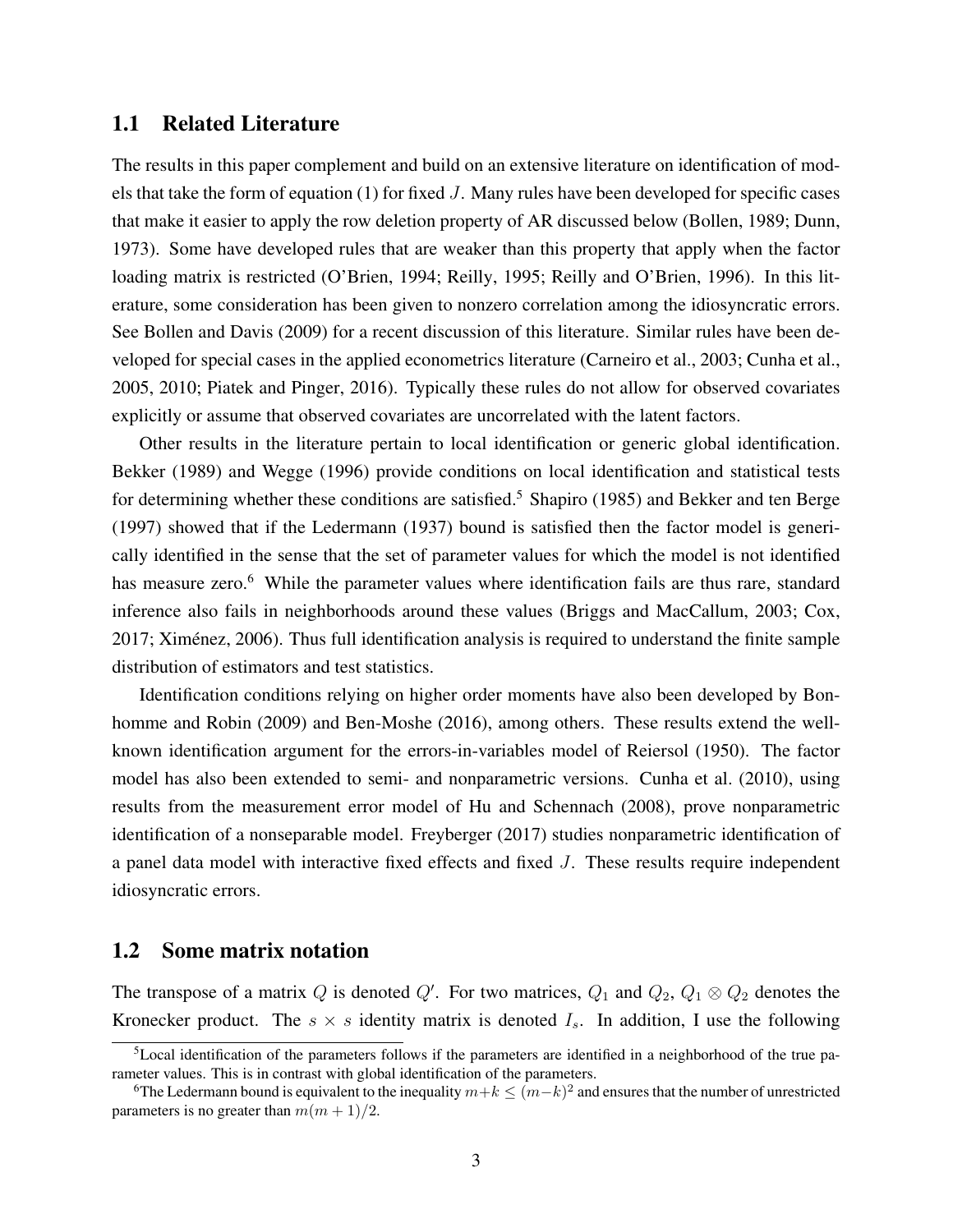conventions to refer to elements of an  $s \times t$  matrix Q. Lowercase letters are used to refer to vectors or scalars –  $q_j$  refers to the  $j^{th}$  row and  $q_{jk}$  refers to the  $(j, k)$  element of the matrix. Capital letters are used to denote submatrices. While  $Q_1, Q_2, \dots$  may be used to refer to a list of submatrices of  $Q, Q_{j_1,...,j_p;k_1,...,k_r}$  refers specifically to the  $p \times r$  matrix formed from rows  $j_1,...,j_p$  and columns  $k_1, \ldots, k_r$  of Q,

$$
Q_{j_1,\dots,j_p;k_1,\dots,k_r} = \left( \begin{array}{cccc} q_{j_1k_1} & q_{j_1k_2} & \dots & q_{j_1k_r} \\ \vdots & \vdots & \vdots & \vdots \\ q_{j_pk_1} & q_{j_pk_2} & \dots & q_{j_pk_r} \end{array} \right)
$$

In addition,  $Q_{j_1,...,j_p}$  refers to the  $p \times t$  matrix  $Q_{j_1,...,j_p;1,...,t}$ . Lastly, if matrices  $Q_1, Q_2, \ldots$  have the same number of rows then  $Q = (Q_1, Q_2, \ldots)$  refers to the matrix obtained by concatenating the columns.

### 2 Identification of the Factor Structure

In this section, I consider identification in the model

$$
M_i = AF_i + u_i \tag{2}
$$

where  $M_i \in \mathbb{R}^m$  is a vector of measurements,  $F_i \in \mathbb{R}^k$  is a vector of latent factors, and  $u_i$  is a vector of idiosyncratic errors. The elements of the  $m \times k$  matrix A are referred to as factor loadings. The  $j<sup>th</sup>$  measurement is said to load on the  $s<sup>th</sup>$  factor if  $a_{js} \neq 0$ . The model of equation (1) fits in this framework by defining  $M_i = (X_i', Y_i')'$  and  $F_i = (X_i', \theta_i')'$  and imposing a priori restrictions on A and  $u_i$ ; see Section 3.

I maintain the assumption that each of the common factors,  $F_{is}$ ,  $1 \leq s \leq k$ , is uncorrelated with each of the idiosyncratic errors,  $u_{ij}$ ,  $1 \leq j \leq m$ . This maintained assumption, along with equation (2), implies that

$$
\Sigma = A\Phi A' + \Delta,\tag{3}
$$

where  $\Sigma = Var(M_i)$ ,  $\Phi = Var(F_i)$  and  $\Delta = Var(u_i)$ . I study identification of A,  $\Phi$ , and  $\Delta$ based on this equation. It is not required for any of the results that  $M_i$  is observed directly, only that  $\Sigma$  can be consistently estimated.<sup>7</sup> In fact, as demonstrated in Theorem 2.1 below, identification

<sup>&</sup>lt;sup>7</sup>Thus, the results apply in cases where only the categorical variables  $Z_{ij} = \sum_{r=1}^{R} a_r \mathbf{1}(\tau_{j,r} M_{ij} \ge \tau_{j,r+1})$  are observed if the thresholds  $\{\tau_{j,r}\}$  and the polychoric correlations can be consistently estimated in a first stage. See Ng (2015) for a recent discussion of estimation of factor models from categorical data.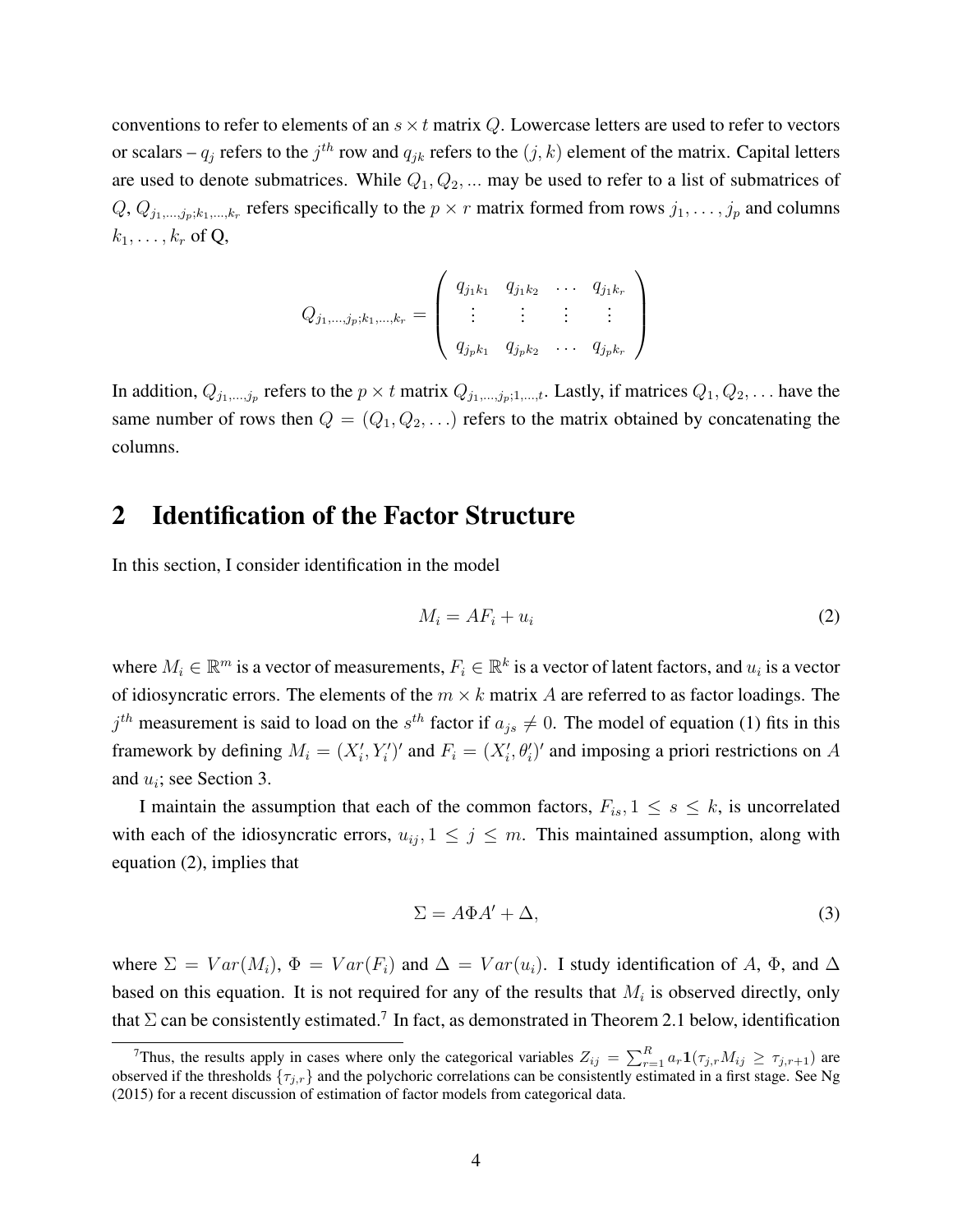is possible even when only some of the  $m(m + 1)/2$  unique components of the matrix  $\Sigma$  can be consistently estimated. See also Example 1.

#### 2.1 Identification with nonzero idiosyncratic correlations

They key idea underlying identification based on equation (3) is that the rank of the matrix  $A\Phi A'$ is equal to k, and, thus, any square submatrix of size  $k + 1$  is singular. Let  $\Sigma^-$  denote a square submatrix of  $\Sigma$  of size  $k + 1$  and let  $\Delta^-$  denote the corresponding submatrix of  $\Delta$ . According to equation (3),

$$
\Sigma^- = A_1 \Phi A_2' + \Delta^-\tag{4}
$$

where  $A_1$  and  $A_2$  are  $(k + 1) \times k$  submatrices of A. This representation holds regardless of the order in which the rows and columns are taken from  $\Sigma$  to form  $\Sigma^{-8}$  Because  $A_1 \Phi A_2'$  has rank at most  $k$  and is therefore rank-deficient,

$$
det(\Sigma^- - \Delta^-) = 0 \tag{5}
$$

The proof of Theorem 5.1 in AR uses this fact to prove identification under the assumptions that  $\Delta$  is diagonal and that the model satisfies the row deletion property. The model satisfies the row deletion property if and only if (i)  $\Phi$  is positive definite and (ii) when any row is removed from A, two nonoverlapping sets of k linearly independent rows can be formed from the remaining rows of A. Suppose that these conditions on  $\Delta$ ,  $\Phi$  and A hold, and, for any j, let  $\Sigma^-$  and  $\Delta^-$  denote the submatrices consisting of rows  $j, \ell_1, \ldots, \ell_k$  and columns  $j, \ell_{k+1}, \ldots, \ell_{2k}$  where  $j, \ell_1, \ldots, \ell_{2k}$  are distinct integers. Then, if  $\Delta$  is diagonal,

$$
\Sigma^{-} - \Delta^{-} = \begin{pmatrix} \sigma_{jj} - \delta_{jj} & \Sigma_{j;\ell_{k+1},\dots,\ell_{2k}} \\ \Sigma_{\ell_{1},\dots,\ell_{k};j} & \Sigma_{\ell_{1},\dots,\ell_{k};\ell_{k+1},\dots,\ell_{2k}} \end{pmatrix}
$$

where  $\sigma_{jj}$  and  $\delta_{jj}$  refer to the element in the  $j^{th}$  row and  $j^{th}$  column of  $\Sigma$  and  $\Delta$ , respectively. The row deletion property implies that the indices  $\ell_1, \ldots, \ell_{2k}$  can be chosen so that  $rank(A_{\ell_1,\ldots,\ell_k}) =$  $rank(A_{\ell_{k+1},\ldots,\ell_{2k}}) = k$ . So  $\Sigma_{\ell_1,\ldots,\ell_k;\ell_{k+1},\ldots,\ell_{2k}} = A_{\ell_1,\ldots,\ell_k} \Phi A'_{\ell_{k+1},\ldots,\ell_{2k}}$  is nonsingular and the standard

<sup>&</sup>lt;sup>8</sup>Specifically, let  $\Sigma^- = \Sigma_{j_1,...,j_{k+1};j_{k+2},...,j_{2k+2}}$  where  $j_1,...,j_{k+1}$  are distinct integers between 1 and m and  $j_{k+2}, \ldots, j_{2k+2}$  is another set of distinct integers between 1 and m. Then  $\Sigma^- = A_{j_1,\ldots,j_{k+1}} \Phi A'_{j_{k+2},\ldots,j_{2k+2}} + \Delta^$ where  $\Delta^{-} = \Delta_{j_1,...,j_{k+1};j_{k+2},...,j_{2k+2}}$ .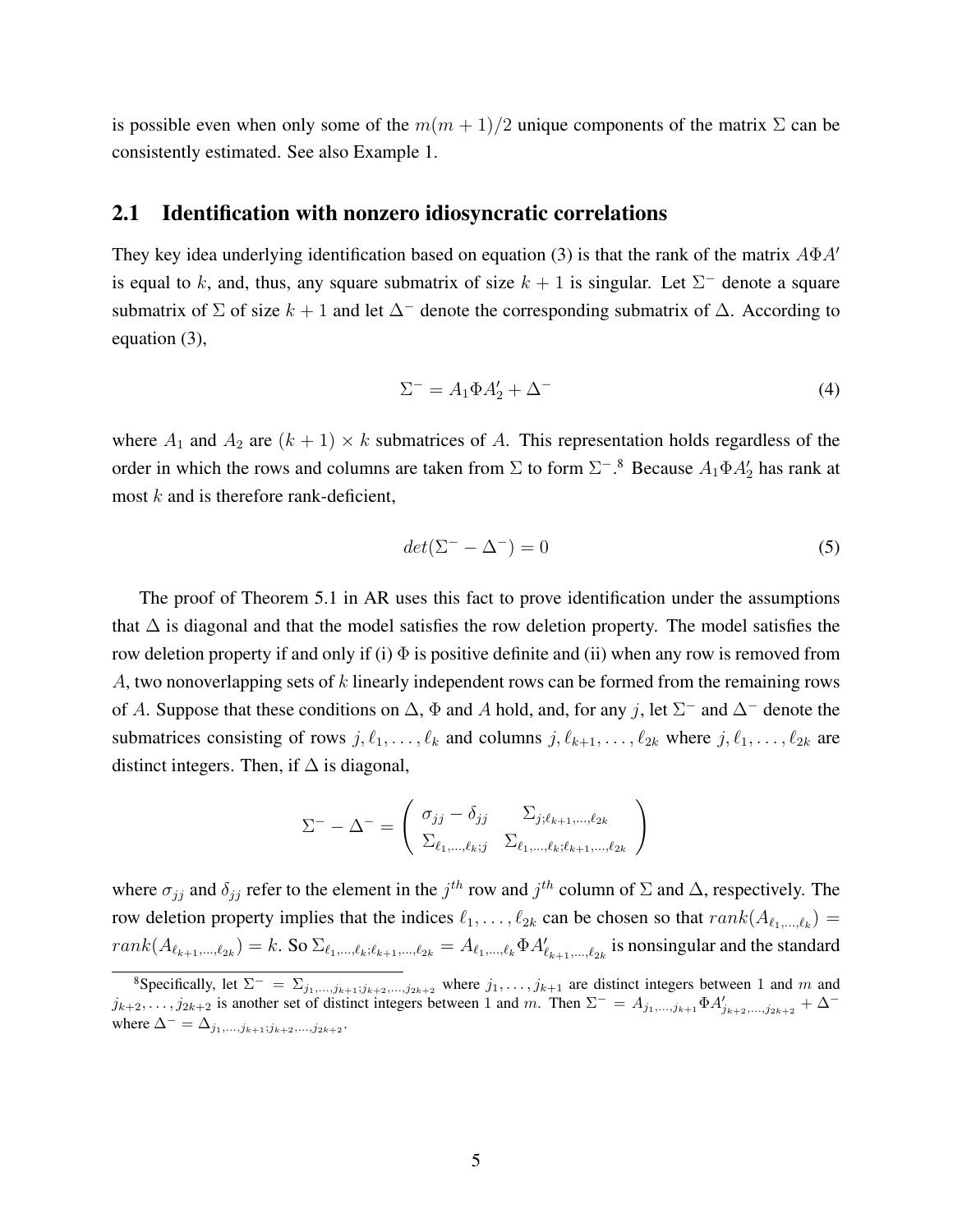Schur complement formula for the determinant of a partitioned matrix can be applied to obtain

$$
det(\Sigma^{-} - \Delta^{-}) = det(\Sigma_{\ell_1, ..., \ell_k; \ell_{k+1}, ..., \ell_{2k}})
$$
  
 
$$
\times \left( (\sigma_{jj} - \delta_{jj}) - \Sigma_{j; \ell_{k+1}, ..., \ell_{2k}} \Sigma_{\ell_1, ..., \ell_k; \ell_{k+1}, ..., \ell_{2k}}^{-1} \Sigma_{\ell_1, ..., \ell_k; j} \right)
$$
(6)

which, together with equation  $(5)$ , implies that

$$
\delta_{jj} = \sigma_{jj} - \sum_{j:\ell_{k+1},\ldots,\ell_{2k}} \sum_{\ell_1,\ldots,\ell_k;\ell_{k+1},\ldots,\ell_{2k}}^{-1} \sum_{\ell_1,\ldots,\ell_k;\jmath} \sum_{\ell_1,\ldots,\ell_k;\jmath} \sum_{\ell_1,\ldots,\ell_k;\jmath} \sum_{\ell_1,\ldots,\ell_k;\jmath} \sum_{\ell_1,\ldots,\ell_k;\jmath} \sum_{\ell_1,\ldots,\ell_k;\jmath} \sum_{\ell_1,\ldots,\ell_k;\jmath} \sum_{\ell_1,\ldots,\ell_k;\jmath} \sum_{\ell_1,\ldots,\ell_k;\jmath} \sum_{\ell_1,\ldots,\ell_k;\jmath} \sum_{\ell_1,\ldots,\ell_k;\jmath} \sum_{\ell_1,\ldots,\ell_k;\jmath} \sum_{\ell_1,\ldots,\ell_k;\jmath} \sum_{\ell_1,\ldots,\ell_k;\jmath} \sum_{\ell_1,\ldots,\ell_k;\jmath} \sum_{\ell_1,\ldots,\ell_k;\jmath} \sum_{\ell_1,\ldots,\ell_k;\jmath} \sum_{\ell_1,\ldots,\ell_k;\jmath} \sum_{\ell_1,\ldots,\ell_k;\jmath} \sum_{\ell_1,\ldots,\ell_k;\jmath} \sum_{\ell_1,\ldots,\ell_k;\jmath} \sum_{\ell_1,\ldots,\ell_k;\jmath} \sum_{\ell_1,\ldots,\ell_k;\jmath} \sum_{\ell_1,\ldots,\ell_k;\jmath} \sum_{\ell_1,\ldots,\ell_k;\jmath} \sum_{\ell_1,\ldots,\ell_k;\jmath} \sum_{\ell_1,\ldots,\ell_k;\jmath} \sum_{\ell_1,\ldots,\ell_k;\jmath} \sum_{\ell_1,\ldots,\ell_k;\jmath} \sum_{\ell_1,\ldots,\ell_k;\jmath} \sum_{\ell_1,\ldots,\ell_k;\jmath} \sum_{\ell_1,\ldots,\ell_k;\jmath} \sum_{\ell_1,\ldots,\ell_k;\jmath} \sum_{\ell_1,\ldots,\ell_k;\jmath} \sum_{\ell_1,\ldots,\ell_k;\jmath} \sum_{\ell_1,\ldots,\ell_k;\jmath} \sum_{\ell_1,\ldots,\ell_k;\jmath} \sum_{\ell_1,\ldots,\ell_k;\jmath} \sum_{\ell_1,\ldots,\ell_k;\jmath} \sum_{\ell_1,\ldots,\ell_k;\jmath} \sum_{\ell_1,\ldots,\ell_k;\jmath
$$

Repeating this for each j shows that the matrix  $\Delta$ , and hence the matrix  $A\Phi A' = \Sigma - \Delta$ , is identified.

This identification argument can be applied more generally in cases where  $\Delta$  is not diagonal and/or all elements of  $\Sigma$  are not known. A system of nonlinear equations can be obtained by choosing different submatrices and stacking the corresponding equations given by (5). In many cases, as in the above argument, this system of equations can be solved explicitly. The most straightforward solution is when, as in the above argument, each determinantal equation involves only one unknown parameter. This case is summarized in the following theorem, a proof of which is supplied in the Appendix A.

**Theorem 2.1.** *Suppose that*  $\Phi$  *is positive definite and that for each*  $1 \leq j_1 \leq j_2 \leq m$  *one of the following conditions is satisfied.*

- *(a)*  $\sigma_{j_1 j_2}$  *is known and*  $\delta_{j_1 j_2} = 0$ *.*
- *(b)*  $\sigma_{j_1j_2}$  is known and there exist distinct integers  $\ell_1, \ldots, \ell_{2k}$  such that  $\Delta_{\ell_1,\ldots,\ell_k;\ell_{k+1},\ldots,\ell_{2k}} = 0$ ,  $\Delta_{j_1;\ell_1,...,\ell_k} = 0$ ,  $\Delta_{\ell_{k+1},...,\ell_{2k};j_2} = 0$ , and  $A_{\ell_1,...,\ell_k}$  and  $A_{\ell_{k+1},..., \ell_{2k}}$  are both full rank, and  $\Sigma_{\ell_1,...,\ell_k;\ell_{k+1},..., \ell_{2k}}, \, \Sigma_{j_1;\ell_1,...,\ell_k}$  and  $\Sigma_{\ell_{k+1},...,\ell_{2k};j_2}$  are all known.
- *(c)*  $\delta_{j_1j_2} = 0$  *and there exist distinct integers*  $\ell_1, \ldots, \ell_{2k}$  *such that*  $\Delta_{\ell_1,\ldots,\ell_k;\ell_{k+1},\ldots,\ell_{2k}} = 0$ ,  $\Delta_{j_1;\ell_1,...,\ell_k} = 0$ ,  $\Delta_{\ell_{k+1},...,\ell_{2k};j_2} = 0$ ,  $A_{\ell_1,...,\ell_k;1,...,k}$  and  $A_{\ell_{k+1},...,\ell_{2k};1,...,k}$  are both full rank, and  $\Sigma_{\ell_1,...,\ell_k;\ell_{k+1},..., \ell_{2k}}, \, \Sigma_{j_1;\ell_1,...,\ell_k}$  and  $\Sigma_{\ell_{k+1},...,\ell_{2k};j_2}$  are all known.

*Then*  $\Sigma$ ,  $\Delta$  *and*  $A\Phi A'$  *are identified.* 

Remark 1: *Allowing for some elements of the covariance matrix* Σ *to be unknown is useful in two* cases. First, it can be applied in cases where the full vector  $M_i$  is not observed in a single dataset *but the missing elements are observed in an auxiliary dataset. See Piatek and Pinger (2016). Second, it can be applied in cases where some elements of* M<sup>i</sup> *are counterfactual outcomes whose marginal distributions, but not joint distributions, may be identified (Carneiro et al., 2003). Both cases are demonstrated in Example 1 below.*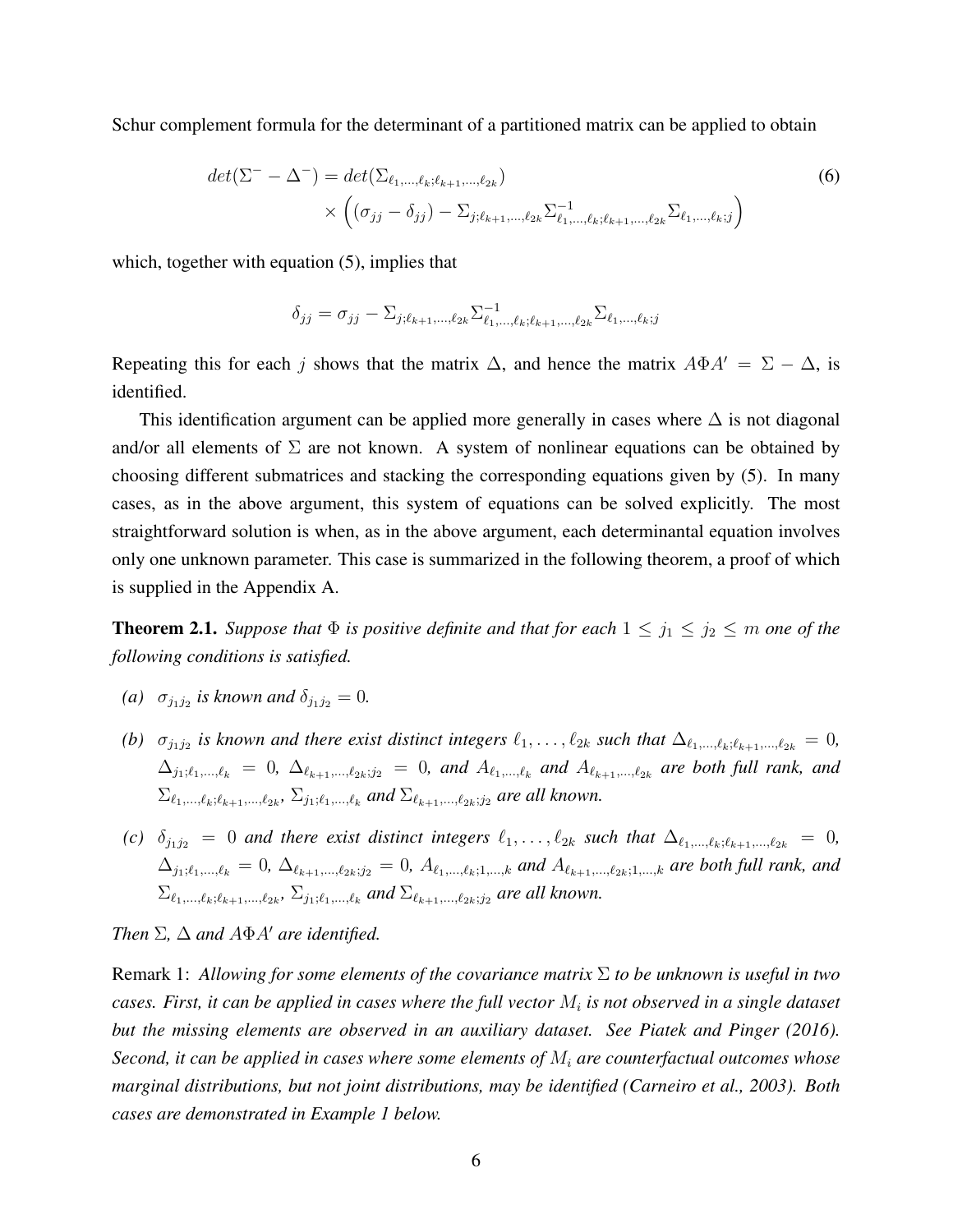Remark 2: *Identification of the distribution of*  $A^*F_i$  *for some*  $k \times k$  *matrix*  $A^*$  *follows under the conditions of Theorem 2.1 if the zero correlation restrictions are strengthened to independence and if* F<sup>i</sup> *has a finite mean and nonvanishing characteristic function by an application of Theorem 2.1 in Ben-Moshe (2018).*

Remark 3: *This result provides a way to derive identification of*  $\Delta$  *and*  $A\Phi A'$  *without imposing any normalizations. These normalizations can be considered in a second step to obtain identification of* A *and* Φ *or other features of the model (see Section 2.3).*

Remark 4: *The rank conditions in Theorem 2.1 are stated in terms of the underlying parameters. However, as is evident from the proof, it is sufficient for*  $\Sigma_{\ell_1,...,\ell_k;\ell_{k+1},..., \ell_{2k}}$  to be nonsingular. Thus, *this is a testable condition.*

Remark 5: *While the restrictions on*  $\Delta$  *are imposed a priori, the identity of the indices*  $(\ell_1, \ldots, \ell_{2k})$ *satisfying condition (b) or (c) does not need to be known. If the condition is satisfied for some*  $(\ell_1, \ldots, \ell_{2k})$  *then one can search across all*  $(\ell_1, \ldots, \ell_{2k})$  *for which (a)*  $\Delta_{\ell_1, \ldots, \ell_k; \ell_{k+1}, \ldots, \ell_{2k}} = 0$ ,  $\Delta_{j_1;\ell_1,...,\ell_k} = 0$ ,  $\Delta_{\ell_{k+1},...,\ell_{2k};j_2} = 0$ , and (b)  $\Sigma_{\ell_1,...,\ell_k;\ell_{k+1},..., \ell_{2k}}, \Sigma_{j_1;\ell_1,...,\ell_k}$  and  $\Sigma_{\ell_{k+1},...,\ell_{2k};j_2}$  are known, and check if  $\Sigma_{\ell_1,\ldots,\ell_k;\ell_{k+1},\ldots,\ell_{2k}}$  is nonsingular.

This result applies to a much broader class of models than the well-known AR result. It avoids the often tedious task of solving equation (3) for A,  $\Phi$ , and  $\Delta$  under particular normalizations. Though the notation is cumbersome, it can be fairly easy to implement. The result is limited in that it only considers identification from the determinantal equations of the form (5) that contain only one unknown parameter and it does not use the equations of this form that contain multiple unknown parameters. However, this situation still applies in many cases, and when it does not apply, the results can be naturally extended, though not in a way that lends itself to a general statement of identification. I now demonstrate the use of Theorem 2.1, and when the theorem does not apply, through three examples. I then study specific classes of examples.

**Example 1** Consider a model where  $m = 4$ ,  $k = 1$  and  $\sigma_{12}$  is not known but the remaining elements of  $\Sigma$  are known. This situation could arise if two datasets are available where  $M_{i1}$  is observed in only the first dataset,  $M_{i2}$  is observed in only the second, and  $M_{i3}$  and  $M_{i4}$  are observed in both. It is also relevant in a sample selection model where  $M_{i1}$  and  $M_{i2}$  represent counterfactual outcomes.<sup>9</sup> Suppose  $\Phi$ , which is a scalar in this case since  $k = 1$ , is strictly positive. Further, suppose all 4 factor loadings,  $a_{j1}$ ,  $j = 1, \ldots, 4$ , are nonzero and that  $\Delta$  is diagonal. After reordering

<sup>&</sup>lt;sup>9</sup>Suppose  $Y_i = D_i Y_{1i} + (1 - D_i) Y_{0i}$  where  $D_i$  is a binary choice variable and  $Y_{1i}$  and  $Y_{0i}$  are potential outcomes. Suppose  $D_i = \mathbf{1}(D_i^* \ge 0)$ . Suppose  $W_i$  is a measurement or another outcome that is not affected by the choice  $D_i$ . Carneiro et al. (2003) show conditions under which the joint distribution of  $(Y_{1i}, D_i^*, W_i)$  and the joint distribution of  $(Y_{0i}, D_i^*, W_i)$  are identified. Thus, this model is applicable with  $M_{i1} = Y_{1i}$ ,  $M_{i2} = Y_{0i}$ ,  $M_{i3} = W_i$ , and  $M_{i4} = D_i^*$ .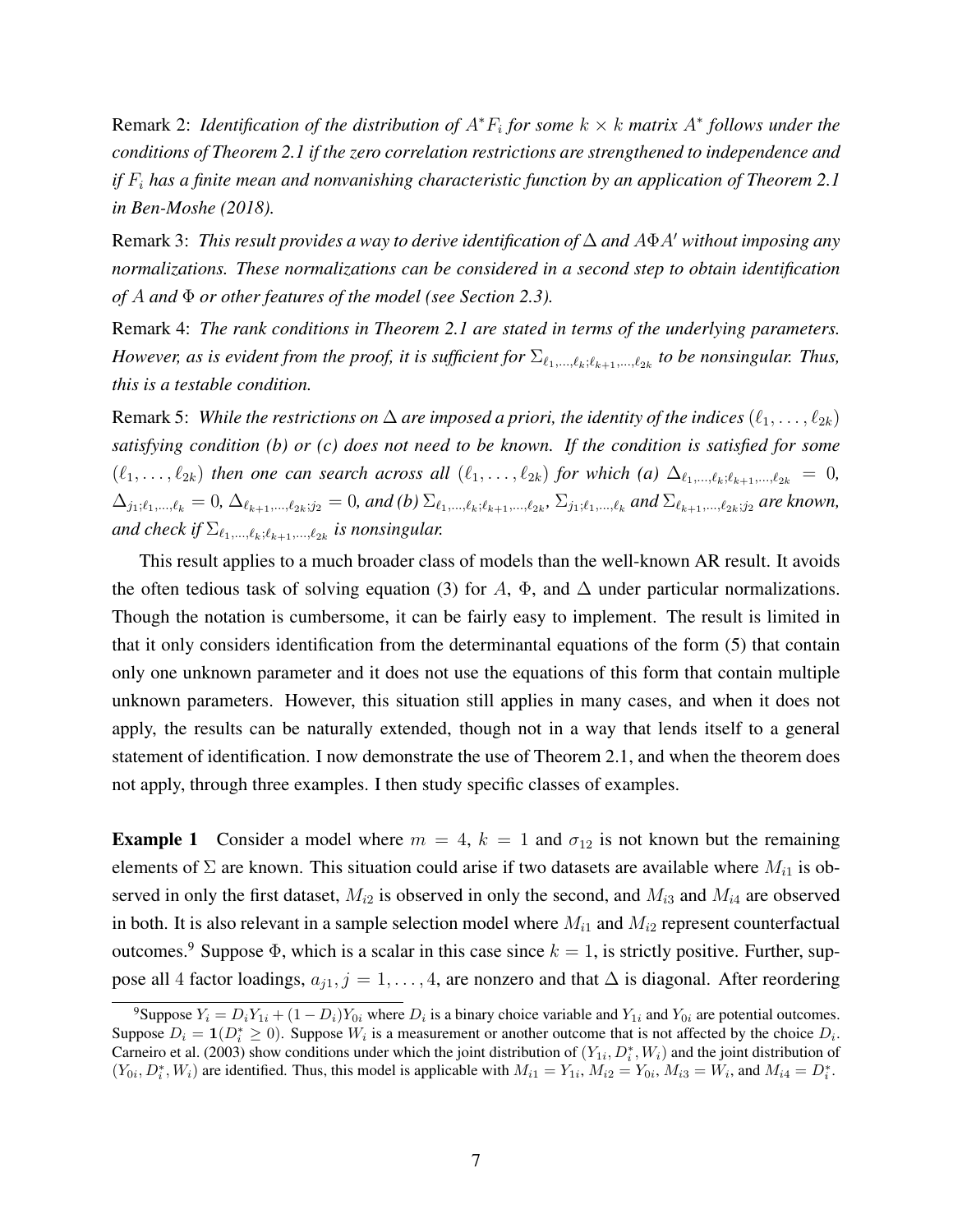the elements of  $M_i$ , equation (3) can be written as

$$
\begin{pmatrix}\n\sigma_{11} & \sigma_{13} & \sigma_{14} & \sigma_{12} \\
\sigma_{13} & \sigma_{33} & \sigma_{34} & \sigma_{23} \\
\sigma_{14} & \sigma_{34} & \sigma_{44} & \sigma_{24} \\
\sigma_{12} & \sigma_{23} & \sigma_{24} & \sigma_{22}\n\end{pmatrix} = A\Phi A' + \begin{pmatrix}\n\delta_{11} & 0 & 0 & 0 \\
0 & \delta_{33} & 0 & 0 \\
0 & 0 & \delta_{44} & 0 \\
0 & 0 & 0 & \delta_{22}\n\end{pmatrix}
$$

where I use italics to indicate the elements of  $\Sigma$  that are unobserved. Note that the 3  $\times$  3 upper left block of  $\Sigma$  is observed in one dataset and the  $3 \times 3$  lower left block is observed in the other dataset.

The conditions of Theorem 2.1 can be easily verified. For any of the diagonal elements of  $\Delta$ ,  $\delta_{ij}$ , apply condition (b) with  $\ell_1$  and  $\ell_2$  corresponding to two other measurements observed in the same dataset as  $M_j$ . This is the same argument used to prove the theorem of AR. The only other remaining pair for which condition (a) does not apply is  $(j_1, j_2) = (1, 2)$ . For this pair, condition (c) is satisfied with  $(\ell_1, \ell_2) = (3, 4)$  because  $\delta_{34} = \delta_{13} = \delta_{24} = 0$ ,  $a_{31}$  and  $a_{41}$  are nonzero, and  $\sigma_{34}$ ,  $\sigma_{13}$ , and  $\sigma_{24}$  are known. Thus  $\Sigma$ ,  $\Delta$ , and  $A\Phi A'$  are identified.

In particular, the covariance  $\sigma_{12}$  is identified. Note that this is identified from the equation  $\sigma_{12} = \frac{\sigma_{13}\sigma_{24}}{\sigma_{24}}$  $\frac{13\sigma_{24}}{\sigma_{34}}$ . Using a factor model to identify dependence by reducing the dimension is not a new idea but the fact that this is possible without imposing any restriction on  $\Phi$  or the factor loadings does not seem to have been previously recognized. It should also be noted that this argument is impossible if  $\delta_{12} \neq 0$  though in that case  $\sigma_{12} - \delta_{12}$  is still identified.

Example 2 In the previous example, a subset of the measurements formed an identified factor model. Specifically,  $(M_{i1}, M_{i3}, M_{i4})$  satisfies all the conditions of Theorem 5.1 of AR, as does  $(M_{i2}, M_{i3}, M_{i4})$ . However, Theorem 2.1 can also be applied in cases where no subset of the measurements forms an identified factor model. For example, suppose  $m = 6$ ,  $k = 2$  and  $\Sigma$  is fully observed. Further, suppose that in addition to the diagonal elements of  $\Delta$ ,  $\delta_{12}$ ,  $\delta_{34}$ , and  $\delta_{56}$  are also nonzero. But the remaining elements of  $\Delta$  are 0. For this case, equation (3) can be written as

|  |  |                                                                                     | $\sigma_{11}$ $\sigma_{12}$ $\sigma_{13}$ $\sigma_{14}$ $\sigma_{15}$ $\sigma_{16}$ |  |                                     |                                         |                |                |                             | $\int \delta_{11} \delta_{12} = 0 \qquad 0 \qquad 0 \qquad 0 \qquad$ |
|--|--|-------------------------------------------------------------------------------------|-------------------------------------------------------------------------------------|--|-------------------------------------|-----------------------------------------|----------------|----------------|-----------------------------|----------------------------------------------------------------------|
|  |  | $\sigma_{21}$ $\sigma_{22}$ $\sigma_{23}$ $\sigma_{24}$ $\sigma_{25}$ $\sigma_{26}$ |                                                                                     |  | $\delta_{12}$ $\delta_{22}$ 0 0 0 0 |                                         |                |                |                             |                                                                      |
|  |  | $\sigma_{31}$ $\sigma_{32}$ $\sigma_{33}$ $\sigma_{34}$ $\sigma_{35}$ $\sigma_{36}$ |                                                                                     |  |                                     | $0 \quad \delta_{33} \quad \delta_{34}$ |                |                | $0 \qquad 0$                |                                                                      |
|  |  | $\sigma_{41}$ $\sigma_{42}$ $\sigma_{43}$ $\sigma_{44}$ $\sigma_{45}$ $\sigma_{46}$ |                                                                                     |  | $\overline{0}$                      |                                         |                |                |                             | 0 $\delta_{34}$ $\delta_{44}$ 0 0                                    |
|  |  | $\sigma_{51}$ $\sigma_{52}$ $\sigma_{53}$ $\sigma_{54}$ $\sigma_{55}$ $\sigma_{56}$ |                                                                                     |  |                                     | $\begin{matrix}0\end{matrix}$           | $\overline{0}$ | $\overline{0}$ | $\delta_{55}$ $\delta_{56}$ |                                                                      |
|  |  | $\sigma_{61}$ $\sigma_{62}$ $\sigma_{63}$ $\sigma_{64}$ $\sigma_{65}$ $\sigma_{66}$ |                                                                                     |  |                                     |                                         | $\overline{0}$ |                |                             | 0 $\delta_{56}$ $\delta_{66}$ /                                      |

The conditions of Theorem 2.1 can then be verified for this example if  $rank(A_{1,2}) = rank(A_{3,4}) =$  $rank(A_{5,6}) = 2.$  Consider first the index pair  $(j_1, j_2) = (1, 1).$  Let  $(\ell_1, ..., \ell_{2k}) = (3, 4, 5, 6).$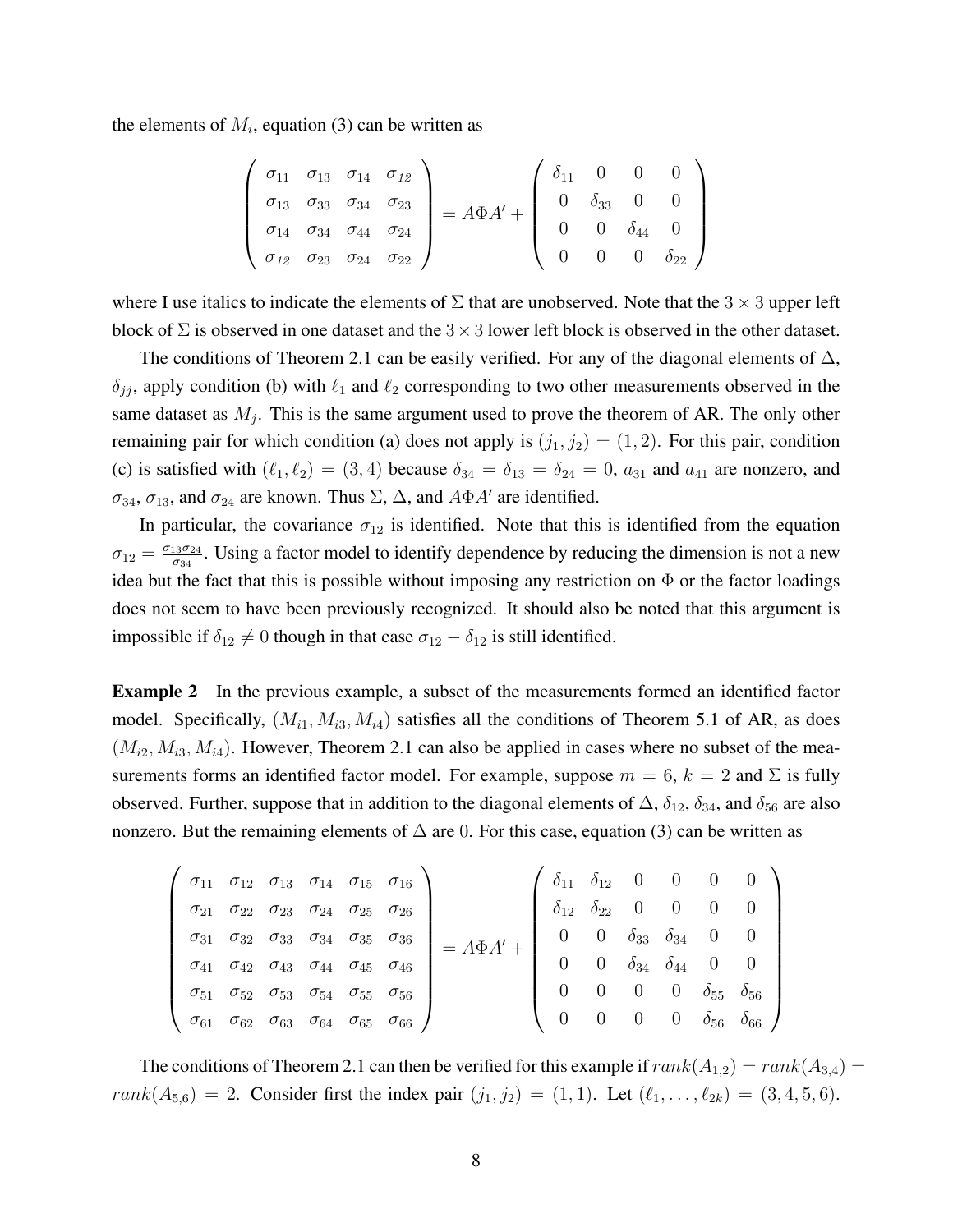Then condition (b) is satisfied because  $\Delta_{3,4;5,6} = 0$ ,  $\Delta_{1;3,4} = 0$  and  $\Delta_{1;5,6} = 0$  and  $A_{3,4}$  and  $A_{5,6}$ are full rank.

For pairs  $(1, 2)$  and  $(2, 2)$ , condition (b) in the theorem can also be applied with  $(\ell_1, \ldots, \ell_{2k}) =$  $(3, 4, 5, 6)$  since  $\Delta_{2,3,4} = 0$  and  $\Delta_{2,5,6} = 0$ . Similarly, for pairs  $(3, 3)$ ,  $(3, 4)$  and  $(4, 4)$ , apply (b) with  $(\ell_1, \ldots, \ell_{2k}) = (1, 2, 5, 6)$  and for the remaining pairs corresponding to nonzero elements of  $\Delta$  apply (b) with  $(\ell_1, \ldots, \ell_{2k}) = (1, 2, 3, 4)$ . More general block structures like this are considered in Section 2.1.2.

Example 3 Lastly, before proceeding to consider some general classes of examples, I introduce an example where Theorem 2.1 does not apply but the model is nevertheless identified. Suppose that  $k = 1, m > 3$ , the off-diagonal elements of  $\Delta_{1,2,3;1,2,3}$  are all 0, and that  $\Phi$ ,  $a_{11}$ ,  $a_{21}$ , and  $a_{31}$ are all nonzero. For each  $j > 3$ , suppose that  $\delta_{\ell j} = 0$  for some  $\ell < j$ . Lastly, suppose  $\Sigma$  is fully observed. One model that satisfies these conditions is

$$
\begin{pmatrix}\n\sigma_{11} & \sigma_{12} & \sigma_{13} & \sigma_{14} \\
\sigma_{21} & \sigma_{22} & \sigma_{23} & \sigma_{24} \\
\sigma_{31} & \sigma_{32} & \sigma_{33} & \sigma_{34} \\
\sigma_{41} & \sigma_{42} & \sigma_{43} & \sigma_{44}\n\end{pmatrix} = A\Phi A' + \begin{pmatrix}\n\delta_{11} & 0 & 0 & \delta_{14} \\
0 & \delta_{22} & 0 & \delta_{24} \\
0 & 0 & \delta_{33} & 0 \\
\delta_{14} & \delta_{24} & 0 & \delta_{44}\n\end{pmatrix}
$$

Either condition (a) or condition (b) is satisfied for any  $(j_1, j_2)$  such that  $1 \leq j_1 \leq j_2 \leq 3$ if  $a_{11}, a_{21}$ , and  $a_{31}$  are nonzero. Next consider the pair  $(j, j)$  for  $j > 3$ . If  $(\ell_1, \ell_2)$  is such that  $\delta_{j,\ell_1} = \delta_{j,\ell_2} = 0$ , as required by condition (b), then  $\ell_1 = \ell_2$  because the model only restricts  $\delta_{\ell,j}$  for a single value of  $\ell$ . Since  $\delta_{\ell,\ell} \neq 0$ , it is not possible to satisfy condition (b).

However, identification is possible because, while  $\delta_{\ell,\ell}$  is not 0, it is identified in a previous step. Indeed, let  $\Sigma^- = \Sigma_{\ell,j;\ell,j}$  and let  $\Delta^-$  denote the corresponding submatrix of  $\Delta$ . Equation (5) holds and can be simplified to

$$
(\sigma_{\ell\ell} - \delta_{\ell\ell})(\sigma_{jj} - \delta_{jj}) = \sigma_{j\ell}^2
$$

Starting with  $j = 4$ , these equations can be solved iteratively if  $a_{\ell 1} \neq 0$  since  $\delta_{\ell \ell}$  is identified in a previous step and  $\sigma_{\ell\ell} - \delta_{\ell\ell} = a_{\ell 1}^2 \Phi$ .

Then, for any  $j_1 < j_2$  such that  $\delta_{j_1 j_2} \neq 0$ , equation (5) for the submatrix with rows  $(\ell, j_1)$  and columns  $(\ell, j_2)$ , for  $\ell$  such that  $\delta_{\ell, j_2} = 0$ , can be written as

$$
(\sigma_{\ell\ell} - \delta_{\ell\ell})(\sigma_{j_1j_2} - \delta_{j_1j_2}) = (\sigma_{\ell j_1} - \delta_{\ell j_1})\sigma_{\ell j_2}
$$

Then  $\delta_{\ell\ell}$  has been identified already so only  $\delta_{j_1j_2}$  and  $\delta_{\ell j_1}$  are unknown. These equations can also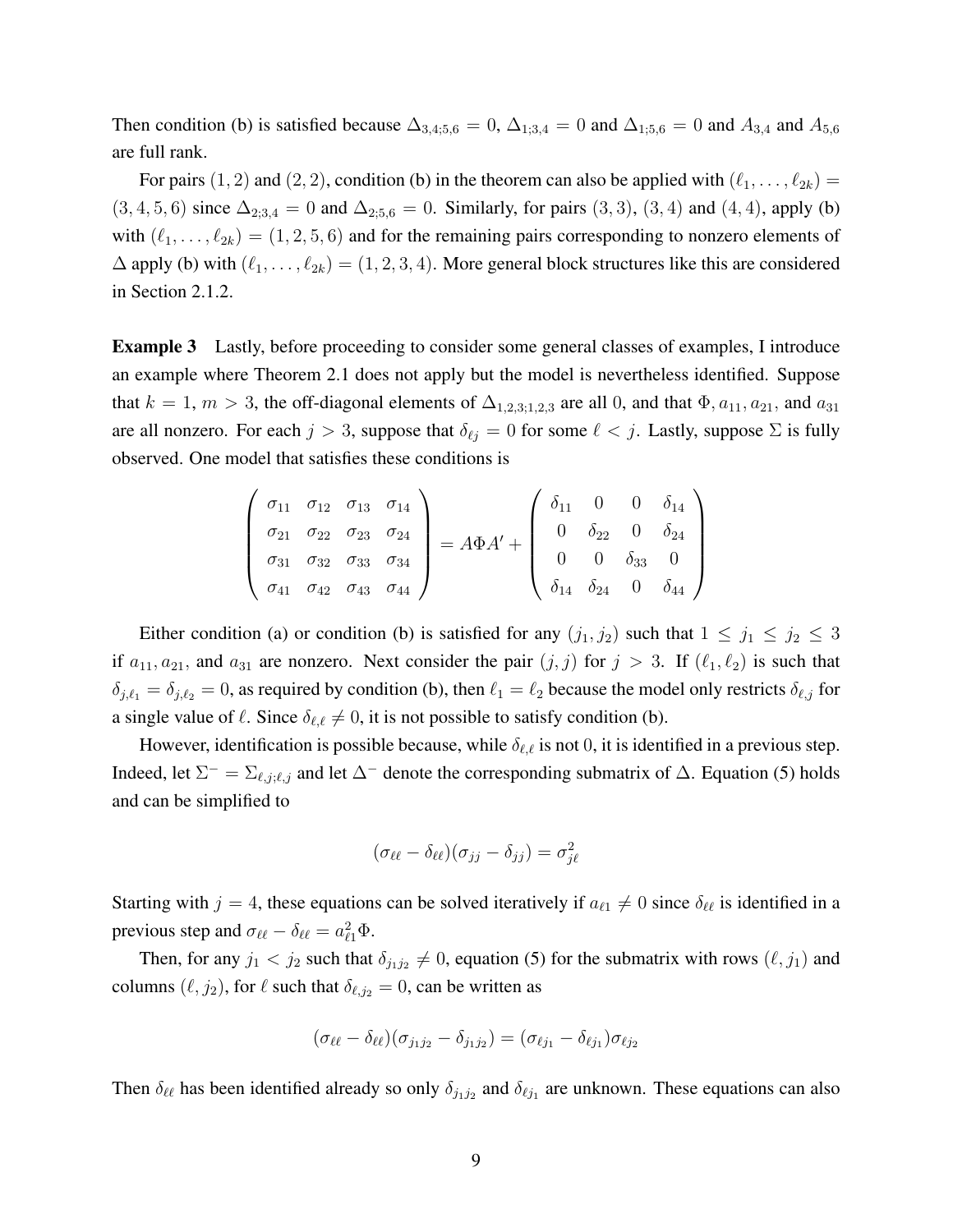be solved iteratively starting with a case where  $\delta_{\ell j_1} = 0.^{10}$  This example again demonstrates the important link between the nonzero elements of ∆ and the particular rank conditions required on the factor loading matrix, A. It is not the case that nonzero correlations in  $\Delta$  come for free as long as m is sufficiently large and AR's row deletion property is satisfied.

#### $2.1.1$  $m^*$ -dependence of idiosyncratic errors

Consider a model where  $\delta_{j\ell} = 0$  if and only if  $|j - \ell| > m^*$  for some nonnegative integer  $m^*$ . This type of dependence arises is satisfied by a moving average process but can also arise from a certain type of spatial error structure. The factor model of equation (2) based on the moment conditions (3) is still identified when the errors,  $u_i$ , satisfy  $m^*$ -dependence for  $m^* > 0$ , albeit under a stronger rank condition. I will first demonstrate this for  $k = m^* = 1$ .

Suppose, for example that  $k = m^* = 1$  and  $m = 5$ . The submatrix  $\Delta_{1,3;1,5}$  consists of only one nonzero element,  $\delta_{11}$ . Therefore,

$$
det(\Sigma_{1,3;1,5} - \Delta_{1,3;1,5}) = (\sigma_{11} - \delta_{11})\sigma_{35} - \sigma_{13}\sigma_{15}
$$

Since  $k = 1$ ,  $det(\Sigma_{1,3;1,5} - \Delta_{1,3;1,5}) = 0$  which implies that  $\delta_{11} = \sigma_{11} - \frac{\sigma_{13}\sigma_{15}}{\sigma_{25}}$  $\frac{13\sigma_{15}}{\sigma_{35}}$  if  $\sigma_{35} = a_3 a_5 \Phi \neq 0$ . If  $a_1$  is also nonzero then  $\delta_{33}$  and  $\delta_{55}$  are identified by an analogous argument.<sup>11</sup>

Next,  $\delta_{12}$  is identified from the equation  $det(\Sigma_{1,5;2,3} - \Delta_{1,5;2,3}) = (\sigma_{12} - \delta_{12})\sigma_{35} - \sigma_{13}\sigma_{25} = 0$ , δ<sub>22</sub> is identified from the equation  $det(\Sigma_{1,2;2,5}-\Delta_{1,2;2,5}) = (\sigma_{12}-\delta_{12})\sigma_{25}-(\sigma_{22}-\delta_{22})\sigma_{15} = 0$ , and  $\delta_{23}$  from  $det(\Sigma_{2,3;3,5} - \Delta_{2,3;3,5}) = (\sigma_{23} - \delta_{23})\sigma_{35} - (\sigma_{33} - \delta_{33})\sigma_{25} = 0$ . Similarly,  $\delta_{45}$  is identified from  $det(\Sigma_{3,4;1,5} - \Delta_{3,4;1,5}) = 0$ ,  $\delta_{44}$  is identified from  $det(\Sigma_{1,4;4,5} - \Delta_{1,4;4,5}) = 0$ , and  $\delta_{34}$  from  $det(\Sigma_{1,3,3,4} - \Delta_{1,3,3,4}) = 0$ . Thus,  $\Delta$  is identified if  $a_1, a_3$ , and  $a_5$  are nonzero.

This identification argument can be extended as long as  $m \ge 2(k + m^*) + 1$ , as stated in the following theorem.

**Theorem 2.2.** Suppose the errors  $u_i$  in the model of equation (2) satisfy  $m^*$ -dependence for  $m^*$  > 0 and  $m \ge 2(k+m^*) + 1$ . Then  $\Delta$  and  $A\Phi A'$  are identified based on the moment conditions (3) *if* Φ *is positive definite and every* k × k *submatrix of* A *is full rank.*

This theorem is proved in the supplemental appendix under a weaker sufficient condition on A that still allows m to be as small as  $2(k + m^*) + 1$ . The weaker condition still requires loadings associated with particular each factor to be somewhat persistent over time, in order to separate

<sup>&</sup>lt;sup>10</sup>Specifically, start with  $j_2 = 4$ . For any  $j_1 < j_2 = 4$  it must be that  $\delta_{\ell, j_1} = 0$  since  $\ell, j_1 \leq 3$ . Next, take  $j_2 = 5$ . Then either  $j_1$  and  $\ell$  are both less than 4, in which case  $\delta_{\ell j_1} = 0$ , or either  $\ell$  or  $j_1$  is equal to 4, in which case  $\delta_{\ell j_1}$  was identified in the first step. This can be iterated until  $j_2 = m$ .

<sup>&</sup>lt;sup>11</sup>If  $a_1, a_3, a_5$  and  $\Phi$  are nonzero then  $\delta_{33} = \sigma_{33} - \frac{\sigma_{13}\sigma_{35}}{\sigma_{15}}$  and  $\delta_{55} = \sigma_{55} - \frac{\sigma_{15}\sigma_{35}}{\sigma_{13}}$ .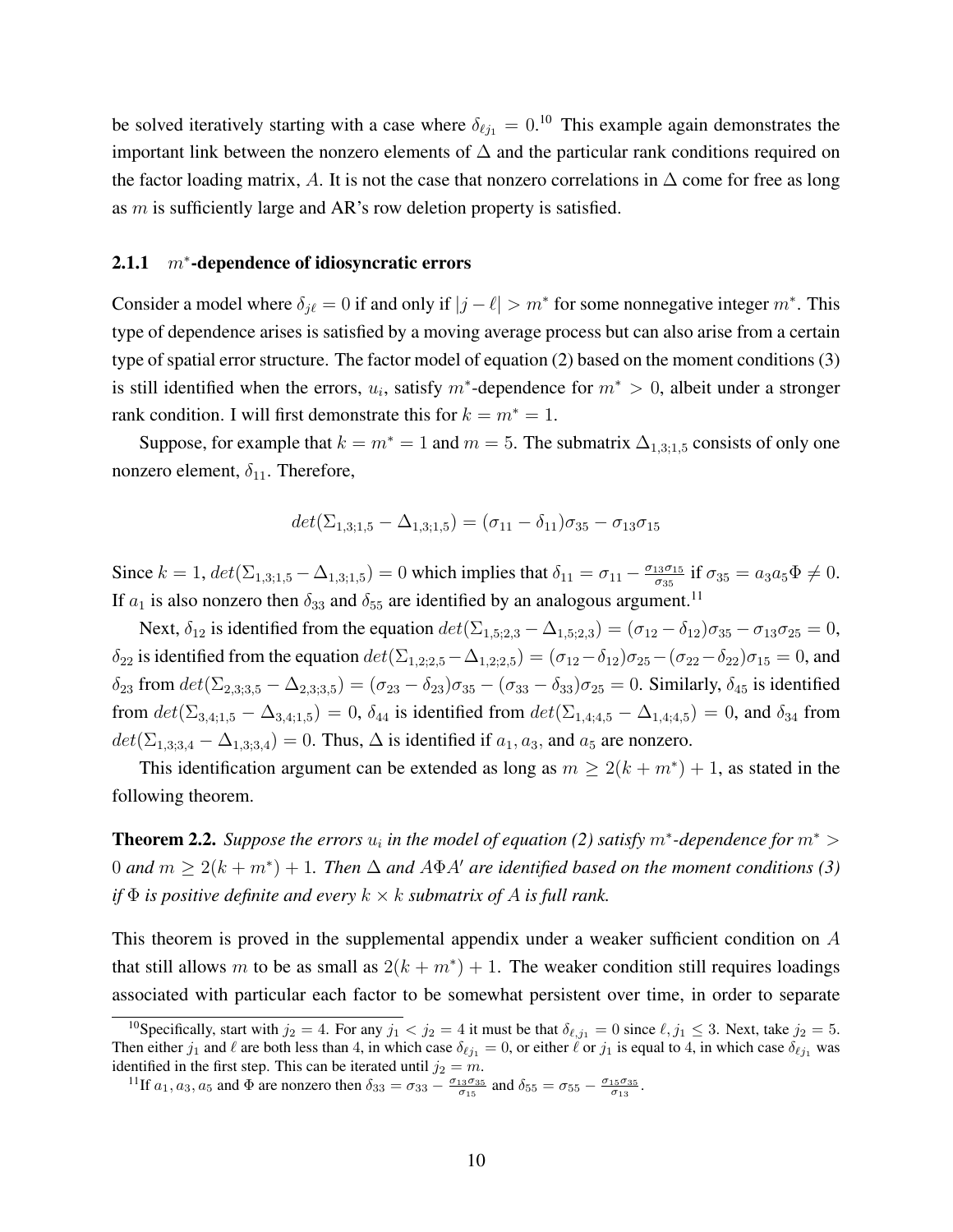correlation due to the latent factors from correlation due to dependence among the idiosyncratic errors.

#### 2.1.2 Block diagonal  $\triangle$

Another common type of dependence can be described by a cluster or group structure. Suppose there are groups of measurements,  $g = 1, \ldots, G$  such that idiosyncratic errors are correlated within groups but not between groups. Suppose group g has  $m<sub>g</sub>$  measurements and the measurements are ordered so that  $j = 1, \ldots, m_1$  correspond to group  $1, j = m_1 + 1, \ldots, m_1 + m_2$  correspond to group 2, etc. Let  $A_g$  denote the  $m_g \times k$  submatrix of A corresponding to group g and let  $\Delta_g$  denote the submatrix of  $\Delta$  corresponding to group g so that  $\Delta = diag(\Delta_1, \ldots, \Delta_G)$ .

**Theorem 2.3.** Suppose the errors  $u_i$  in the model of equation (2) satisfy a group structure. Then  $\Delta$ *and*  $A\Phi A'$  *are identified based on the moment conditions (3) if*  $\Phi$  *is positive definite,*  $rank(A_g) = k$ *for each g, and*  $G \geq 3$ . The latter is a necessary condition for identification of  $\Delta$  and  $A\Phi A'$ .

The proof of Theorem 2.3, contained in the Appendix A, is similar to the proof of AR's Theorem 5.1. To accommodate cases where  $A<sub>g</sub>$  is not full rank for some, or all, g, a more general result can be obtained from an extension of the row deletion property, the *groupwise row deletion property*. The loading matrix A satisfies the groupwise row deletion property if, when rows corresponding to any group  $q$  are removed there remain two sets of  $k$  linearly independent rows corresponding to two distinct sets of groups. That is, there are  $k \times k$  submatrices  $A_1$  and  $A_2$  of A such that (a) each is nonsingular, (b) neither includes a row corresponding to group  $g$ , and (c) neither includes a row corresponding to the same group as a row in the other. Unlike the row deletion property, this is a property of A relative to the structure of  $\Delta$ , and thus cannot be stated without specifying the group structure satisfied by  $\Delta$ .

**Theorem 2.4.** Suppose the errors  $u_i$  in the model of equation (2) satisfy a group structure. Then  $\Delta$ *and* AΦA<sup>0</sup> *are identified based on the moment conditions (3) if* Φ *is positive definite and* A *satisfies the groupwise row deletion property.*

See the supplemental appendix for a proof of this theorem and further discussion.

#### 2.1.3 Simultaneous equations system

Dependence between idiosyncratic errors also arises when equation (2) is the reduced form of a simultaneous equations system. Suppose that  $M_i$  satisfies the simultaneous equation system

$$
M_i = HM_i + \tilde{A}F_i + \tilde{u}_i
$$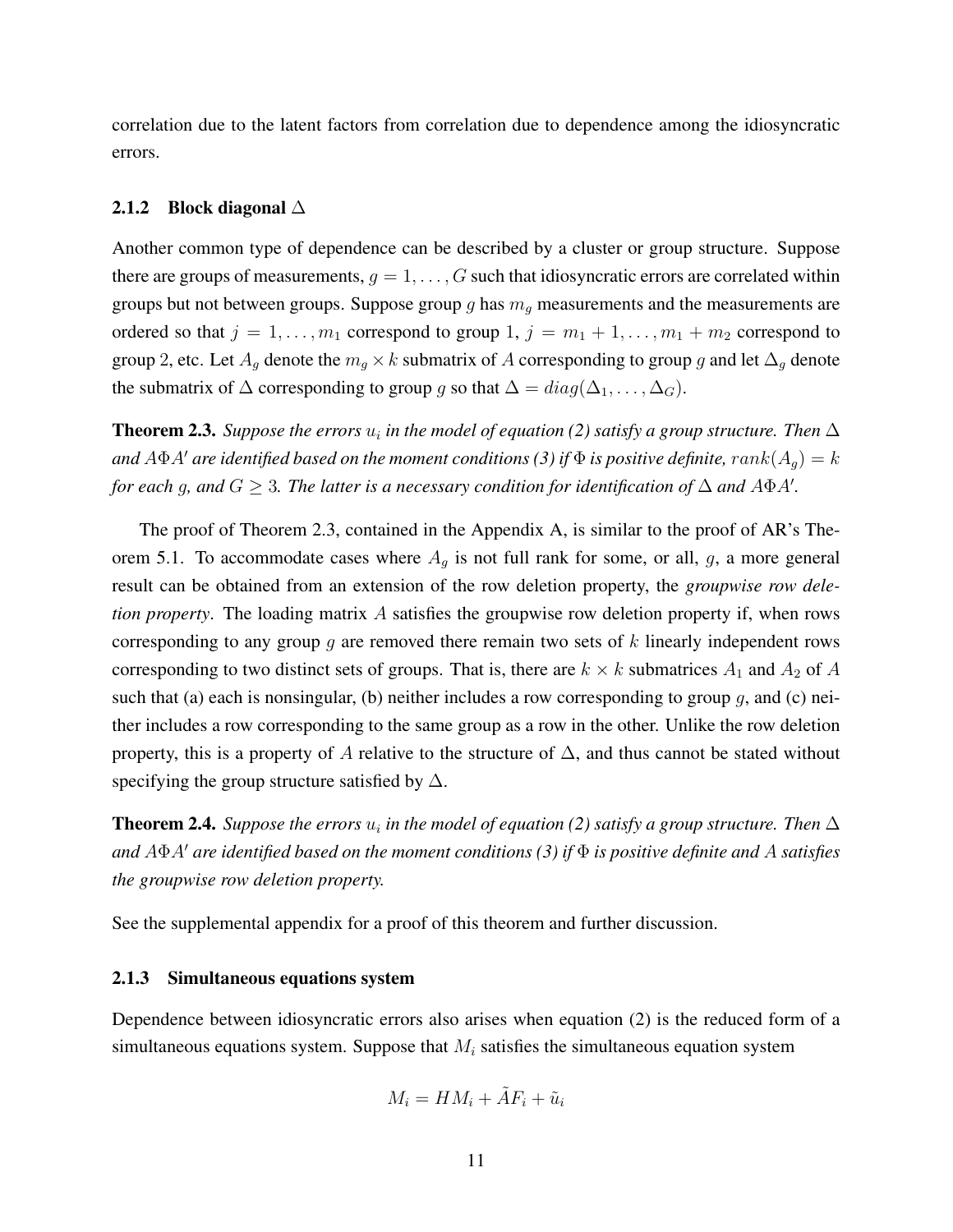Then, if  $I_m - H$  is invertible,  $M_i$  satisfies the model of equation (2) with  $A = (I - H)^{-1} \tilde{A}$  and  $u_i = (I - H)^{-1} \tilde{u}_i$ . Typically  $\Delta = (I - H)^{-1} \text{Var}(\tilde{u}_i) (I - H)^{-1}$  is not diagonal even if  $\text{Var}(\tilde{u}_i)$ is. However,  $\Delta$  may have enough nonzero elements to be identified.

Suppose, for example, that  $Var(\tilde{u}_i)$  is diagonal and  $H = diag(H_1, \ldots, H_S)$  where each  $H_s$ is  $m_s \times m_s$ . Then, if  $I - H_s$  is invertible for each s,  $\Delta$  is block diagonal as well since  $(I (H)^{-1} = diag((I_{m_1} - H_1)^{-1}, \dots, (I_{m_S} - H_S)^{-1})$ . Since  $\Delta$  is block diagonal, results in the previous section can be applied to derive identification conditions for the reduced form matrix  $\Delta$ . See the supplemental appendix for an example of identification where  $H$  is not block diagonal. Once  $A\Phi A'$  and  $\Delta$  are identified, identification of  $\tilde{A}$ ,  $H$ , and  $Var(\tilde{u}_i)$  follows from standard arguments for simultaneous equations in combination with the arguments studied below in Section 2.3.

#### 2.2 Dedicated measurements

In many empirical studies using factor models, overidentifying restrictions are imposed in the hope of making the components of  $F_i$  more interpretable (Conti et al., 2014; Cunha et al., 2010; Heckman et al., 2006). These studies assume a dedicated factor structure where some, or all, measurements load on only one factor. Bollen (1989), O'Brien (1994), Reilly (1995), Reilly and O'Brien (1996), and Conti et al. (2014) develop some rules for identification under such a structure. In this section, I consider identification under general overidentifying rank restrictions on the factor loading matrix, A, that include a dedicated factor structure as a special case. I seek minimal additional assumptions so that the model is identified, rather than imposing these restrictions in addition to standard identifying assumptions, such as those of AR. I also allow for some dependence among the idiosyncratic errors, as in Theorem 2.1

Before proceeding to the general result, I consider the following example. Suppose  $k = 2$  and  $m = 4$ . Since  $m < 2k + 1$ , even if  $\Delta$  is diagonal identification will generally fail. However, suppose that  $a_{12} = a_{22} = a_{31} = a_{41} = 0$ . That is, the first two measurements load only on  $F_{i1}$  and the second two measurements load only on  $F_{i2}$ . This is a dedicated measurement condition – the first two measurements are dedicated to the first factor and measurements 3 and 4 are dedicated to the second factor. Cunha et al. (2010), for example, study a dynamic factor model where 2 measurements are available each period for  $T \geq 2$  periods and each is dedicated to a periodspecific factor. In this simple example it is easy to see that if  $\phi_{12}$ , and the four unrestricted factor loadings are all nonzero then  $\Delta$  is identified.<sup>12</sup> This example demonstrates how overidentifying restrictions can change the nature of the identification problem. While fewer measurements are required than in the standard result for a 2 factor model, a new requirement is introduced – that  $\phi_{12} \neq 0.$ 

<sup>&</sup>lt;sup>12</sup>The usual argument proceeds by assuming that  $a_{11} = a_{32} = 1$  and solving explicitly for the remaining parameters, starting with the equation  $Cov(M_{i1}, M_{i3}) = \phi_{12}$ .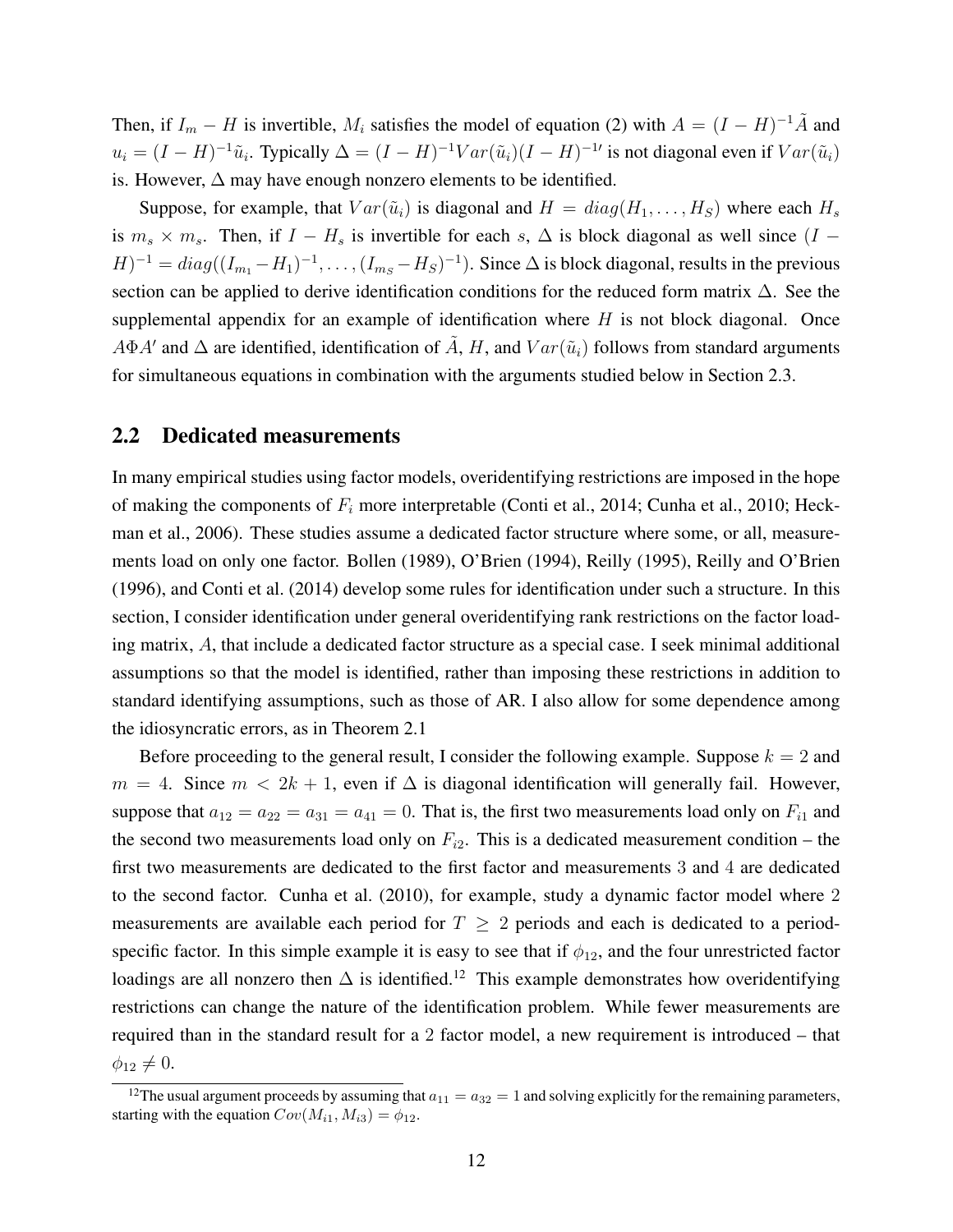In this example, the zero restrictions on the factor loadings imply that  $rank(A_{1,2}) = rank(A_{3,4}) =$  $1 < k$ . The approach introduced in this paper can be extended to consider reduced rank restrictions like this. Restricting the rank of submatrices of A has the advantage over imposing zeros that it does not impose a particular interpretation onto the factors. For example, if  $M_{i1}$  and  $M_{i2}$  are math tests and  $M_{i3}$  and  $M_{i4}$  are verbal tests then zero restrictions give the impression that  $F_{i1}$  represents math ability and  $F_{i2}$  represents verbal ability and that math ability does not influence performance on verbal tests and vice versa. A rank restriction, on the other hand, only implies that both math tests depend on the same linear combination of the two dimensions of ability.

Reduced rank restrictions imply that additional identifying equations of the form (5) hold. For some integer  $1 \le r < k$ , let  $\Sigma^-$  denote a square submatrix of  $\Sigma$  of size  $r + 1$  and let  $\Delta^-$  denote the corresponding submatrix of  $\Delta$ . According to equation (3),

$$
\Sigma^- = A_1 \Phi A_2' + \Delta^-\tag{7}
$$

where  $A_1$  and  $A_2$  are  $(r+1) \times k$  submatrices of A. Suppose that  $rank(A_1) = r$ . Then  $rank(A_1 \Phi A_2') \leq$ r so the  $(r + 1) \times (r + 1)$  matrix  $\Sigma^- - \Delta^- = A_1 \Phi A_2'$  is rank deficient and has zero determinant. Thus the reduced rank restriction on  $A_1$  produces a new identifying equation,  $det(\Sigma^- - \Delta^-) = 0$ , that is not satisfied if  $rank(A_1) > r$ . For the two factor example above, let  $\Sigma^- = \Sigma_{1,2;1,3}$ . Since  $A_{1,2}$  has rank 1 this equation can be solved for  $\delta_{11}$  when  $\Delta$  is diagonal since in that case it is the only nonzero element of  $\Delta^-$ , as long as  $\sigma_{23} = a_{21}a_{32}\phi_{12} \neq 0$ .

We can use this idea to analyze a dedicated factor structure. In the dedicated factor structure, each row of A only has one nonzero entry. This is also known as a model with factor complexity one (Reilly, 1995). Also, suppose that  $\Delta$  is diagonal. The dedicated factor structure means that the rows of A can be split into  $k$  different sets where each set of rows has rank 1. Then, suppose each set contains at least two rows. Let  $j, \ell_1$  correspond to two rows in the same set such that  $A_1 = A_{j,\ell_1}$  has rank 1. Let  $\ell_2$  correspond to any row in a different set such that  $a_{\ell_1} \Phi a'_{\ell_2} \neq 0$ . Then if  $\Sigma^- = \Sigma_{j,\ell_1;j,\ell_2}$  and  $\Delta^-$  denotes the corresponding submatrix of  $\Delta$ ,  $\delta_{jj}$  is identified from the equation

$$
det(\Sigma^{-} - \Delta^{-}) = (\sigma_{jj} - \delta_{jj})\sigma_{\ell_{1}\ell_{2}} - \sigma_{j\ell_{1}}\sigma_{j\ell_{2}}
$$

This equation holds because  $A_1$  has rank 1 and it can be solved for  $\delta_{jj}$  because  $\sigma_{\ell_1\ell_2} = a_{\ell_1}\Phi A'_{\ell_2}$   $\neq$ 0.

The following theorem provides a general result for identification under reduced rank restrictions and non-diagonal  $\Delta$ .

**Theorem 2.5.** *Suppose that*  $\Phi$  *is positive definite and that for each*  $1 \leq j_1 \leq j_2 \leq m$  *one of the following conditions is satisfied.*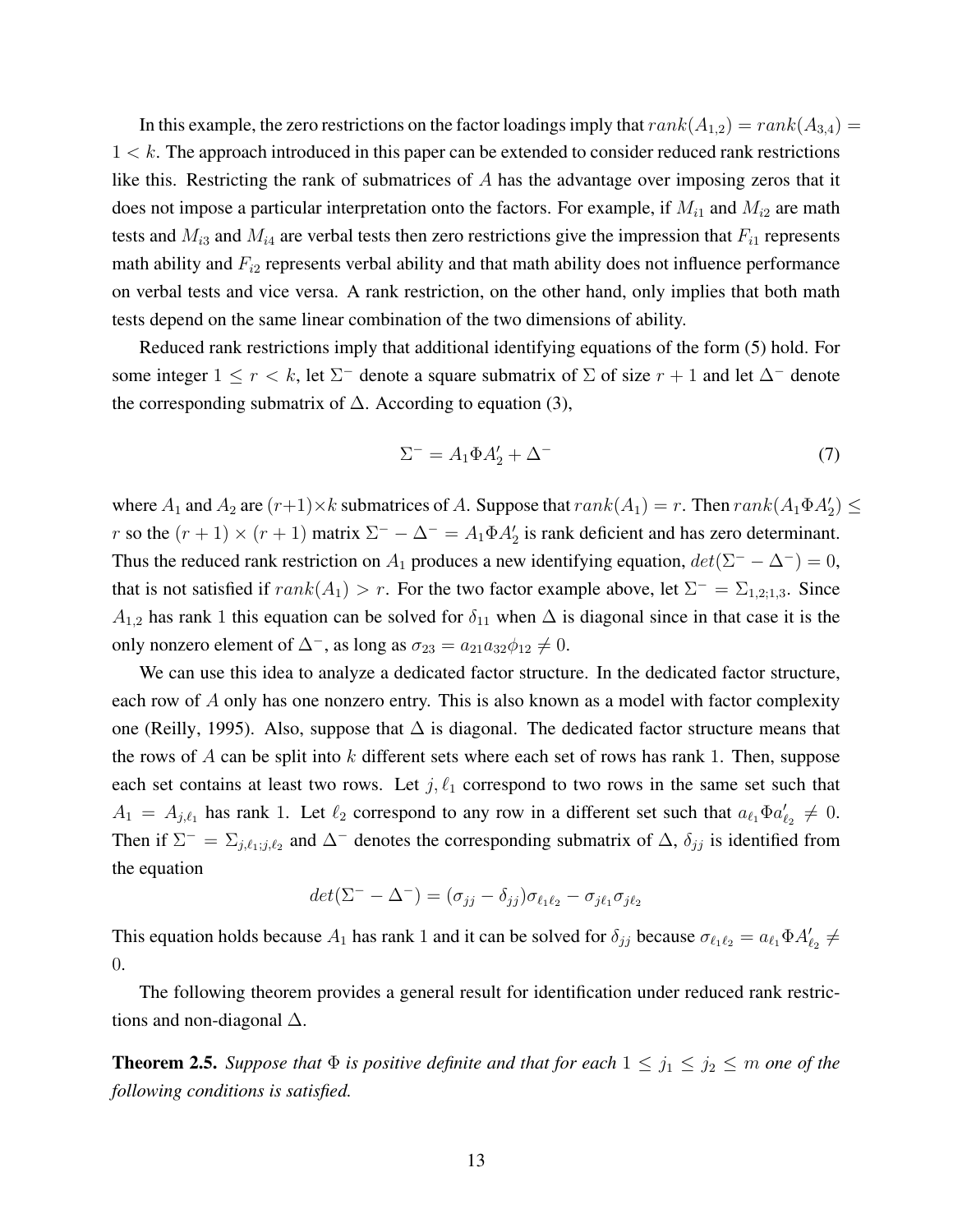*(a)*  $\delta_{j_1 j_2} = 0$ 

*(b)* there exist distinct integers  $\ell_1, \ldots, \ell_{2r}$  such that rank  $\left(\begin{array}{cc} a_{j_1} & a_{j_2} \end{array}\right)$  $A_{\ell_1,...,\ell_r}$  $\Big)$  = r,  $\Delta_{\ell_1,...,\ell_r;\ell_{r+1},..., \ell_{2r}} = 0, \, \Delta_{j_1;\ell_1,...,\ell_r} = 0, \, \Delta_{\ell_{r+1},...,\ell_{2r};j_2} = 0, \, \text{and}$ 

$$
rank(A_{\ell_1,\ldots,\ell_r}\Phi A_{\ell_{k+1},\ldots,\ell_{2r}})=r.
$$

*(c)* there exist distinct integers  $\ell_1, \ldots, \ell_{2r}$  such that rank  $\left(\begin{array}{cc} a_{j_2} & a_{j_3} \\ a_{j_4} & a_{j_4} \end{array}\right)$  $A_{\ell_1,...,\ell_r}$  $\Big)$  = r,  $\Delta_{\ell_1,\ldots,\ell_r;\ell_{r+1},\ldots,\ell_{2r}} = 0, \, \Delta_{j_1;\ell_1,\ldots,\ell_r} = 0, \, \Delta_{\ell_{r+1},\ldots,\ell_{2r};j_2} = 0, \, \text{and}$ 

$$
rank(A_{\ell_1,\ldots,\ell_r}\Phi A_{\ell_{k+1},\ldots,\ell_{2r}})=r.
$$

*Then*  $\Delta$  *and*  $A\Phi A'$  *are identified, provided that all elements of*  $\Sigma$  *are known.* 

Remark 6: *Reiersol (1950) and Wang (2016) also impose reduced rank restrictions. Specifically, both assume that each column of A has at least*  $s \geq k$  *zeros. This implies that the submatrix formed by the rows with a zero in a particular column is rank deficient, with rank equal to*  $k - 1$ *. They impose these restrictions in addition to assuming the row deletion property of AR. The purpose of these assumptions is for identification of* A *and*  $\Phi$  *once*  $\Delta$  *and*  $A\Phi A'$  *are identified from the row deletion property. This is discussed further in Section 2.3 below.*

Remark 7: *The zero restrictions in Reiersol (1950) and Wang (2016) are in unknown locations. This is useful because the location of the nonzero factor loadings can then be estimated along with the magnitude of these loadings. Conti et al. (2014), e.g., show that a factor model of complexity one is identified without knowing which column of each row of* A *is nonzero and use this to develop a strategy for estimating which factor each measurement loads on. By contrast, Theorem 2.5 requires that the submatrices of* A *satisfying reduced rank restrictions are known.*

*Extending Theorem 2.5 to allow the location of the reduced rank restrictions to be unknown seems formidable because of the requirement that corresponding elements of* ∆ *must be* 0*. However, generally the location of such restrictions does not need to be known if there are testable implications of the assumption that specified submatrices have reduced rank. For example, consider the model with two factors and two dedicated measurements for each factor, where measurements* 1 *and* 2 *load on factor* 1 *and measurements* 3 *and* 4 *load on factor* 2 *and the unrestricted factor loadings are all nonzero. It is not necessary to assume a priori which measurements load on the same factor because*  $\Sigma_{1,2;3,4}$  *is the only*  $2 \times 2$  *submatrix of*  $\Sigma$  *which has rank* 1*. This indicates the proper grouping.*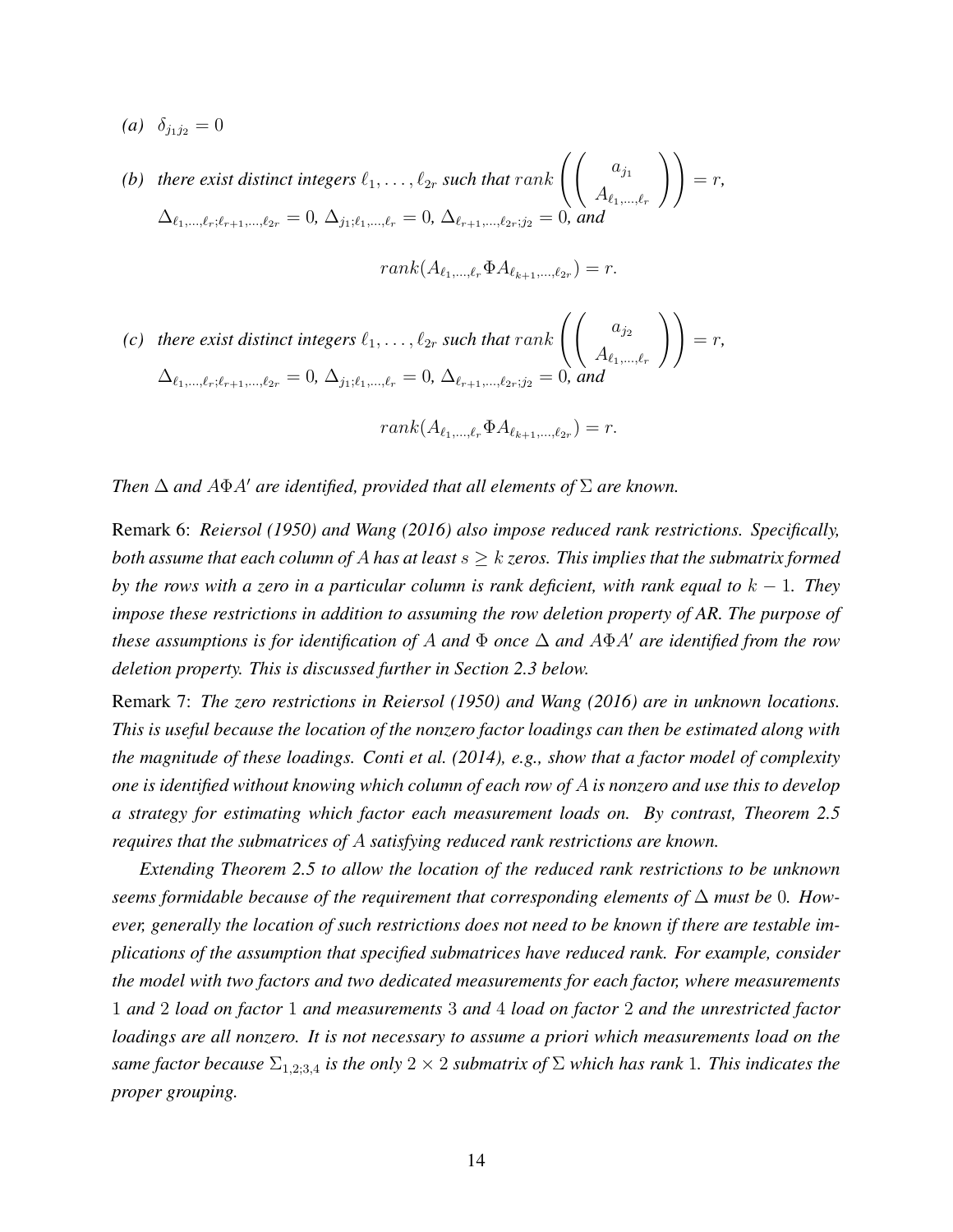It is easy to see that the dedicated factor structure with diagonal  $\Delta$  satisfies the conditions of this theorem with  $r = 1$ . Also, Theorem 2.1 is a special case of this result with  $r = k$  if  $\Sigma$  is known.<sup>13</sup> But it also allows for a range of models between these two extremes. In the supplemental appendix, I demonstrate this through a model from the literature on human capital formation.

#### 2.3 Identifying economically meaningful parameters

While separating  $A\Phi A'$  and  $\Delta$  is often an important decomposition of variance into the portion due to  $F_i$  and the portion due to the idiosyncratic component, often this is not sufficient by itself to answer meaningful questions or test economic hypotheses. The issue is that the factor model suffers from a fundamental indeterminacy. For any nonsingular  $k \times k$  matrix  $G$ ,  $(AG)(G^{-1}\Phi G^{-1})$  $(AG)' = A\Phi A'$ . Therefore, if the goal is identification of  $\Phi$  and A then additional restrictions, or normalizations, are required. In some cases these restrictions may arise from the underlying economic model naturally. When natural restrictions are not available, important objects of interest may still be identified. In this section, I briefly discuss these issues and provide an illustrative example.

**Rotations** Assume that  $\Psi = A\Phi A'$  is identified. Suppose that  $B'A$  is a lower triangular matrix for some known  $m \times k$  matrix B. This includes the case where A itself is lower triangular by taking  $B = (I_k, 0_{k \times m-k})'$ . This is a standard assumption in factor analysis; alternatives include the restriction that A'A is diagonal and the restriction that  $A' \Delta^{-1}A$  is diagonal (see, e.g., Anderson and Rubin, 1956; Rao, 1955).

Suppose further that  $\Phi$  is positive definite and that none of the elements on the diagonal of  $B'A$ is zero. Then AL is identified where L is the unique Cholesky decomposition of  $\Phi$ .<sup>14</sup>

Suppose in addition that either  $\Phi$  is diagonal or  $A_{1,\dots,k}$ , the first k rows of the matrix A, is diagonal. Under either of these conditions,  $\hat{A}$  is identified up to scale.<sup>15</sup> These two restrictions can be combined in interesting ways as well. Suppose, for example, that  $A_{1,\dots,k}$  is block diagonal with T blocks,  $A_1, \ldots, A_T$ , where each block is  $k_t \times k_t$ . Then let  $\Phi = (\Phi_{tt'})$  where  $\Phi_{tt'}$  is  $k_t \times k_{t'}$ . Then A and  $\Phi$  are identified up to scale if  $\Phi_{tt}$  is diagonal for each t.

AR also describe an alternative scheme, due to Reiersol (1950), that imposes additional zero restrictions but does not require that the rows where these restrictions are satisfied is known. See

<sup>&</sup>lt;sup>13</sup>Theorem 2.5 can, of course, also be extended to the case where some elements of  $\Sigma$  are unknown.

<sup>&</sup>lt;sup>14</sup>See AR for a proof of this that involves solving algebraically for the elements of  $AL$ . Here is a shorter proof. *Proof.* If  $B'A$  is lower triangular then so is  $B'AL$  is lower triangular. Also,  $B'AL(B'AL)' = B'A\Phi A'B$  so  $B'AL$ is a Cholesky decomposition of  $B'\Psi B$ . Also,  $B'A$  is nonsingular so  $B'\Psi B$  is positive definite and therefore has a unique Cholesky decomposition. Thus, the matrix  $B'AL$  is identified. Then,  $B'\Psi = (B'AL)(AL)'$  and  $B'AL$  is nonsingular so AL is identified as the transpose of  $(B'AL)^{-1}B'\Psi$ . П

<sup>&</sup>lt;sup>15</sup>That is,  $s_1A^1, \ldots, s_kA^k$  are identified, where  $A^1, \ldots, A^k$  are the columns of A and  $s_1, \ldots, s_k$  are unknown scalars.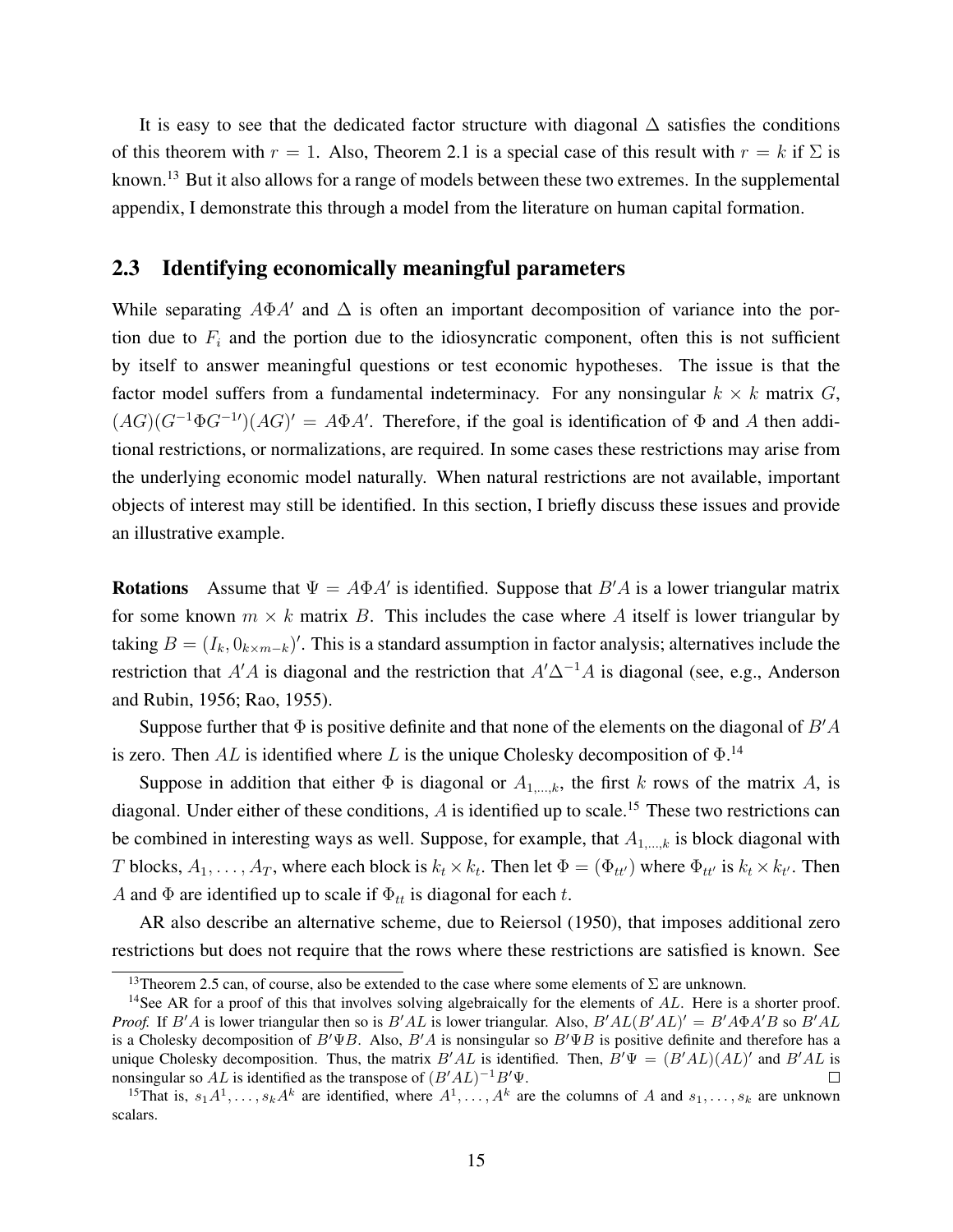Wang (2016) for a recent discussion of this result. Similarly, in a model of factor complexity one A and Φ are identified up to scale without assuming *a priori* which factor each measurement loads on, as shown by Conti et al. (2014).

**Scale** The scale problem is typically resolved through normalizations. If, for each  $1 \leq s \leq k$ , there is a j such that  $a_{j_s}$  is known then A and  $\Phi$  are identified. The scale can be resolved through restrictions on  $\Phi$  as well. For example, in either case, a normalization on  $a_{j_s}$  for some j can be replaced by a normalization on  $\phi_{ss}$ . More interestingly, restrictions on the relationship among different elements of  $\Phi$  can also be helpful in resolving the scale. See the supplemental appendix for an example drawn from Agostinelli and Wiswall (2016, 2017).

The lower triangular structure is often hard to justify when the individual factors take on specific economic or scientific meaning. The underlying economic model may suggest, for example, that each component of  $F_i$  should be present in all equations. When A naturally satisfies the lower triangular structure it may not be appealing to assume either that  $\Phi$  is diagonal or that  $A_{1,...,k;1,...,k}$  is diagonal. Lastly, even scale normalizations are not innocuous in that they can substantially change the interpretation of results (Agostinelli and Wiswall, 2016). Nevertheless, important interpretable features of the model are sometimes identified without imposing sufficient restrictions to identify the full model.

I now demonstrate this point through one particularly interesting result that has various applications. Suppose that

$$
A = \begin{pmatrix} I_{k_1} & 0 \\ A_{21} & A_{22} \\ A_{31} & A_{32} \end{pmatrix}
$$
 (8)

where  $A_{21}$  has  $k - k_1 > 0$  rows. This is not even lower triangular if  $A_{22}$  is not lower triangular. Nevertheless, it can be shown that if  $A_{22}$  is invertible then both  $A_{32}A_{22}^{-1}$  and  $A_{31} - A_{32}A_{22}^{-1}A_{21}$ are uniquely determined from  $A\Phi A'$ . I summarize this as a theorem. A proof is provided in the Appendix A.

**Theorem 2.6.** *Suppose A* $\Phi A'$  *is identified and*  $\Phi$  *is positive definite. If the factor loading matrix* A can be written in the form of equation (8) where  $A_{22}$  is invertible then  $A_{32}A_{22}^{-1}$  and  $A_{31}$  –  $A_{32}A_{22}^{-1}A_{21}$  are identified.

This result can be used in several ways. For example, if  $A_{21} = 0$  then  $A_{31}$  is identified, regardless of any further restrictions on  $A_{22}$ . Or, if  $A_{22}$  is known then  $A_{32}$  is identified, regardless of any restrictions on  $A_{21}$ . Other restrictions can be used to identify  $A_{31}$  and/or  $A_{32}$  as well.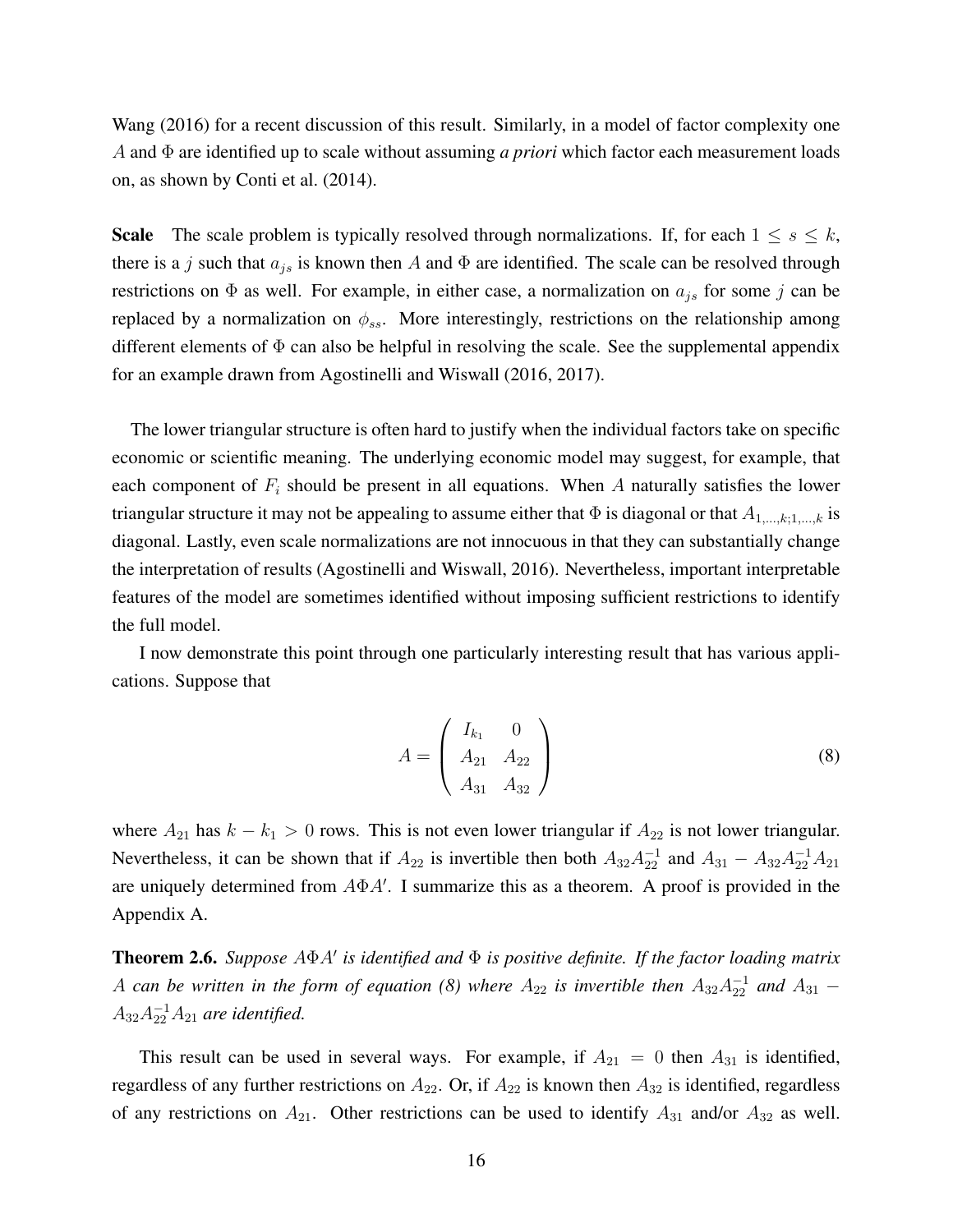See Section 3. The result can also be used to test important economic hypotheses without any additional restrictions.

Consider, for example, a simplified version of the model studied in Cunha et al. (2005). Let  $M_{i1}$  denote an IQ score or another measure of cognitive ability. Let  $M_{ij}$  represents earnings in the  $(j - 1)$ st period after schooling is completed ,for  $2 \le j \le m - 1$ , and let  $M_{im}$  represent years of schooling.<sup>16</sup> Suppose  $F_{i1}$  represents cognitive ability and  $F_{i2}$  represents a separate factor that influences earnings. Thus  $a_{12} = 0$  is indicated by the theory and  $a_{11} = 1$  is an innocuous scale normalization but there are no additional restrictions. Then, for  $2 \leq j, j' \leq m-1, a_{j'2}/a_{j2}$ , which represents the relative influence of the "earnings factor" on earnings in different periods, is identified without requiring that  $F_{i1}$  and  $F_{i2}$  are uncorrelated or that  $F_{i1}$  is excluded from any equation.

The tests of the contents of inviduals' information set when making schooling decisions considered by Cunha et al. (2005) are also possible. First, if  $a_{21}$  and  $a_{22}$  are both nonzero it is possible to test the null hypothesis that  $F_{i1}$  and  $F_{i2}$  are both not in the information by testing the null that the identified parameters  $a_{m2}/a_{22}$  and  $a_{m1} - a_{m2}(a_{21}/a_{22})$  are both 0. If this is rejected then either  $a_{m1}$  or  $a_{m2}$  must be nonzero, meaning that one of the two factors is in the information set. It is then possible to test the null hypothesis that only  $F_{i1}$  is in the identified set by test the null that  $a_{m2}/a_{22}=0.$ 

Finally, testing the null that only  $F_{i2}$  is in the identified set is more difficult. One could test the null that  $\frac{a_{m2}}{a_{22}}(a_{m1} - a_{m2}(a_{21}/a_{22})) \le 0$ . If  $a_{m1} = 0$  then this inequality is satisfied. However, this test only has power against alternatives where  $\frac{a_{m1}}{a_{m2}} \geq \frac{a_{21}}{a_{22}}$  $\frac{a_{21}}{a_{22}}$ . If the ratio  $a_{j1}/a_{j2}$  varies sufficiently with j then a more powerful procedure would be to test jointly that  $\frac{a_{m2}}{a_{j2}}(a_{m1} - a_{m2}(a_{j1}/a_{j2})) \le 0$ for all  $2 \leq j \leq m-1$ .

### 3 Identification of the model with observed regressors

In this section, I return to the general model of equation (1). Suppose that  $X_i$  represents a vector of  $d_X$  observed regressors and  $\theta_i$  represents a vector of  $k_\theta$  latent factors. I assume throughout that  $Cov(X_{is}, \varepsilon_{ij}) = 0$  for all s, j, and  $Cov(\theta_{i\ell}, \varepsilon_{ik}) = 0$  for all  $\ell, k$ . I then consider identification based on the first and second moments of  $M_i = (X'_i, Y_{i1}, \dots, Y_{iJ})'$ .

If each  $X_{is}$  is uncorrelated with each  $\theta_{i\ell}$  then identification is straightforward. In that case,  $\beta_i$ is identified from a regression of  $Y_{ij}$  on  $X_i$  since  $Cov((\alpha_j \theta_{ij} + \varepsilon_{ij}), X_i) = 0$ . Furthermore, this implies that the residuals,  $Y_{ij} - \beta'_j X_i$ , can be constructed and the results of Section 2 can be applied to the covariance matrix of the J residuals to obtain identification of the remaining parameters. In

 $16$ In Cunha et al. (2005), schooling is modeled using a threshold crossing model. The argument is still applicable if, for example,  $M_{i2}$  is a latent index such that schooling is given by  $\mathbf{1}(M_{i2} \geq 0)$ .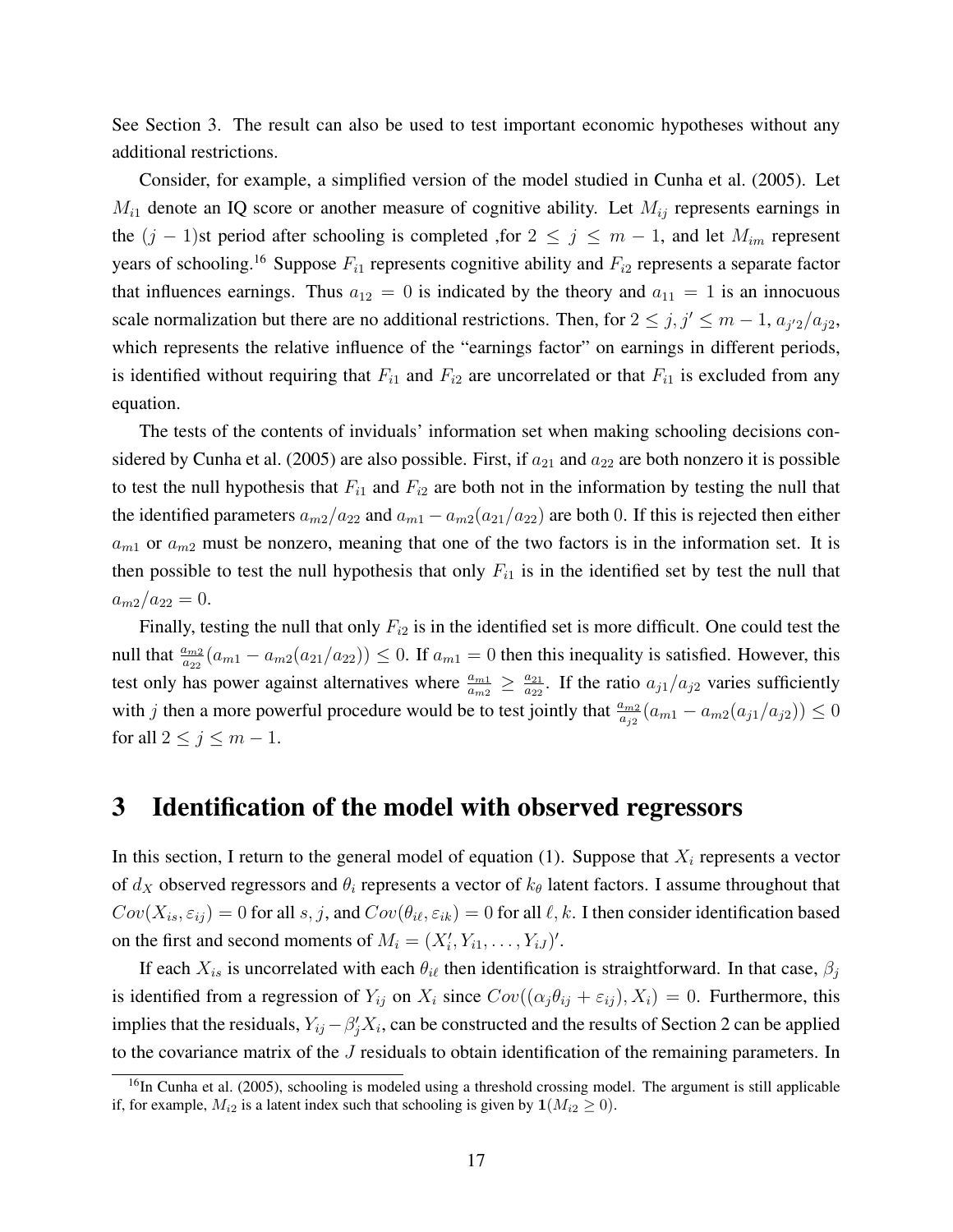the remainder of this section I will be concerned with the case where some or all of the variables in  $X_i$  are correlated with the factors,  $\theta_i$ .

Let  $Y_i = (Y_{i1}, \ldots, Y_{iJ})'$  and  $\varepsilon_i = (\varepsilon_{i1}, \ldots, \varepsilon_{iJ})$ . The model of equation (1) can be written in the form of equation (2) with  $M_i = (X_i', Y_i')', F_i = (X_i', \theta_i')', u_i = (0, \varepsilon_i')'$  and

$$
A = \begin{pmatrix} I_{d_X} & 0 \\ \beta & \alpha \end{pmatrix}
$$
 (9)

where  $\alpha$  and  $\beta$  are constructed by stacking the vectors  $\alpha_j$  and  $\beta_j$  as rows. Moreover,  $F_i$  is uncorrelated with  $u_i$  so that equation (3) is satisfied with

$$
\Delta = \left(\begin{array}{cc} 0 & 0 \\ 0 & \Delta_Y \end{array}\right) \tag{10}
$$

 $Y_i^{(1)}$ i

 $\setminus$ ,  $\left( X_i \right)$  $Y_i^{(2)}$ i

 $\setminus$ 

Lastly, the matrices  $\Sigma$  and  $\Phi$  can also be written in partitioned form to conform with A and  $\Delta$ .

$$
\Sigma = \begin{pmatrix} \Sigma_X & \Sigma_{XY} \\ \Sigma'_{XY} & \Sigma_Y \end{pmatrix}, \qquad \Phi = \begin{pmatrix} \Phi_X & \Phi_{X\theta} \\ \Phi'_{X\theta} & \Phi_{\theta} \end{pmatrix}
$$

Thus the system of equations given in (1) can be represented as a  $k = d_x + k_\theta$  factor model with  $m=d_X+J$ .

In the remainder of this section, I study identification of the model of equation (1) based on the moment conditions  $(3)$  under the restrictions implied by  $(9)$  and  $(10)$ . Following the analysis of Section 2, I first consider identification of  $\Delta$  and  $A\Phi A'$  from equations of the form (5). I then explore what additional restrictions are sufficient to identify A and Φ.

#### 3.1 Identification of reduced form parameters

Applying Theorem 5.1 of AR, identification of  $\Delta$  and  $A\Phi A'$  follows if  $\Phi$  is full rank, A satisfies the row deletion property, and  $\Delta_Y$  is diagonal. Applying this directly, however, results in identification conditions that are more restrictive than necessary. Indeed this would suggest a requirement that  $J \geq d_X + 2k_{\theta} + 1$ <sup>17</sup> Applying the AR results or the results in Section 2 directly fails to take advantage of the restrictions on  $\Delta$  implied by the fact that  $X_i$  is observed.

An identified factor structure Because  $X_i$  is observed,  $\Delta$  has *more* zero elements than in the ex-

amples considered in Section 2. Consider a submatrix of  $\Sigma$  of the form  $\Sigma^- = Cov \left( \begin{pmatrix} X_i \\ X_{i+1} \end{pmatrix} \right)$ 

<sup>&</sup>lt;sup>17</sup>The row deletion property requires  $m \ge 2k + 1$ . Because  $m = d_X + J$  and  $k = d_X + k_\theta$ , this inequality is equivalent to  $J \ge d_X + 2k_\theta + 1$ .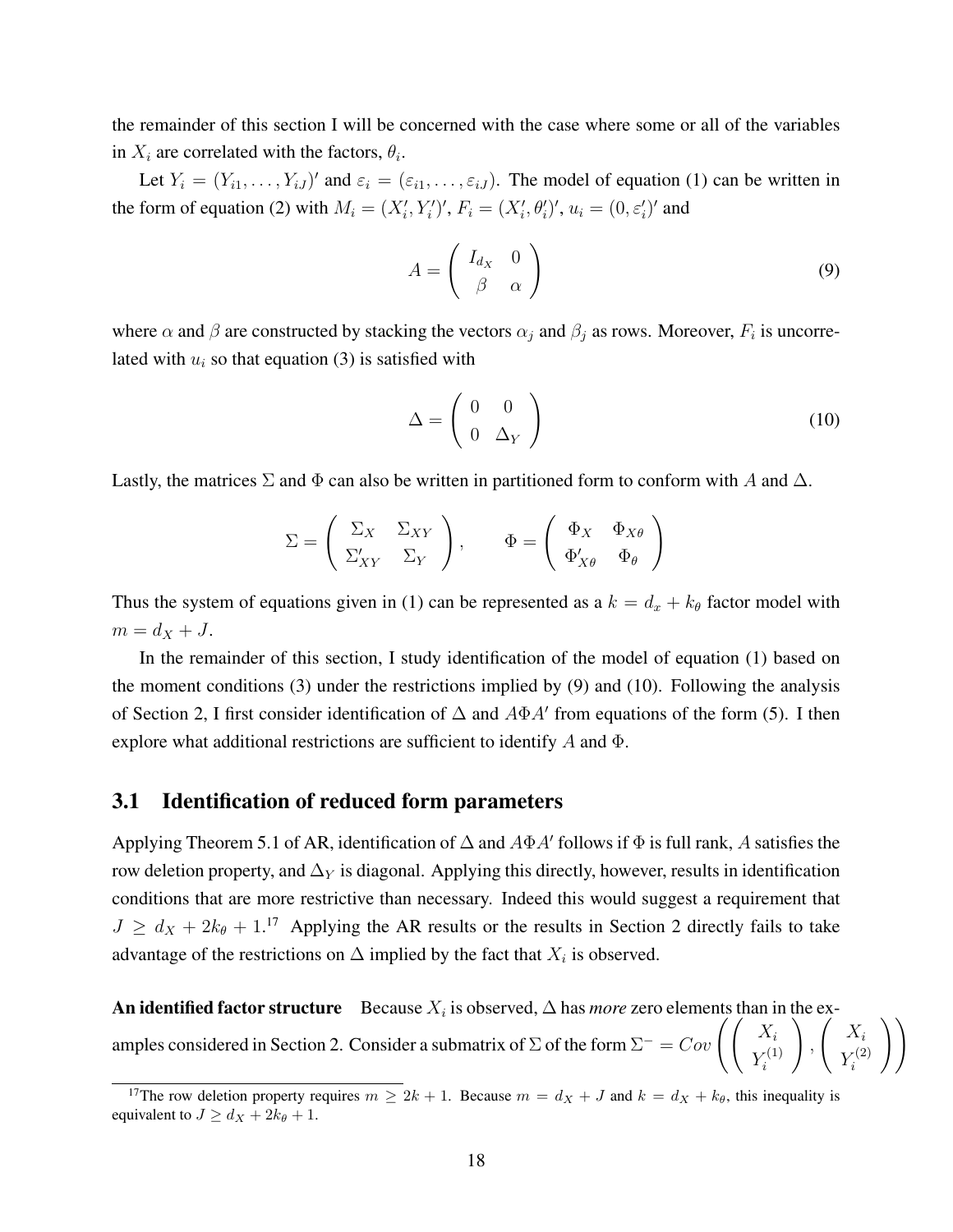where  $Y_i^{(1)}$  $Y_i^{(1)}$  and  $Y_i^{(2)}$  $i^{(2)}$  each consist of  $k_{\theta} + 1$  elements of  $Y_i$  and let  $\Delta^-$  represent the corresponding submatrix of  $\Delta$ . Then  $\Sigma^- - \Delta^-$  is a  $(k+1) \times (k+1)$  matrix of rank k and hence  $det(\Sigma^- - \Delta^-) = 0$ . Moreover, since the only nonzero elements of  $\Delta^-$  are in the submatrix  $\Delta_Y^- = Cov(\varepsilon_i^{(1)})$  $\binom{1}{i}, \varepsilon_i^{(2)}$  $i^{(2)}$ , if  $\Sigma_X = Var(X_i)$  is full rank then

$$
det(\Sigma^- - \Delta^-) = det(\Sigma_X)det(\Sigma_Y^- - \Delta_Y^-)
$$

where  $\Sigma_Y^- = Cov(Y_i^{(1)})$  $Y_i^{(1)}, Y_i^{(2)}$ ) –  $Cov(Y_i^{(1)})$  $\chi_i^{(1)}$ ,  $X_i$ ) $\Sigma_X^{-1}Cov(X_i, Y_i^{(2)})$ . Thus the only role that the presence of  $X_i$  in the model plays in terms of deriving sufficient conditions for identification of  $\Delta$ and  $A\Phi A'$  is that  $\Sigma_Y^ _Y^-$  is a submatrix of the Schur complement of  $\Sigma$  with respect to  $\Sigma_X$  rather than simply a submatrix of  $\Sigma_Y$ . Increasing  $d_X$ , the number of observed covariates, does not affect any requirements on J.

To see this more directly, let  $E^*$  denote the linear projection operator.<sup>18</sup> Because  $E^*(\varepsilon_i \mid X_i) =$ 0,

$$
Y_i - E^*(Y_i \mid X_i) = \alpha(\theta_i - E^*(\theta_i \mid X_i)) + \varepsilon_i
$$

Thus, the observed covariates  $X_i$  have been removed, and, since  $\varepsilon_i$  is uncorrelated with  $\theta_i - E^*(\theta_i)$  $X_i$ , this leaves a linear factor model,

$$
\Sigma_Y^S = \alpha \Phi_\theta^S \alpha' + \Delta_Y \tag{11}
$$

where  $\Sigma_Y^S = Var(Y_i - E^*(Y_i \mid X_i))$  is the Schur complement of  $\Sigma$  with respect to  $\Sigma_X$  and  $\Phi_{\theta}^{S} = Var(\theta_i - E^*(\theta_i \mid X_i))$  is the Schur complement of  $\Phi$  with respect to  $\Phi_X$ . If  $\Delta_Y = Var(\varepsilon_i)$ is identified in this factor model, then  $\Delta$  and hence  $A\Phi A' = \Sigma - \Delta$  are identified as well.

**Exclusion restrictions** In some cases the presence of  $X_i$  can reduce the restrictions required to identify  $\Delta$  and  $A\Phi A'$  if enough components of  $\beta$  are restricted to be 0. Such exclusion restrictions are common in practice. If some components of  $Y_i$  are "outcomes" while others are pure "measurements", many, if not all, of the regressors present in the outcome equations are excluded from the equations for the pure measurements. If  $j$  indexes time, so that the model is a panel data model, and  $X_i = (X'_{i1}, \dots, X'_{iJ})'$  where  $X_{ij} \in \mathbb{R}^q$  then typically  $\beta = I_J \otimes \beta_0$  where  $\beta_0$  is  $q \times 1$ . Even if the coefficients are time-varying and some lags or leads of  $X_{ij}$  are allowed, there will still be many exclusion restrictions.

Suppose that  $d_X \ge k_\theta$ . Fix  $j = 1$  and suppose that at least  $k_\theta$  elements of  $\beta_1$  are 0. Further, let  $Y_i^{(1)}$  $k_{i}^{(1)}$  denote a length  $k_{\theta}$  subvector of  $(Y_{i2}, \ldots, Y_{iJ})'$  with a corresponding coefficient matrix  $\beta^{(1)}$ 

<sup>&</sup>lt;sup>18</sup>For random vectors  $Z_1$  and  $Z_2$ ,  $E^*(Z_2 | Z_1) = Cov(Z_2, Z_1)Var(Z_1)^{-1}Z_1$ .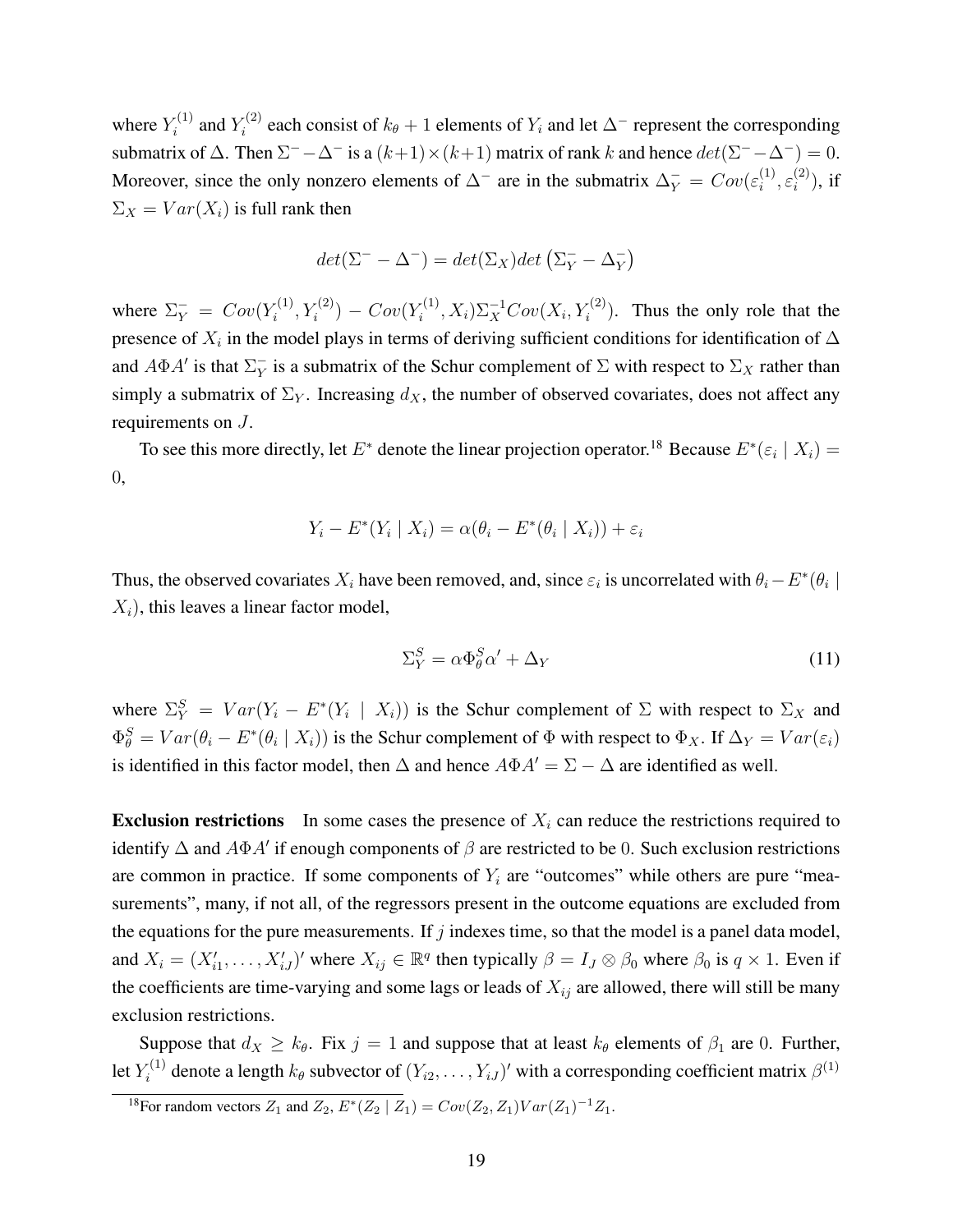such that these same  $k_{\theta}$  elements of each row of  $\beta^{(1)}$  are also 0. Then let  $X_i^{exc}$  and  $X_i^{inc}$  denote the elements of  $X_i$  corresponding to the zero and nonzero elements of  $\beta_1$ , respectively. Thus the variables  $X_i^{exc}$  are excluded from the equation for  $Y_{i1}$  as well as the equation for  $Y_i^{(1)}$  $i^{(1)}$ . Then define  $M_i^{(1)} = (X_i^{inc}, Y_{ij}, Y_i^{(1)'}')'$  and  $M_i^{(2)} = (X_i^{inc}, Y_{ij}, X_i^{exc,1})$  where  $X_i^{exc,1}$  $e^{exc,1}$  is a length  $k_{\theta}$  subvector of  $X_i^{exc}$ . Let  $M_i^{(1)} = A^{(1)}F + \varepsilon_i^{(1)}$  $i_i^{(1)}$  and  $M_i^{(2)} = A^{(2)}F + \varepsilon_i^{(2)}$  where  $A^{(1)}$  and  $A^{(2)}$  are the appropriate submatrices of A, each with  $k_{\theta} + dim(X_i^{inc}) + 1$  rows. Because of the restrictions on  $\beta_j$  and  $\beta^{(1)}$ ,  $rank(A^{(1)}) \leq k_{\theta} + dim(X_i^{inc})$ . Therefore, if  $\Sigma^- = Cov(M_i^{(1)})$  $\lambda_i^{(1)}$ ,  $M_i^{(2)}$ ) and  $\Delta^-$  denotes the corresponding submatrix of  $\Delta$  then  $\Sigma^- - \Delta^- = A^{(1)} \Phi A^{(2)'}$  and  $det(\Sigma^- - \Delta^-) = 0$ . Let  $M_i^{(11)}$  $i^{(11)}$  and  $M_i^{(21)}$  $\mathcal{U}_i^{(21)}$  denote the subvectors of  $M_i^{(1)}$  $i^{(1)}$  and  $M_i^{(2)}$ <sup>(2)</sup> that exclude  $Y_{i1}$ . If the only nonzero element of  $\Delta^$ is  $Var(\varepsilon_{i1})$  and if  $Cov(M_i^{(11)})$  $i_i^{(11)}, M_i^{(21)}$ ) is full rank then the equation  $det(\Sigma^- - \Delta^-) = 0$  uniquely identifies  $Var(\epsilon_{i1})$ . The same argument can be repeated for  $j > 1$  if there are sufficient exclusion restrictions.

Thus there is a tradeoff between these exclusion restrictions and restrictions on  $\Delta_Y$ . If there are fewer exclusion restrictions, the above argument can be modified by redefining  $M_i^{(21)}$  $i^{(21)}$  to include  $Y_i^{(2)}$  $Y_i^{(2)}$ , a subvector of  $Y_i$ . Further, as I have already shown, if there are sufficient restrictions on  $\Delta_Y$ then identification of  $A\Phi A'$  and  $\Delta_Y$  follows without any exclusion restrictions. On the other hand, with enough additional exclusion restrictions, identification of  $\beta$  is possible with no restrictions on  $\Delta_Y$ . Starting with the same definition of  $Y_i^{(1)}$  $X_i^{(1)}$ , suppose that  $X_i^{inc}$  can be divided into  $X_i^{inc,1}$  $i^{inc,1}$  and  $X_i^{inc,2}$  $i^{inc,2}$  so that  $X_i^{inc,1}$  $i^{inc,1}$  is excluded from  $Y_i^{(1)}$  $\chi_i^{(1)}$  and  $X_i^{inc,2}$  $i^{inc,2}$  is excluded from  $Y_{i1}$ .

$$
Y_{i1} = \beta_{01} - \alpha_1 (\alpha^{(1)})^{-1} \beta_0^{(1)} + \beta_1 X_i - \alpha_1 (\alpha^{(1)})^{-1} \beta^{(1)} X_i + \alpha_1 (\alpha^{(1)})^{-1} Y_i^{(1)} + \varepsilon_{i1} - \alpha_1 (\alpha^{(1)})^{-1} \varepsilon_i^{(1)}
$$
  
=  $\beta_1 X_i^{inc,1} + \psi_0 + \psi_1 X_i^{inc,2} + \psi_2 Y_i^{(1)} + \tilde{\varepsilon}_i$ 

The excluded variables  $X_i^{exc}$  can be used as instruments for  $Y_i^{(1)}$  $\zeta_i^{(1)}$ . So the coefficients  $\beta_1, \psi_0, \psi_1$ , and  $\psi_2$  are identified under an appropriate rank condition from the moments  $E(\tilde{\varepsilon}_i X_i) = 0$ ,  $E(\tilde{\varepsilon}_i) = 0$ . This requires  $k_{\theta} + dim(X_i^{inc,2})$  $i^{inc,2}$ ) elements of  $X_i$  to be excluded from the equation for  $Y_{i1}$ . The argument is similar the identification argument in Ahn et al. (2013) in a panel data model with a factor structure. While  $\beta$  is identified by applying this argument for each j, generally  $\Delta_Y$ ,  $\Phi$ , and  $\alpha$  are not identified without further conditions.

### 3.2 Identification of the full model

Now consider identification of  $\beta$ ,  $\alpha$ , and  $\Phi$  given  $A\Phi A'$  and  $\Delta$ . One approach is based on an application of Theorem 2.6. Let  $A_1 = (\beta_{(1)}, \alpha_{(1)})$  denote  $k_\theta$  rows of A and let  $A_2 = (\beta_{(2)}, \alpha_{(2)})$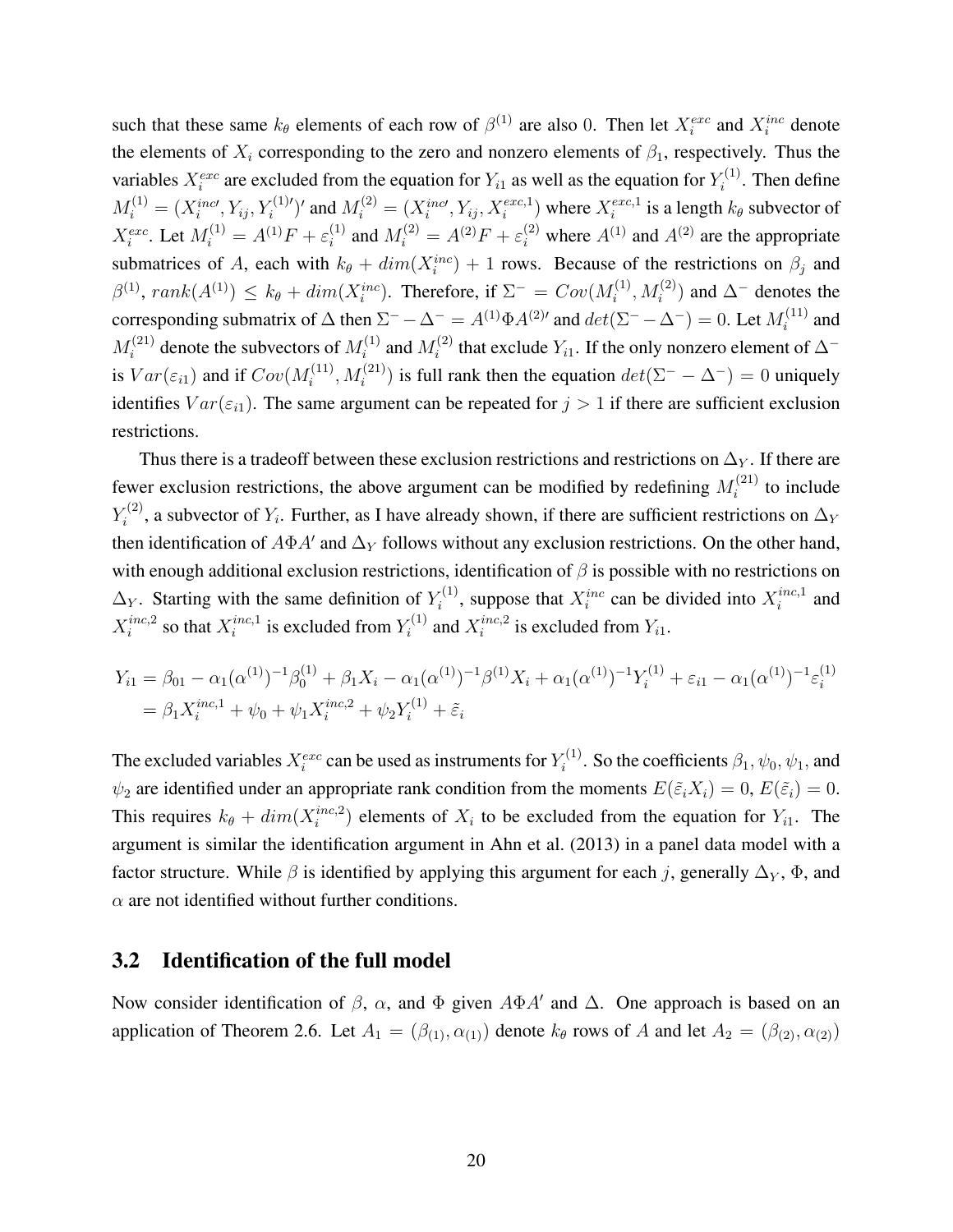denote the remaining rows. Then

$$
A = \begin{pmatrix} I_{d_X} & 0 \\ \beta_{(1)} & \alpha_{(1)} \\ \beta_{(2)} & \alpha_{(2)} \end{pmatrix}
$$

By Theorem 2.6, if  $A\Phi A'$  is identified and if  $\alpha_{(1)}$  is full rank then  $\alpha_{(2)}(\alpha_{(1)})^{-1}$  and  $\beta_{(2)}-\alpha_{(2)}(\alpha_{(1)})^{-1}\beta_{(1)}$ are identified. A similar idea is used in Pudney (1981) and Heckman and Scheinkman (1987) using an instrumental variable approach (see the supplementary appendix). Heckman and Scheinkman (1987) showed, for example, that uniformity of the prices of different skills across sectors in a Gorman-Lancaster model for earnings could be tested using these reduced form parameters.

This shows how exclusion restrictions can be used to identify the coefficients on observed regressors. Suppose the equations can be reordered so that (a) the  $s^{th}$  regressor is excluded from the  $k_\theta$  equations corresponding to  $\beta_{(1)}$  and (b)  $\alpha_{(1)}$  is full rank. The  $s^{th}$  column of  $\beta_{(2)}-\alpha_{(2)}\alpha_{(1)}^{-1}\beta_{(1)}$ is equal to  $\beta_{(2)}^{(s)} - \alpha_{(2)} \alpha_{(1)}^{-1} \beta_{(1)}^{(s)}$  where  $\beta_{(1)}^{(s)}$  and  $\beta_{(2)}^{(s)}$  denote the  $s^{th}$  columns of  $\beta_{(1)}$  and  $\beta_{(2)}$ . Since  $\beta_{(1)}^{(s)}=0$  this implies that  $\beta_{(2)}^{(s)}$  is identified. If this can be done for each  $1 \le s \le d_X$  then the full coefficient matrix  $\beta$  is identified.

Alternatively, suppose the coefficients on the  $s<sup>th</sup>$  regressor are restricted to be the same across  $k_{\theta}$  + 1 equations. Then the rows can be reordered so that  $\beta_{(1)}^{(s)} = b_s \iota_{k_{\theta}}$  and  $\beta_{(21)}^{(s)} = b_s$  for a scalar  $b_s$  and the remaining rows,  $\beta_{(22)}$ , are unrestricted, where the indices (21) and (22) correspond to a division of  $A_2$  into a single row  $A_{21}$  and its remaining rows  $A_{22}$ . First,  $\beta_{(21)}^{(s)} - \alpha_{(21)}\alpha_{(1)}^{-1}\beta_{(1)}^{(s)} =$  $b_s(1-\alpha_{(21)}\alpha_{(1)}^{-1}\iota_{k_\theta})$ . Therefore, if  $\alpha_{(1)}$  is full rank,  $b_s(1-\alpha_{(21)}\alpha_{(1)}^{-1}\iota_{k_\theta})$  and  $\alpha_{(21)}\alpha_{(1)}^{-1}$  are both identified. If, in addition,  $\alpha_{(21)}\alpha_{(1)}^{-1}\iota_{k_\theta} \neq 1$ ,  $b_s$  is identified. Moreover,  $\beta_{(22)}^{(s)}$  is identified as well from  $\beta_{(22)}^{(s)} - \alpha_{(22)} \alpha_{(1)}^{-1} \beta_{(1)}^{(s)} = \beta_{(22)}^{(s)} - \alpha_{(22)} \alpha_{(1)}^{-1} b_s \iota_{k_\theta}$  since the second term is identified. This argument does not apply to a standard fixed effects panel model since it requires the factor loadings to vary.

Beyond exclusion restrictions and homogeneity restrictions, identification of  $\beta^{(s)}$  follows more generally from any restriction of the form  $Q_{1s}\beta^{(s)} = Q_{0s}$  if the matrix

$$
\begin{pmatrix}\n-\alpha_{(2)}\alpha_{(1)}^{-1} & I \\
Q_{1s}\n\end{pmatrix}
$$
\n(12)

has full column rank. Evidently these restrictions can be combined to tailor the identification approach to the particular model.

When these applications of Theorem 2.6 do not fully identify the objects of interest, restrictions on the covariance between  $X_i$  and  $\theta_i$  can also be used. The off-diagonal block of  $A\Phi A'$  when written in partitioned form is  $\beta \Phi_X + \alpha \Phi_{\theta X}$ . Clearly if  $\Phi_{\theta X} = 0$  then  $\beta$  is identified. But it can also be seen that if the  $s^{th}$  component of  $X_i$  is uncorrelated with  $\theta_i$  then  $\beta \Phi_X^s$ , a weighted average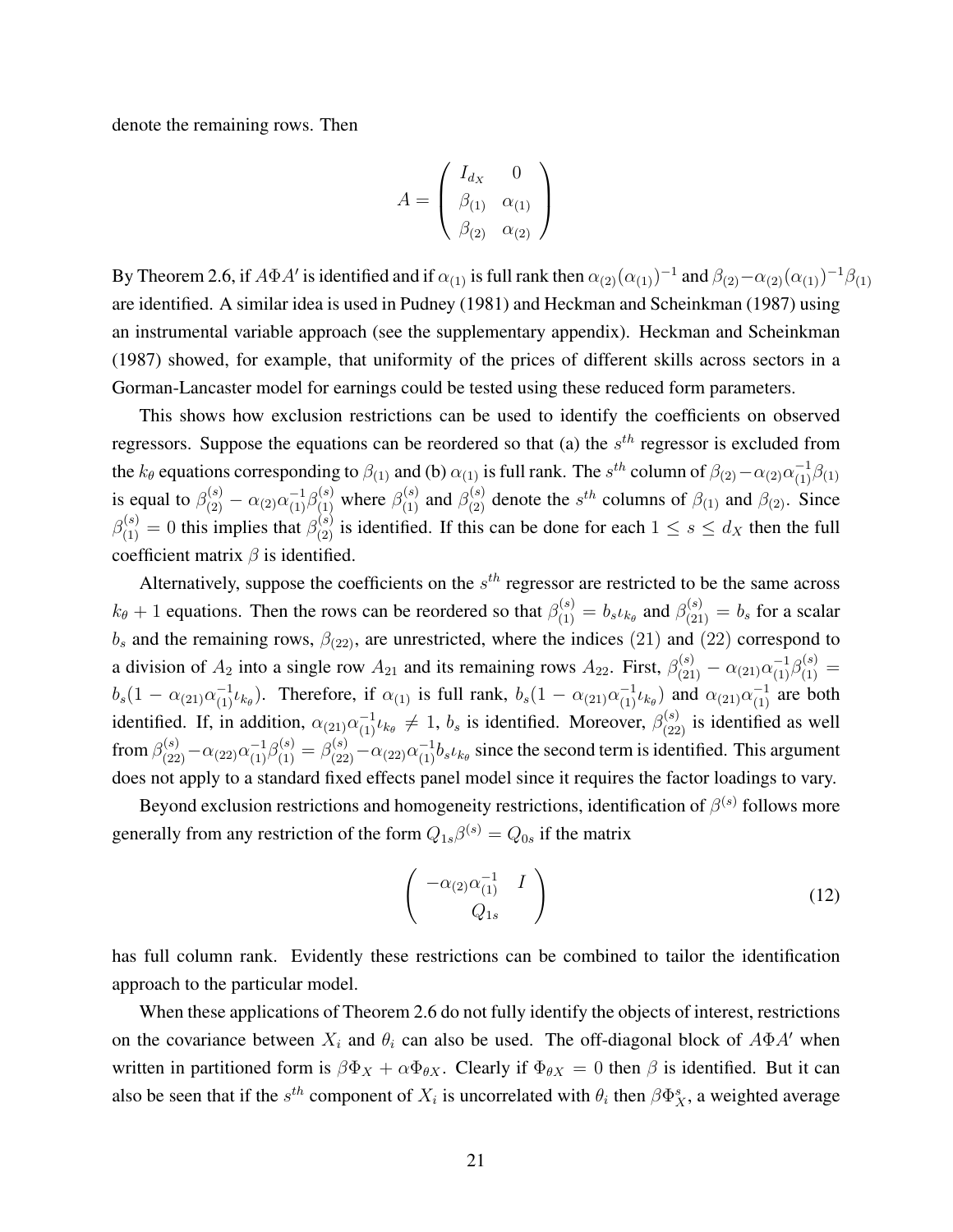of the coefficients, is identified. So if some but not all of the components of  $X_i$  are uncorrelated with  $\theta_i$  then this result can be combined with the previous results to fully identify  $\beta$ . Or, similarly, if a weighted sum of the components of  $X_i$  is uncorrelated with  $\theta_i$  then  $\Phi_{\theta X}w = 0$  for some vector w so that  $\beta \Phi_X w$  is identified. This is in the spirit of the Hausman and Taylor (1981) approach for panel data.<sup>19</sup>

Lastly, if  $\Phi_{\theta X} \Phi_X^{(s)} = 0$  where  $\Phi_X^{(s)}$  is the  $s^{th}$  column of  $\Phi_X^{-1}$  then the  $s^{th}$  column of  $\beta$  is identified. This is a conditional mean independence assumption. It follows if  $E^*(\theta_i | X_i) =$  $E^*(\theta_i | X_{i,-s})$  where  $E^*$  represents the linear projection operator.

The analysis in Section 2 emphasizes the importance of the rank conditions for identification of  $\Delta$  and  $A\Phi A'$ . Identification of  $\beta_j$  in equation (1) depends on these rank conditions but also depends on conditions related to whatever restrictions are used to identify  $\beta$  from  $A\Phi A'$ . When the latter restriction is that  $Cov(X_i, \theta_i) = 0$  this rank condition is simply that  $Var(X_i)$  is full rank. When exclusion restrictions are used, as in the interactive fixed effects model, the rank conditions require that the factor loading matrix corresponding to a particular set of equations be full rank. And more generally, the rank conditions take the form of equation (12). When the identification strategy is based on multiple different types of restrictions, a careful analysis of the rank conditions is particularly important.

#### 3.3 Example

To demonstrate the value of these results I now provide a simple example. Consider a setup with  $k = 2$  and  $J = 5$  where the first 2 components of  $Y_i$  correspond to "measurements" while the remaining correspond to "outcomes". Correspondingly, assume that  $\beta_1 = \beta_2 = 0$  but that there are no additional restrictions on  $\beta$  or  $\alpha$ . Thus,

$$
Y_{i1} = \alpha_{11}\theta_{i1} + \alpha_{12}\theta_{i2} + \varepsilon_{i1}
$$
  
\n
$$
Y_{i2} = \alpha_{21}\theta_{i1} + \alpha_{22}\theta_{i2} + \varepsilon_{i2}
$$
  
\n
$$
Y_{i3} = \beta'_{3}X_{i} + \alpha_{31}\theta_{i1} + \alpha_{32}\theta_{i2} + \varepsilon_{i3}
$$
  
\n
$$
Y_{i4} = \beta'_{4}X_{i} + \alpha_{41}\theta_{i1} + \alpha_{42}\theta_{i2} + \varepsilon_{i4}
$$
  
\n
$$
Y_{i5} = \beta'_{5}X_{i} + \alpha_{51}\theta_{i1} + \alpha_{52}\theta_{i2} + \varepsilon_{i5}
$$
  
\n(13)

First, suppose the errors,  $\varepsilon_{ij}$ , are all mutually uncorrelated so that  $\Delta_Y$  is diagonal, that  $\alpha$  satisfies the row deletion property, and that  $\Phi$  and  $\Phi_X$  are both full rank. Then  $\Delta_Y$  and  $A\Phi A'$  are identified by equation (11). Next, let  $\alpha_{(1)}$  and  $\beta_{(1)}$  denote the first two rows of  $\alpha$  and  $\beta$  and  $\alpha_{(2)}$ 

<sup>&</sup>lt;sup>19</sup>Hausman and Taylor (1981) show that, to identify the coefficient on a time-invariant regressor in a fixed effects panel model it is sufficient to assume that this regressor or a time series average of another regressor is uncorrelated with the fixed effect.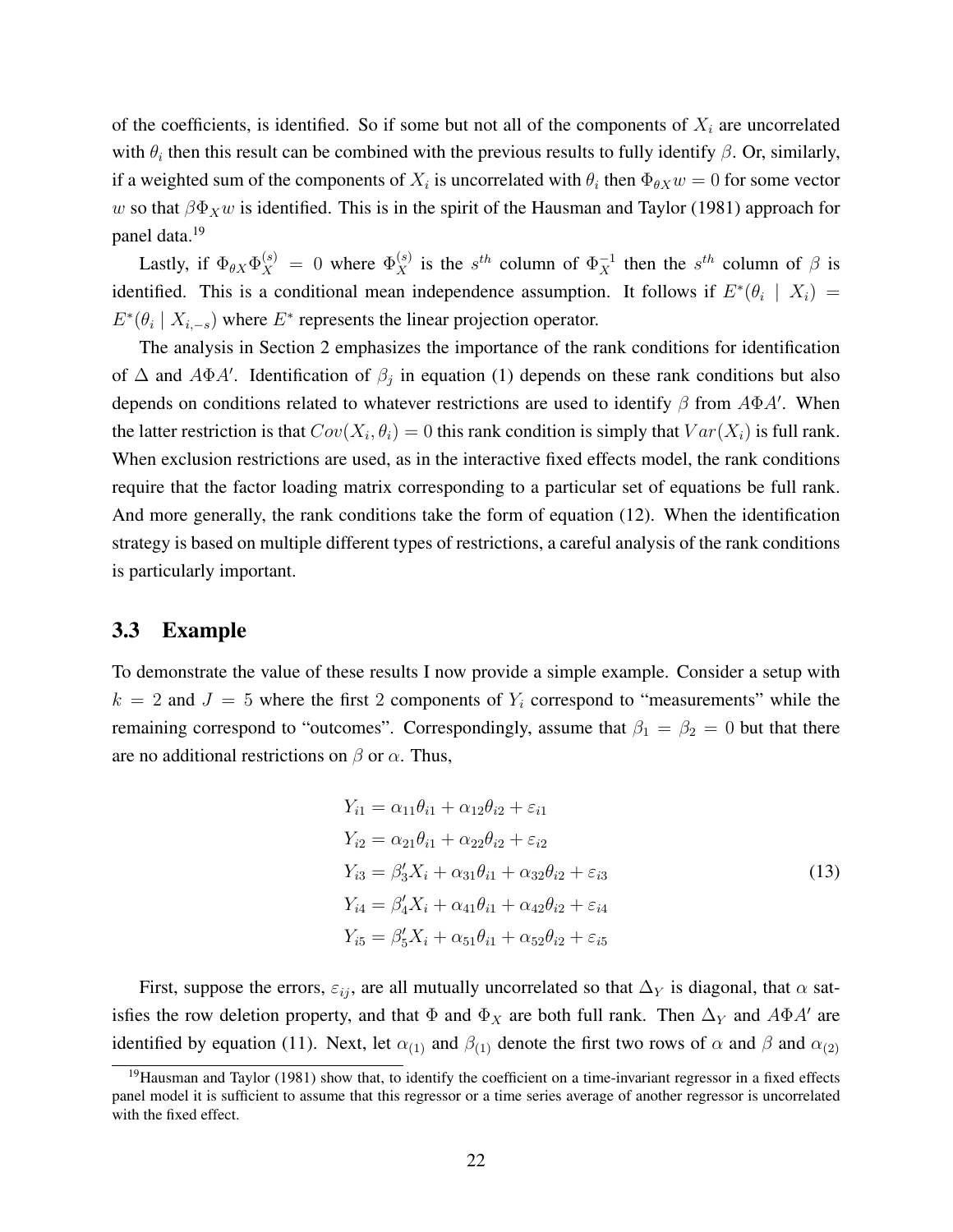and  $\beta_{(2)}$  the remaining 3 rows. As demonstrated above, if  $\alpha_{(1)}$  is full rank then  $\beta_{(2)} - \alpha_{(2)}\alpha_{(1)}^{-1}\beta_{(1)}$ is identified. Since  $\beta_{(1)} = 0$ , this implies that  $\beta_{(2)}$  is identified. This argument fails, however, if  $rank(\alpha_{(1)}) = 1$ , as might be the case if the second factor is only captured by the behavioral outcomes and not by the measurements, and  $\beta_{(2)}$  is not identified.

This can be seen through the IV formulation as well. If  $\alpha_{(1)}$  is invertible then  $\theta_i = \alpha_{(1)}^{-1}(Y_{i(1)} - \theta_i)$  $(\varepsilon_{i(1)})$ , where  $Y_{i(1)} = (Y_{i1}, Y_{i2})'$  and  $\varepsilon_{i(1)} = (\varepsilon_{i1}, \varepsilon_{i2})'$ . Plugging this into the equation for  $Y_{i3}$ ,

$$
Y_{i3} = \beta_3' X_i + \alpha_3' \alpha_{(1)}^{-1} Y_{i(1)} + \varepsilon_{i3} - \alpha_3' \alpha_{(1)}^{-1} \varepsilon_{i(1)}
$$

Identification follows by using  $(Y_{i4}, Y_{i5})$  as an instrument. If, however,  $\alpha_{(1)}$  is not full rank then either  $Y_{i4}$  or  $Y_{i5}$ , or both, must be used in proxying for  $\theta_i$ . This introduces  $\beta'_4 X$  or  $\beta'_5 X$ , or both, into the reduced form equation and it is not possible to separately identify  $\beta_3$ .

Estimation of  $\beta$  is also problematic if  $\alpha_{(1)}$  is full rank, but just nearly so. If, for example,  $\alpha_{12}$  and  $\alpha_{22}$  are both close to 0, then the finite sample distribution of the estimator of  $\beta_{(2)}$  will be distorted. Figure 1 demonstrates that the effect of weak identification on the distribution of both the two stage least squares and maximum likelihood estimators. The simulations show a substantial bias in the weakly identified model.<sup>20</sup>

One way to ensure that estimation of  $\beta$  is robust to this type of weak identification is to enforce additional exclusion restrictions if they are available. Suppose, for example, that  $X_i$  =  $(X'_{i1}, X'_{i2}, X'_{i3})'$  where only  $X_{i1}$  has nonzero coefficients in the equation for  $Y_{i3}$ , only  $X_{i2}$  does for  $Y_{i4}$ , and only  $X_{i3}$  for  $Y_{i5}$ . Then  $\beta$  is identified, under the conditions already stated – that  $\alpha$  satisfies the row deletion property and  $\Phi$  and  $\Phi_X$  are full rank. Panels (a) and (b) in Figure 2 demonstrate how this improves estimation of  $\beta$  even when  $X_{i1}$ ,  $X_{i2}$ , and  $X_{i3}$  are fairly highly correlated. Panel (c) shows that the weak identification problem rears its head again, however, if they are too highly correlated. See the supplemental appendix for additional details regarding the simulations.

### 4 Conclusion

In this paper, I have provided a new framework for understanding identification in factor models. In doing so, this paper makes several important contributions. I separate the task of identification into two steps, thus demonstrating what is identified, and under what conditions, without imposing the sometimes unintuitive normalizations required in the second step. I have shown that there is an important tradeoff between exogeneity conditions (restrictions on  $\Delta$ ) and rank conditions (such as the row deletion property) in accomplishing the first step of the identification analysis.

 $^{20}$ In the identified model, the 2SLS and MLE estimators both had a bias of 0.03. In the weakly identified model, the 2SLS and MLE estimators had bias of 0.67 and −0.3, respectively.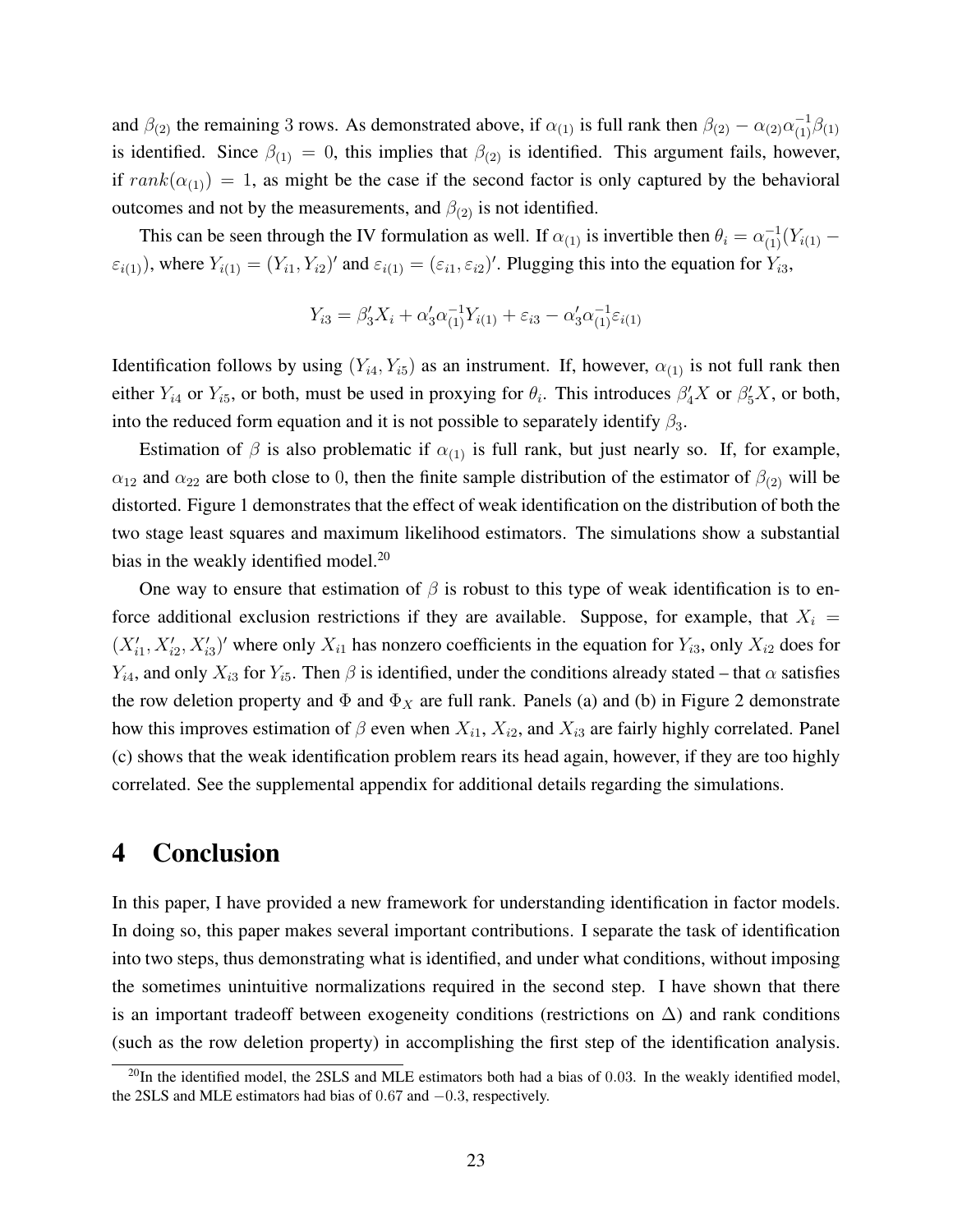There is similarly a tradeoff in identification of the coefficient on observed covariates additionally between the restrictions and their related rank conditions. As demonstrated through numerous examples, this new approach can be used to show that many familiar models are identified under less restrictive assumptions than what is commonly imposed.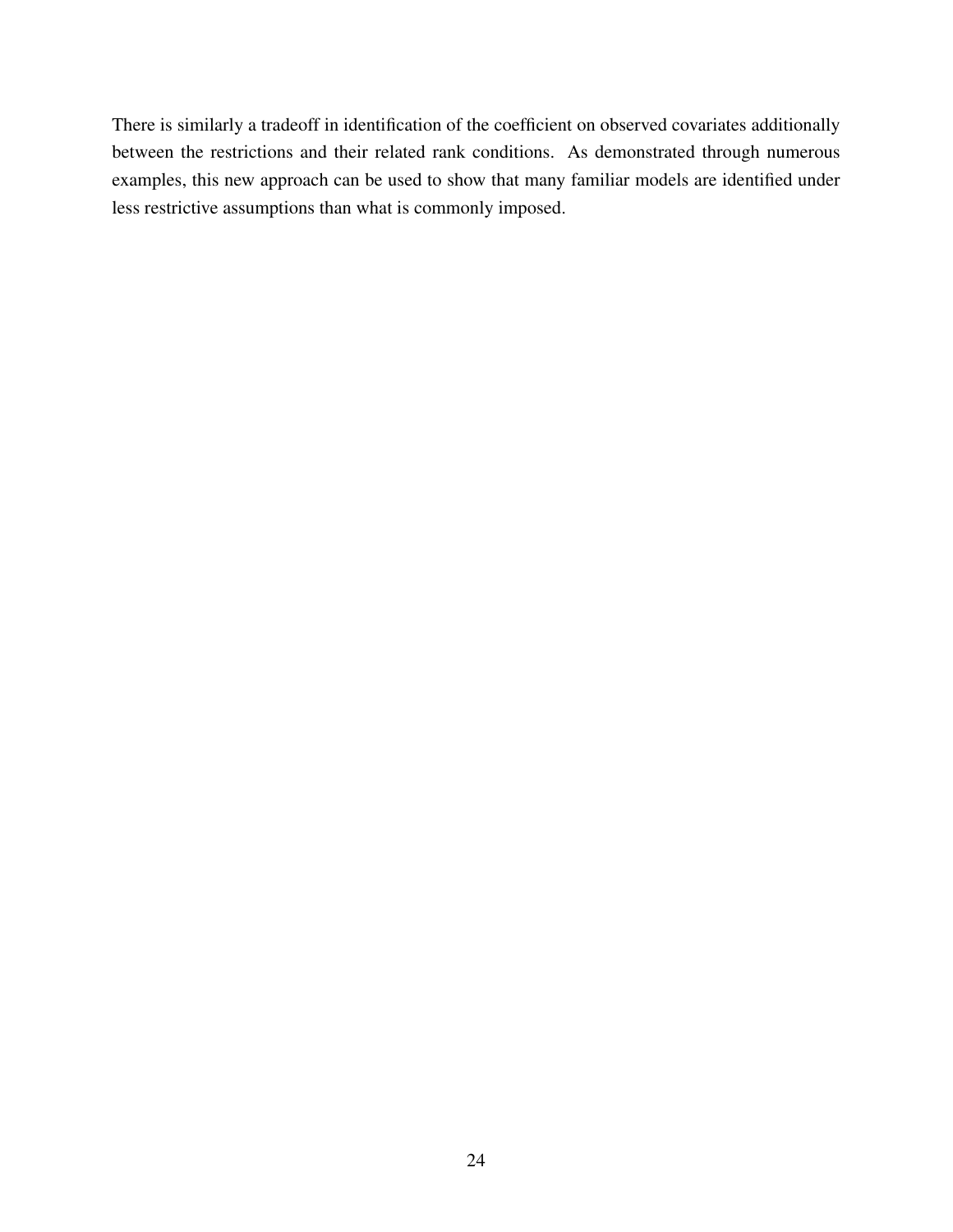### **References**

- ABBRING, J. H. AND J. J. HECKMAN (2007): "Econometric Evaluation of Social Programs, Part III: Distributional Treatment Effects, Dynamic Treatment Effects, Dynamic Discrete Choice, and General Equilibrium Policy Evaluation," in *Handbook of Econometrics*, ed. by J. Heckman and E. Leamer, Elsevier, vol. 6 of *Handbook of Econometrics*, chap. 72.
- AGOSTINELLI, F. AND M. WISWALL (2016): "Estimating the Technology of Children's Skill Formation," WP #22442, National Bureau of Economic Research.
- ——— (2017): "Identification of Dynamic Latent Factor Models: The Implications of Re-Normalization in a Model of Child Development," WP #22441, National Bureau of Economic Research.
- AHN, S. C., Y. H. LEE, AND P. SCHMIDT (2001): "GMM estimation of linear panel data models with time-varying individual effects," *Journal of Econometrics*, 101, 219–255.
- ——— (2013): "Panel data models with multiple time-varying individual effects," *Journal of Econometrics*, 174, 1–14.
- AIGNER, D. J., C. HSIAO, A. KAPTEYN, AND T. WANSBEEK (1984): "Latent variable models in econometrics," in *Handbook of Econometrics*, ed. by Z. Griliches and M. D. Intriligator, Elsevier, vol. 2 of *Handbook of Econometrics*, chap. 23, 1321–1393.
- ANDERSON, T. AND H. RUBIN (1956): "Statistical Inference in Factor Analysis," in *Proc. 3rd Berkeley Symp. Mathematical Statistics and Probability*, ed. by J. Neyman, Berkeley: University of California Press, vol. V, 111–150.
- BAI, J. (2009): "Panel data models with interactive fixed effects," *Econometrica*, 77, 1229–1279.
- BEKKER, P. AND J. TEN BERGE (1997): "Generic Global Identification in Factor Analysis," *Linear Algebra and its Applications*, 264, 255–263.
- BEKKER, P. A. (1989): "Identification in restricted factor models and the evaluation of rank conditions," *Journal of Econometrics*, 41, 5 – 16.
- BEN-MOSHE, D. (2016): "Identification and Estimation of Coefficients in Dependent Factor Models," Working paper, The Hebrew University of Jerusalem.

——— (2018): "Identification of Joint Distributions in Dependent Factor Models," *Econometric Theory*, 34, 134–165.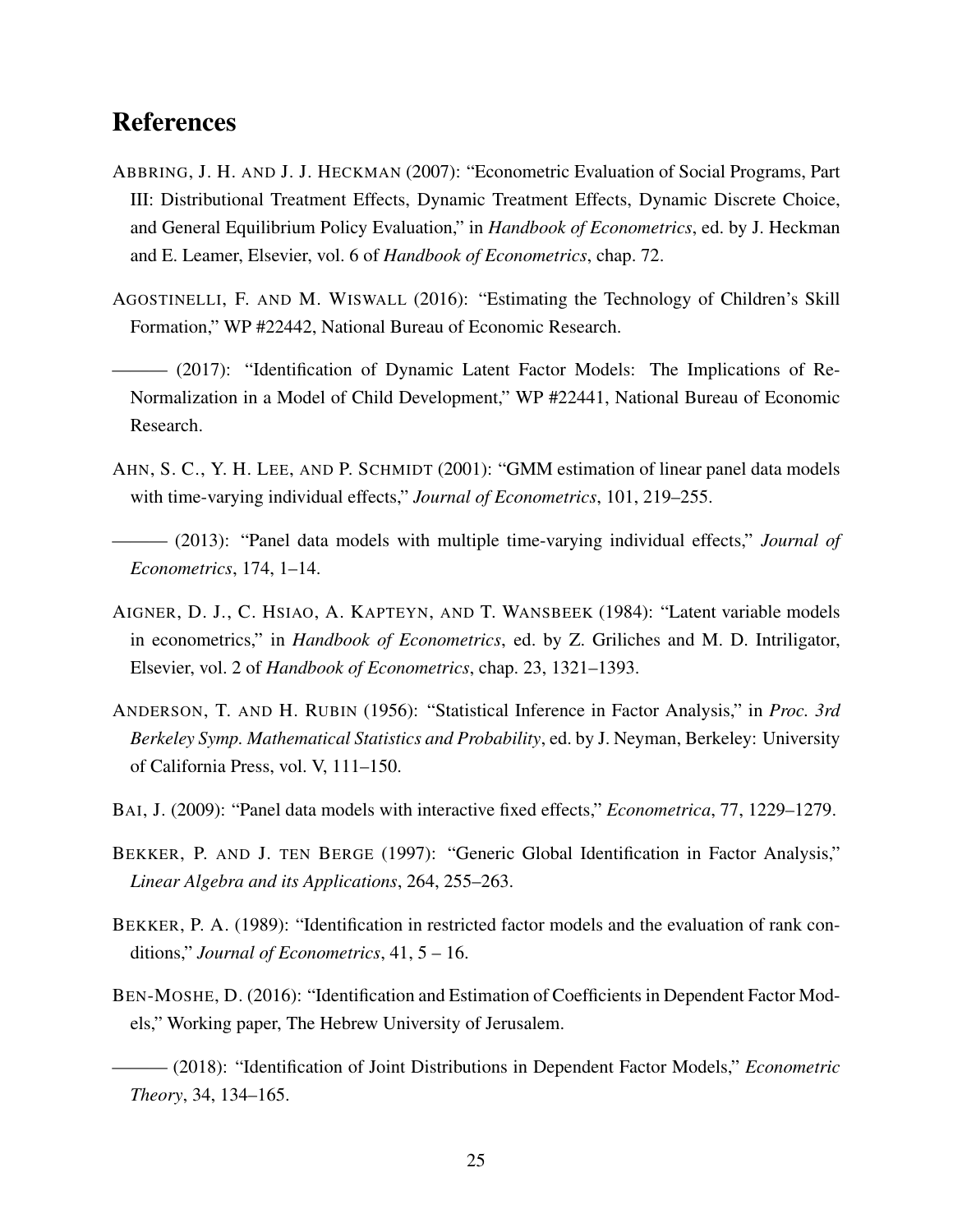BOLLEN, K. A. (1989): *Structural equations with latent variables*, Wiley Online Library.

- BOLLEN, K. A. AND W. R. DAVIS (2009): "Two Rules of Identification for Structural Equation Models," *Structural Equation Modeling: A Multidisciplinary Journal*, 16, 523 – 536.
- BONHOMME, S. AND J.-M. ROBIN (2009): "Consistent noisy independent component analysis," *Journal of Econometrics*, 149, 12 – 25.
- BRIGGS, N. E. AND R. C. MACCALLUM (2003): "Recovery of Weak Common Factors by Maximum Likelihood and Ordinary Least Squares Estimation," *Multivariate Behavioral Research*, 38, 25–56.
- CARNEIRO, P., K. T. HANSEN, AND J. J. HECKMAN (2003): "2001 Lawrence R. Klein Lecture: Estimating distributions of treatment effects with an application to the returns to schooling and measurement of the effects of uncertainty on college choice," *International Economic Review*, 44, 361–422.
- CHAMBERLAIN, G. AND M. ROTHSCHILD (1983): "Arbitrage, Factor Structure, and Mean-Variance Analysis on Large Asset Markets," *Econometrica*, 51, 1281–1304.
- CONTI, G., S. FRÜHWIRTH-SCHNATTER, J. J. HECKMAN, AND R. PIATEK (2014): "Bayesian exploratory factor analysis," *Journal of Econometrics*, 183, 31–57.
- COX, G. (2017): "Weak Identification in a Class of Generically Identified Models with an Application to Factor Models," Working paper, Yale University.
- CUNHA, F., J. HECKMAN, AND S. NAVARRO (2005): "Separating uncertainty from heterogeneity in life cycle earnings," *Oxford Economic Papers*, 57, 191–261.
- CUNHA, F., J. J. HECKMAN, AND S. M. SCHENNACH (2010): "Estimating the technology of cognitive and noncognitive skill formation," *Econometrica*, 78, 883–931.
- DUNN, J. E. (1973): "A note on a sufficiency condition for uniqueness of a restricted factor matrix," *Psychometrika*, 38, 141–143.
- FREYBERGER, J. (2017): "Non-parametric Panel Data Models with Interactive Fixed Effects," *The Review of Economic Studies*, forthcoming.
- GOLDBERGER, A. S. (1972): "Structural equation methods in the social sciences," *Econometrica*, 40, 979–1001.
- HAUSMAN, J. A. AND W. E. TAYLOR (1981): "Panel Data and Unobservable Individual Effects," *Econometrica*, 49, 1377–1398.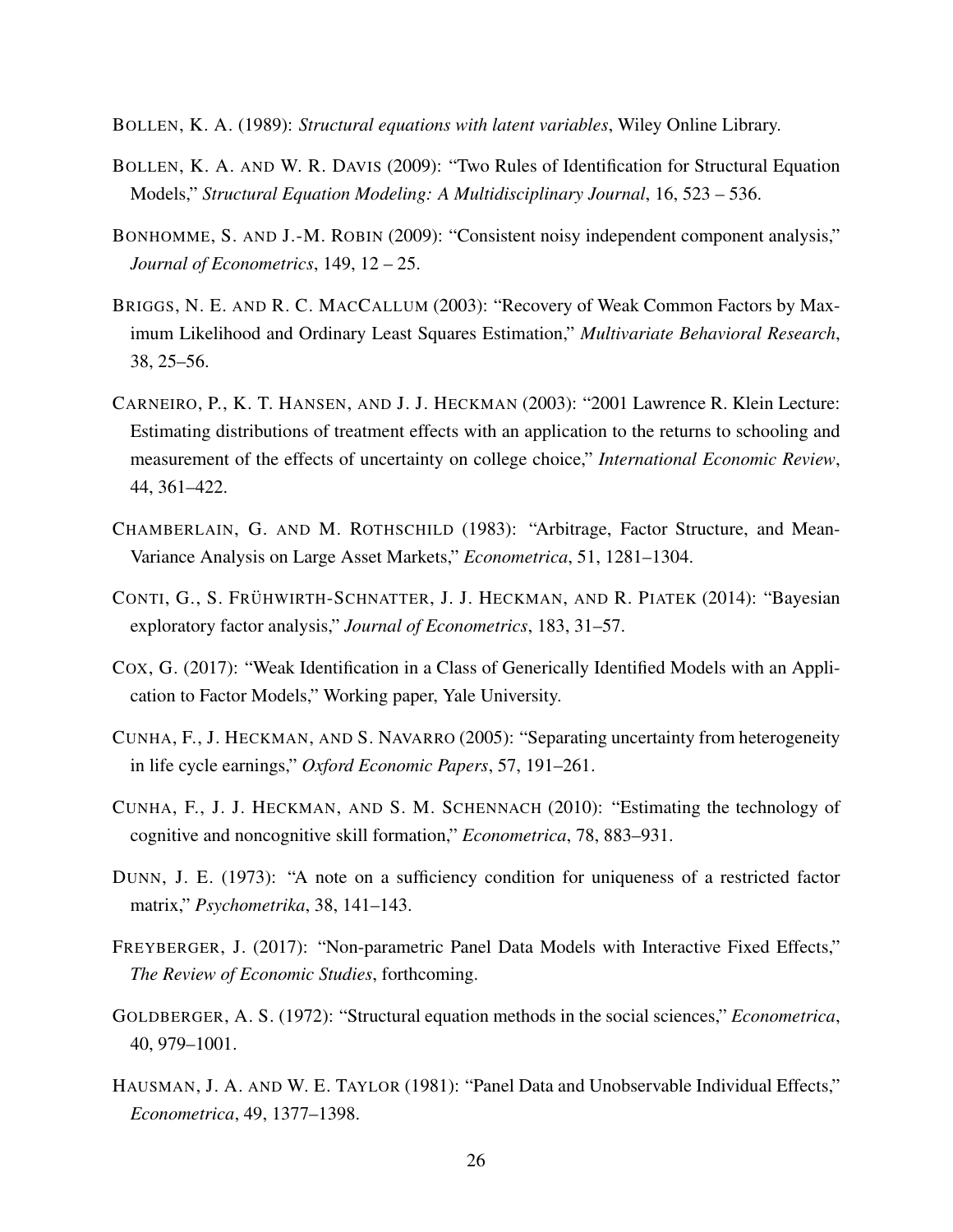- HECKMAN, J. AND J. SCHEINKMAN (1987): "The Importance of Bundling in a Gorman-Lancaster Model of Earnings," *The Review of Economic Studies*, 54, 243–255.
- HECKMAN, J., S. SCHENNACH, AND B. WILLIAMS (2011): "Matching on Proxy Variables," *Unpublished Manuscript*.
- HECKMAN, J. J., J. E. HUMPHRIES, AND G. VERAMENDI (2016): "Dynamic treatment effects," *Journal of Econometrics*, 191, 276–292.
- HECKMAN, J. J., J. STIXRUD, AND S. URZUA (2006): "The effects of cognitive and noncognitive abilities on labor market outcomes and social behavior," *Journal of Labor Economics*, 24, 411– 482.
- HOLTZ-EAKIN, D., W. NEWEY, AND H. S. ROSEN (1988): "Estimating vector autoregressions with panel data," *Econometrica*, 1371–1395.
- HU, Y. AND S. M. SCHENNACH (2008): "Instrumental Variable Treatment of Nonclassical Measurement Error Models," *Econometrica*, 76, 195–216.
- KHAN, S., A. MAUREL, AND Y. ZHANG (2015): "Informational Content of Factor Structures in Simultaneous Discrete Response Models," working paper.
- LAWLEY, D. AND A. MAXWELL (1971): *Factor analysis as a statistical method*, American Elsevier.
- LEDERMANN, W. (1937): "On the rank of the reduced correlational matrix in multiple-factor analysis," *Psychometrika*, 2, 85–93.
- MOON, H. AND M. WEIDNER (2010): "Linear Regression for Panel with Unknown Number of Factors as Interactive Fixed Effects," *Unpublished manuscript, University of Southern California*.
- NG, S. (2015): "Constructing Common Factors from Continuous and Categorical Data," *Econometric Reviews*, 34, 1141–1171.
- O'BRIEN, R. M. (1994): "Identification of Simple Measurement Models with Multiple Latent Variables and Correlated Errors," *Sociological Methodology*, 24, 137–170.
- PIATEK, R. AND P. PINGER (2016): "Maintaining (Locus of) Control? Data Combination for the Identification and Inference of Factor Structure Models," *Journal of Applied Econometrics*, 31, 734–755.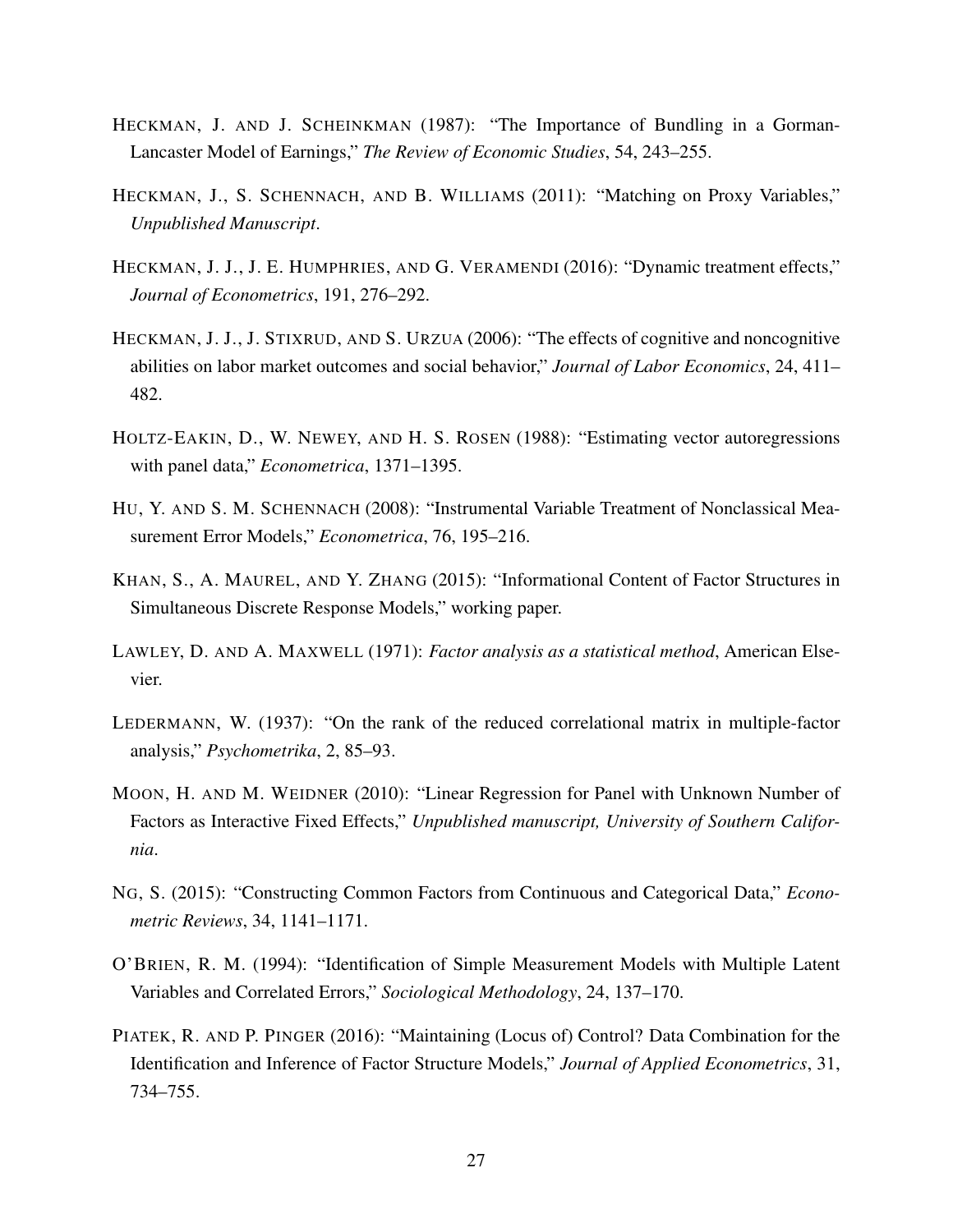- PUDNEY, S. E. (1981): "Instrumental variable estimation of a characteristics model of demand," *The Review of Economic Studies*, 48, 417–433.
- RAO, C. (1955): "Estimation and tests of significance in factor analysis," *Psychometrika*, 20, 93– 111.
- REIERSOL, O. (1950): "On the identifiability of parameters in Thurstone's multiple factor analysis," *Psychometrika*, 15, 121–149.
- REILLY, T. (1995): "A Necessary and Sufficient Condition for Identification of Confirmatory Factor Analysis Models of Factor Complexity One," *Sociological Methods and Research*, 23, 421 – 441.
- REILLY, T. AND R. M. O'BRIEN (1996): "Identification of Confirmatory Factor Analysis Models of Arbitrary Complexity : The Side-by-Side Rule," *Sociological Methods and Research*, 24, 473  $-491.$
- SHAPIRO, A. (1985): "Identifiability of factor analysis: some results and open problems," *Linear Algebra and its Applications*, 70, 1 – 7.
- SPEARMAN, C. (1904): "General intelligence, objectively determined and measured," *American Journal of Psychology*, 15, 201–293.
- WANG, J. (2016): "Factor Analysis for High Dimensional Data," Ph.D. thesis, Stanford University.
- WEGGE, L. L. (1996): "Local identifiability of the factor analysis and measurement error model parameter," *Journal of Econometrics*, 70, 351 – 382.
- XIMÉNEZ, C. (2006): "A Monte Carlo study of recovery of weak factor loadings in confirmatory factor analysis," *Structural Equation Modeling*, 13, 587–614.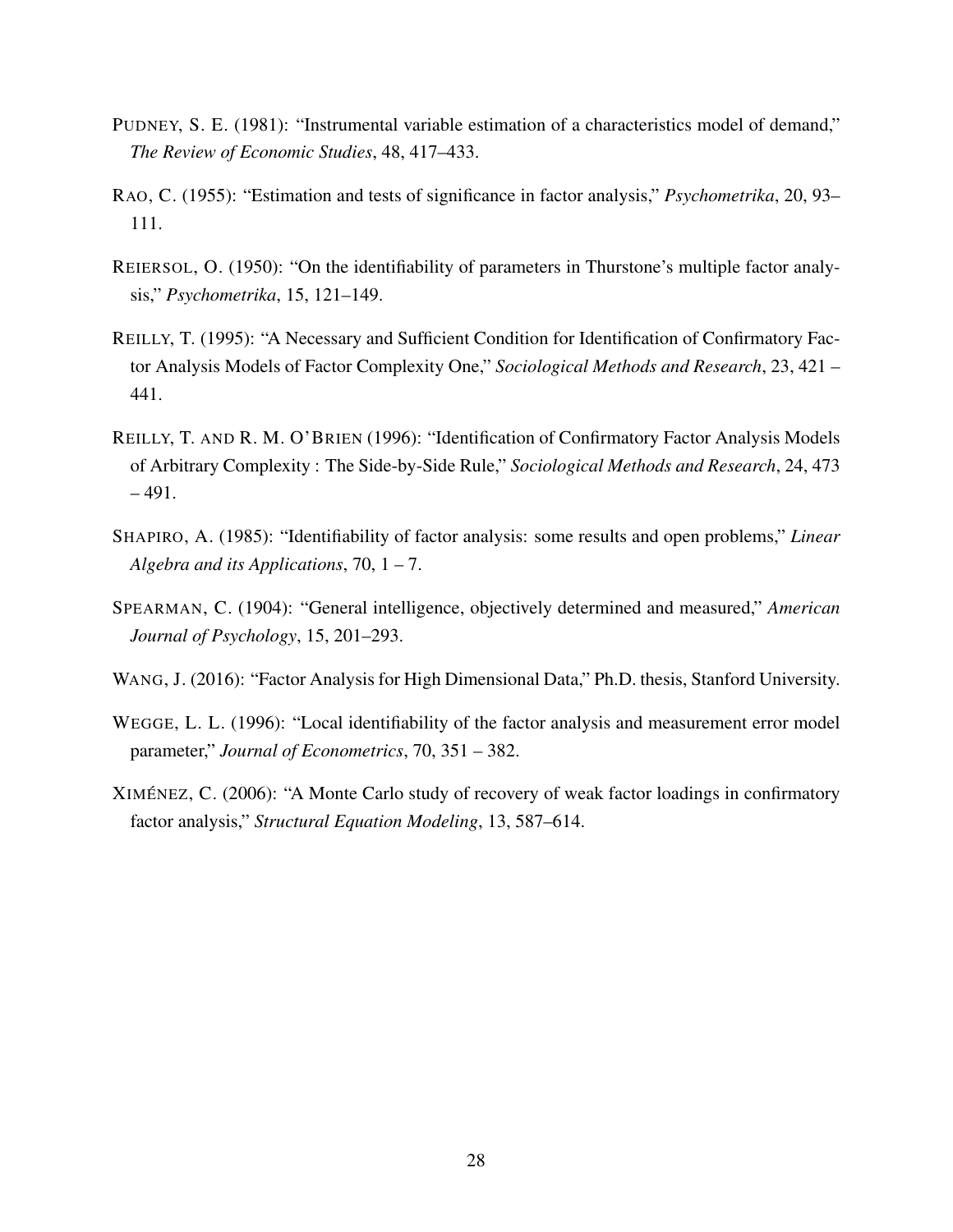# Appendix

### A Proofs

*Proof of Theorem 2.1.* For each  $j_1, j_2$  with  $1 \le j_1 \le j_2 \le m$ , I will (i) show that  $\delta_{j_1, j_2}$  is identified by expressing it as a function of known elements of  $\Sigma$  and (ii) show that  $\sigma_{j_1,j_2}$  is identified by expressing it as a function of known elements of  $\Sigma$ . Then  $\Delta$  and  $\Sigma$  are identified so  $A\Phi A' = \Sigma - \Delta$ is as well.

First, if condition (a) holds then  $\delta_{j_1,j_2} = 0$  and  $\sigma_{j_1,j_2}$  is identified because it is assumed to be known.

Now, suppose that condition (b) holds. First,  $\sigma_{j_1,j_2}$  is identified because it is assumed to be known. Then, let  $\Sigma^-$  and  $\Delta^-$  denote the submatrices consisting of rows  $j_1, \ell_1, \ldots, \ell_k$  and columns  $j_2, \ell_{k+1}, \ldots, \ell_{2k}$ . Then, since  $\Delta_{\ell_1,\ldots,\ell_k;\ell_{k+1},\ldots,\ell_{2k}} = 0, \Delta_{j_1;\ell_1,\ldots,\ell_k} = 0, \Delta_{\ell_{k+1},\ldots,\ell_{2k};j_2} = 0$ ,

$$
\Sigma^{-} - \Delta^{-} = \begin{pmatrix} \sigma_{jj} - \delta_{jj} & \Sigma_{j; \ell_{k+1}, \dots, \ell_{2k}} \\ \Sigma_{\ell_1, \dots, \ell_k; j} & \Sigma_{\ell_1, \dots, \ell_k; \ell_{k+1}, \dots, \ell_{2k}} \end{pmatrix}
$$

Since  $A_{\ell_1,...,\ell_k}$  and  $A_{\ell_{k+1},...,\ell_{2k}}$  are both full rank and  $\Phi$  is nonsingular, it follows that  $\Sigma_{\ell_1,...,\ell_k;\ell_{k+1},..., \ell_{2k}} =$  $A_{\ell_1,...,\ell_k}\Phi A'_{\ell_{k+1},...,\ell_{2k}}$  is nonsingular and the Schur complement formula for the determinant of a partitioned matrix can be applied to obtain

$$
0 = det(\Sigma^{-} - \Delta^{-}) = det(\Sigma_{\ell_{1},\ldots,\ell_{k};\ell_{k+1},\ldots,\ell_{2k}})
$$
  
 
$$
\times \left( (\sigma_{j_{1}j_{2}} - \delta_{j_{1}j_{2}}) - \Sigma_{j_{2};\ell_{k+1},\ldots,\ell_{2k}} \Sigma_{\ell_{1},\ldots,\ell_{k};\ell_{k+1},\ldots,\ell_{2k}}^{-1} \Sigma_{\ell_{1},\ldots,\ell_{k};j_{1}} \right)
$$
(14)

which implies that

$$
\delta_{j_1j_2} = \sigma_{j_1j_2} - \Sigma_{j_2;\ell_{k+1},\ldots,\ell_{2k}} \Sigma_{\ell_1,\ldots,\ell_k;\ell_{k+1},\ldots,\ell_{2k}}^{-1} \Sigma_{\ell_1,\ldots,\ell_k;j_1}
$$

The right hand side is known so  $\delta_{j_1j_2}$  and  $c_{j_1j_2} = \sigma_{j_1j_2} - \delta_{j_1j_2}$  are identified.

Lastly, suppose that condition (c) holds. Then  $\delta_{j_1j_2} = 0$  so it is sufficient to show that  $\sigma_{j_1j_2}$ is identified. Again, let  $\Sigma^-$  and  $\Delta^-$  denote the submatrices consisting of rows  $j_1, \ell_1, \ldots, \ell_k$  and columns  $j_2, \ell_{k+1}, \ldots, \ell_{2k}$ . Then  $\Delta^- = 0$  and  $\Sigma_{\ell_1, \ldots, \ell_k; \ell_{k+1}, \ldots, \ell_{2k}} = A_{\ell_1, \ldots, \ell_k} \Phi A'_{\ell_{k+1}, \ldots, \ell_{2k}}$  is nonsingular so the Schur complement formula for the determinant of a partitioned matrix can be applied to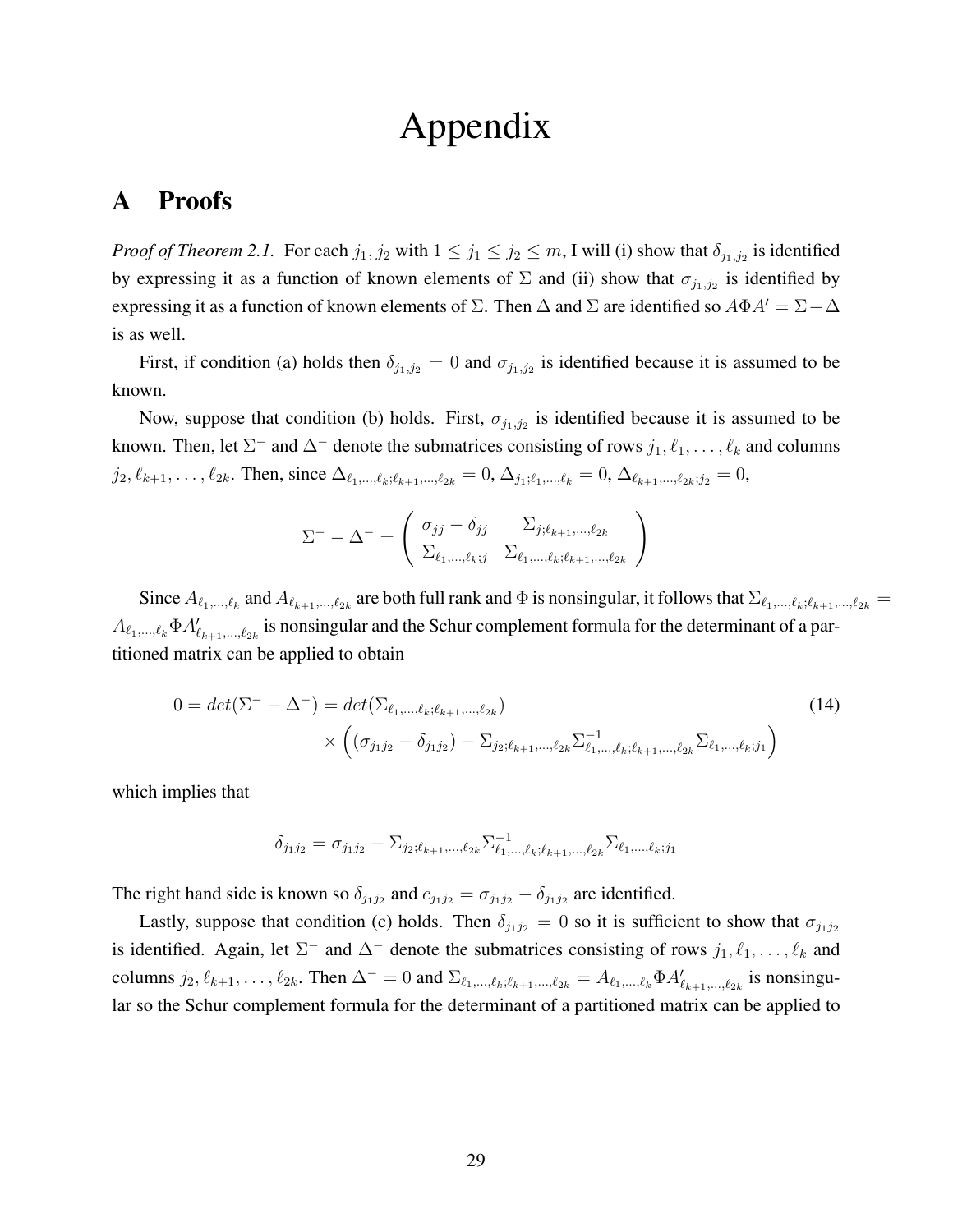obtain

$$
0 = det(\Sigma^{-} - \Delta^{-}) = det(\Sigma_{\ell_{1},\ldots,\ell_{k};\ell_{k+1},\ldots,\ell_{2k}})
$$
  
 
$$
\times \left( (\sigma_{j_{1}j_{2}}) - \Sigma_{j_{2};\ell_{k+1},\ldots,\ell_{2k}} \Sigma_{\ell_{1},\ldots,\ell_{k};\ell_{k+1},\ldots,\ell_{2k}}^{-1} \Sigma_{\ell_{1},\ldots,\ell_{k};j_{1}} \right)
$$
(15)

which implies that

$$
\sigma_{j_1 j_2} = \Sigma_{j_2; \ell_{k+1}, \dots, \ell_{2k}} \Sigma_{\ell_1, \dots, \ell_k; \ell_{k+1}, \dots, \ell_{2k}}^{-1} \Sigma_{\ell_1, \dots, \ell_k; j_1}
$$

The right hand side is known so  $\sigma_{j_1j_2}$  is identified.

 $\Box$ 

 $\Box$ 

*Proof of Theorem 2.3.* Consider any indices  $1 \leq j_1 \leq j_2 \leq m$ . If  $\delta_{j_1j_2} \neq 0$  then both corresponding measurements are in the same group, g. Since  $G \geq 3$ , there are two other groups g' and g'' distinct from g and from each other. Since  $A_{g'}$  and  $A_{g''}$  are both full rank they must each have a nonsingular  $k \times k$  submatrix, denoted  $A_{\alpha'}^{-1}$  $_{g'}^-$  and  $A_{g'}^ _{g''}^-$ , respectively. Suppose  $A_{g'}^ \overline{g'}$  consists of rows  $\ell_1, \ldots, \ell_k$  from A and  $A_{q'}^ _{g''}^-$  consists of rows  $\ell_{k+1}, \ldots, \ell_{2k}$  from A. Finally, let  $\Sigma^-$  and  $\Delta^$ denote the  $(k + 1) \times (k + 1)$  submatrices of  $\Sigma$  and  $\Delta$  consisting of rows  $j_1, \ell_1, \ldots, \ell_k$  and columns  $j_2, \ell_{k+1}, \ldots, \ell_{2k}$ . Then  $det(\Sigma^- - \Delta^-) = 0$  and the only nonzero component of  $\Delta^-$  is  $\delta_{j_1 j_2}$  since the others all correspond to intergroup, not intragroup, covariances. This equation can be solved for  $\delta_{j_1j_2}$  since  $A_{q'}^ _{g'}^{\dagger} \Phi A_{g''}^{-\dagger}$  $_{g}^{-1}$  is nonsingular.

Now I will show that the model with  $G = 2$  is not identified. Let  $\tilde{\Phi} = \rho \Phi$  and let  $\tilde{A}_1 = A_1$  and  $\tilde{A}_2 = \rho^{-1} A_2$ . This preserves the covariance structure between the two groups because  $\tilde{A}_1 \tilde{\Phi} \tilde{A}'_2 =$  $A_1(\rho\Phi)(\rho^{-1}A_2)' = A_1\Phi A_2'$ . Furthermore,  $\tilde{\Delta}_1 = A_1\Phi A_1' - \tilde{A}_1\tilde{\Phi}\tilde{A}_1' + \Delta_1 = (1 - \rho)A_1'\Phi A_1 + \Delta_1$ is positive semidefinite and if  $\Delta_2$  is positive definite then  $\rho$  can be chosen close enough to 1 so that  $\tilde{\Delta}_2 = (1 - \rho^{-1})A_2 \Phi A'_2 + \Delta_2$  is also positive definite.

*Proof of Theorem 2.6.* In general, if  $A_1$  denotes the first k rows of A and  $A_2$  denotes the remaining rows of A then  $A_2A_1^{-1}$  is identified if  $A_1$  and  $\Phi$  are both invertible because

$$
A_2 \Phi A_1' (A_1 \Phi A_1')^{-1} = A_2 A_1^{-1}
$$

If A takes the form of equation (8) then

$$
A_1^{-1} = \begin{pmatrix} I_{k_1} & 0 \\ A_{21} & A_{22} \end{pmatrix}^{-1} = \begin{pmatrix} I_{k_1} & 0 \\ -A_{22}^{-1}A_{21} & A_{22}^{-1} \end{pmatrix}
$$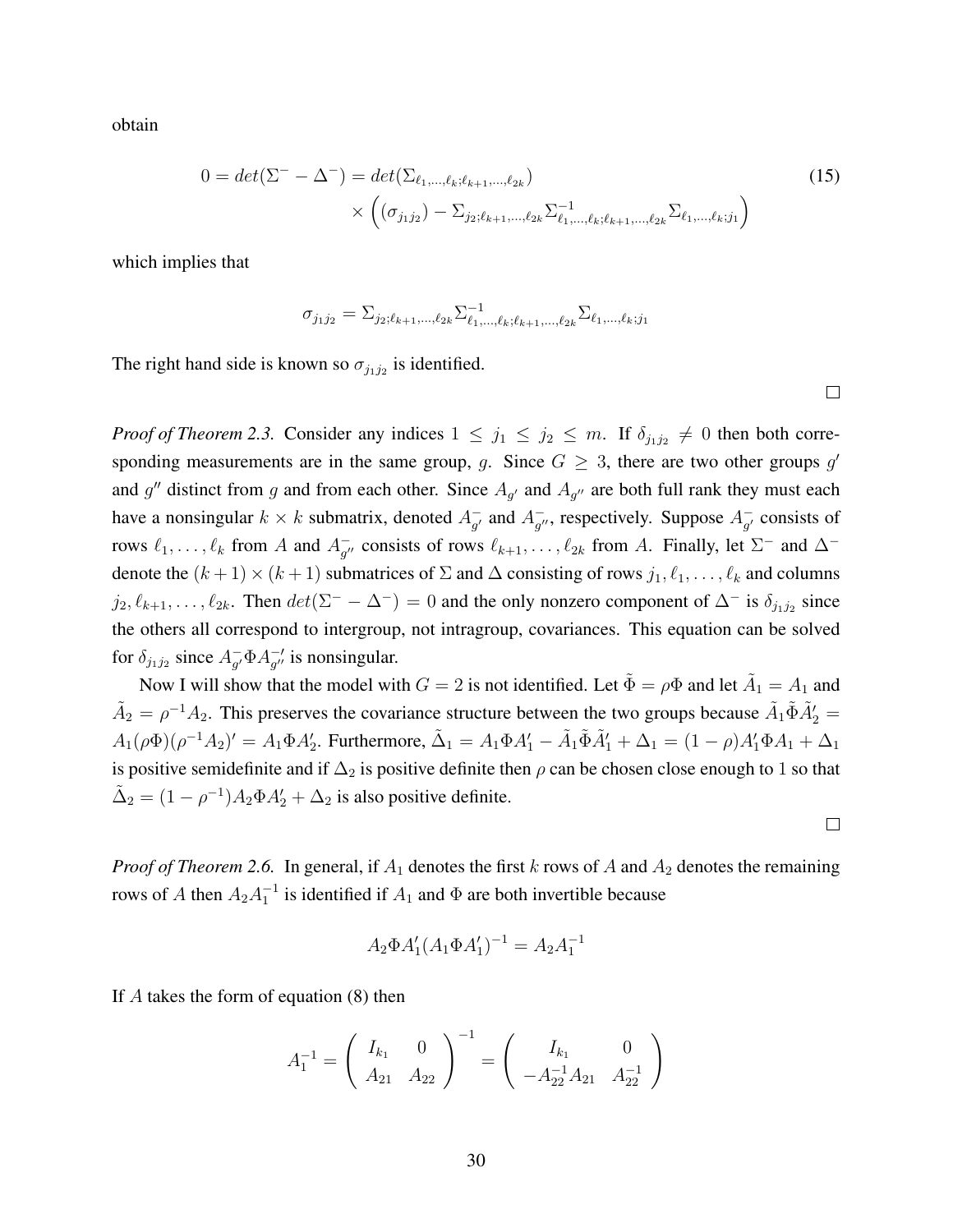and

$$
A_2 A_1^{-1} = \begin{pmatrix} A_{31} & A_{32} \end{pmatrix} \begin{pmatrix} I_{k_1} & 0 \\ -A_{22}^{-1} A_{21} & A_{22}^{-1} \end{pmatrix}
$$

$$
= \begin{pmatrix} A_{31} - A_{32} A_{22}^{-1} A_{21} & A_{32} A_{22}^{-1} \end{pmatrix}
$$

 $\Box$